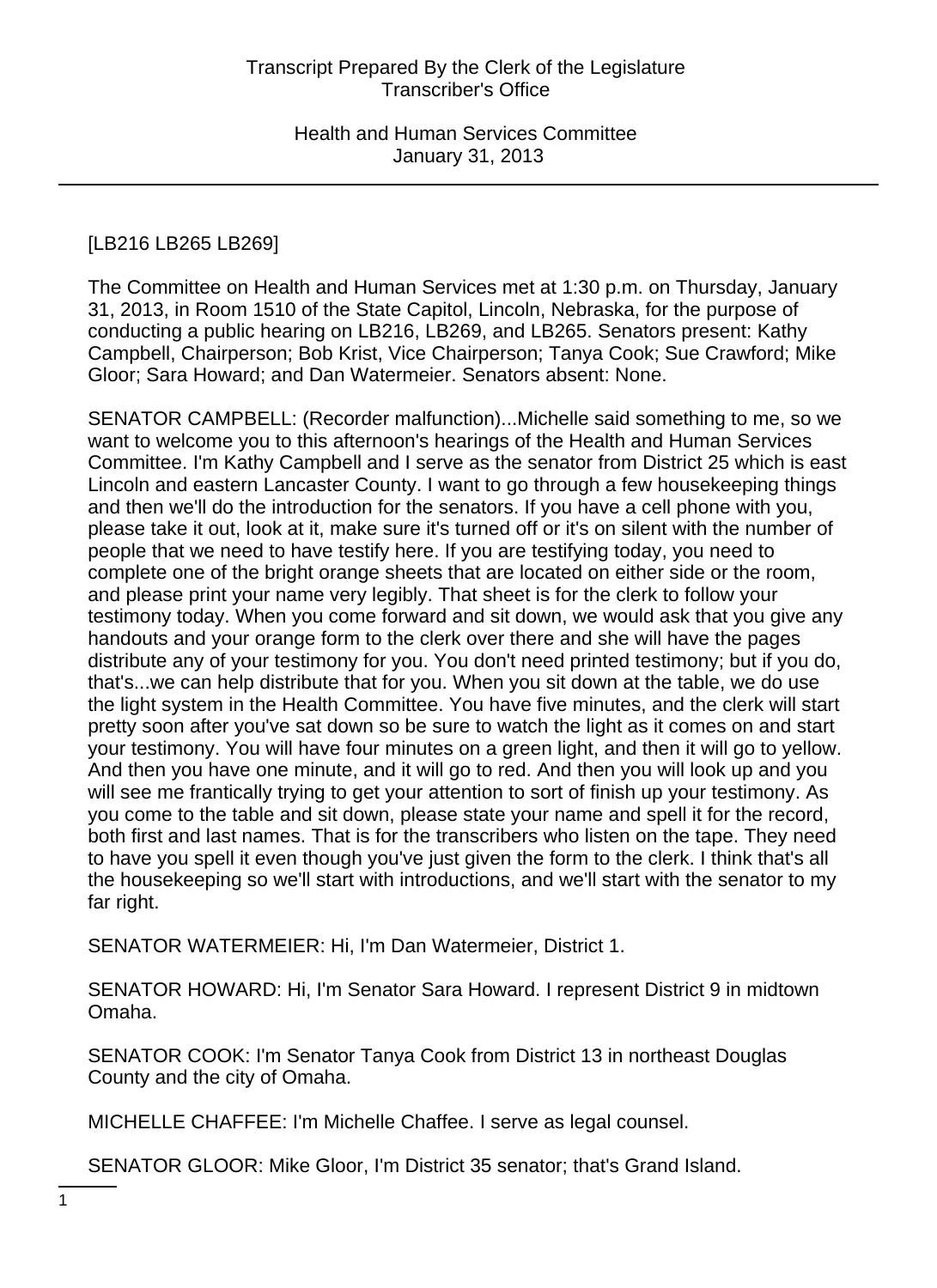SENATOR CRAWFORD: Good afternoon. My name is Sue Crawford and I'm from District 45, and that's Bellevue, Offutt, eastern Sarpy County.

DIANE JOHNSON: And I'm Diane Johnson, the committee clerk.

SENATOR CAMPBELL: And our pages today are Deven and Kaitlyn, and they'll be glad to help you, so if you need some assistance...with all of that, we will open the hearing on LB216, Senator McGill's bill, to adopt the Young Adult Voluntary Services and Support Act. Good afternoon. [LB216]

SENATOR McGILL: (Exhibit 1) Good afternoon, Senator Campbell and members of the committee. I'm Nebraska State Senator Amanda McGill, M-c-G-i-l-l, and I'm here to introduce, of course, LB216, the Young Adult Voluntary Services and Support Act. As you know, this bill is a result of a large amount of collaborations and hard work. I'd like to extend a special thanks to the young people who have worked on the project, some of which are here behind me today. I've learned a great deal from their input and assistance. I introduce this bill in an effort to honor Nebraska's young people and the struggles that they face. I'd also like to thank Appleseed, the Nebraska Children and Families Foundation, and Project Everlast for their commitment to this project. I introduced a similar bill last year, LB1150. The work on this project continued over the interim through LR537. The organizations that I've referenced executed a statewide data gathering effort and they shared the results of this effort at that hearing in the fall. Young people, judges, and other stakeholders were surveyed and we used the information gathered to make the appropriate changes to last year's bill. We also did...commissioned a study on how much we thought that this would cost for the system, and right now you have a report in front of you from those folks at Mainspring explaining how they came about with their numbers. I'd also like to provide a real quick explanation of the bill, and others behind me will certainly be able to get into more specifics as well. The federal Fostering Connections Act of 2008 gives states the option to extend title IV-E eligibility for foster youth up to the age of 21. This bill proposes that Nebraska take advantage of this federal program and offer voluntary services and supports to youth ages 18 to 21. The Nebraska Department of Health and Human Services currently offers a program called Former Ward. The program is not codified in Nebraska statutes, and the Former Ward Program offers services to youth that leave the foster care system. But many of the youth leaving our system do not know about the program or do not qualify since it's only for those who are immediately attending college. LB216 creates a comprehensive system of support for this underserved population. So I would thank you for your consideration and happy to answer any questions. [LB216]

SENATOR CAMPBELL: Any questions from the senators? I think we have a lot of testimony, so we'll just get started. [LB216]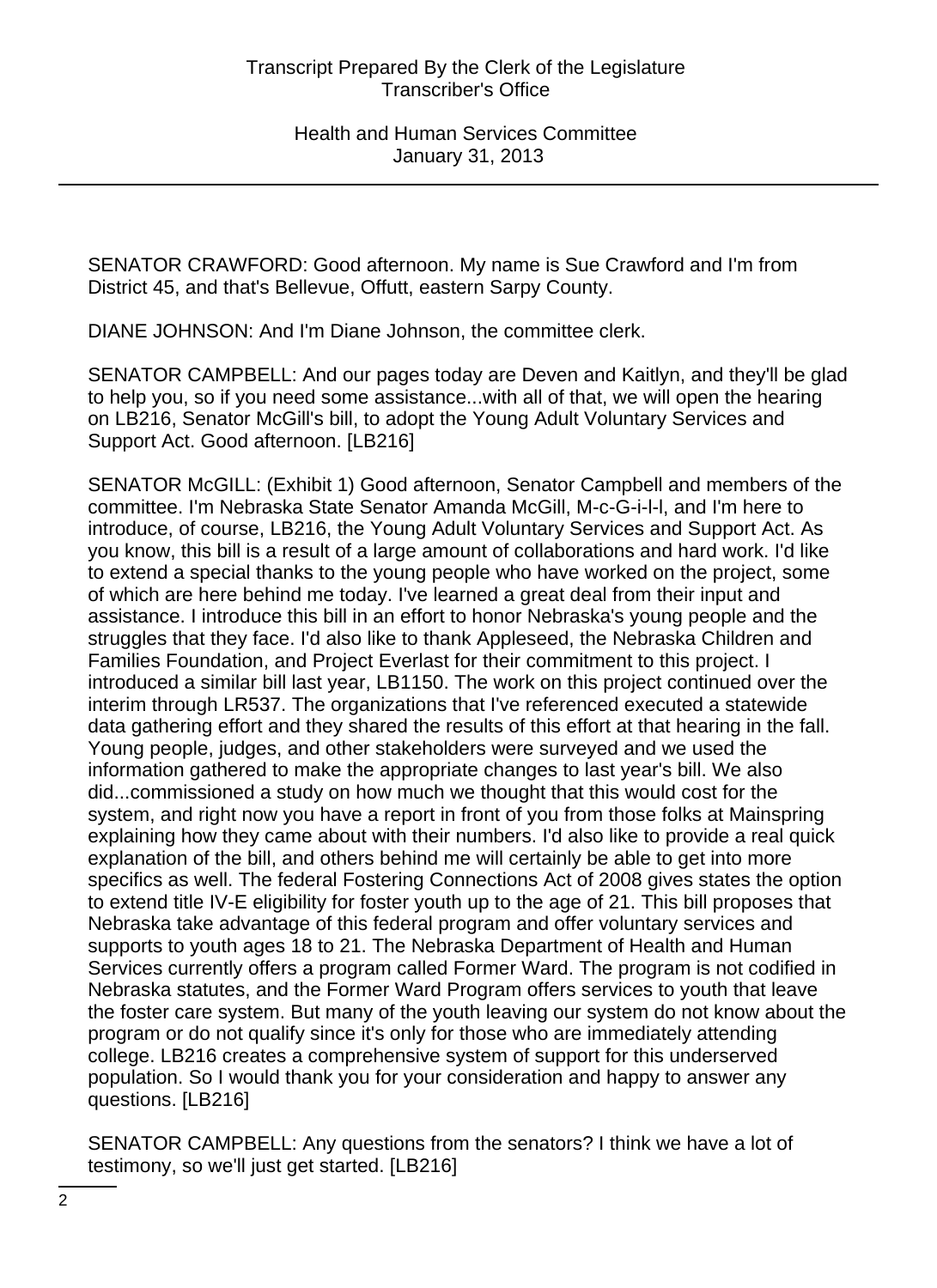SENATOR McGILL: Exactly. Let's just move on. (Laugh) Thanks. [LB216]

SENATOR CAMPBELL: And I know that you'll...you're staying? [LB216]

SENATOR McGILL: I'm going to stay. I have two hearings in Judiciary as well, so I'm hoping that I don't have to leave for those. [LB216]

SENATOR CAMPBELL: Okay. If you do, we know where you are. Okay. Our first testifier today. Good afternoon. [LB216]

AMY WEST: (Exhibit 2) Good afternoon. [LB216]

SENATOR CAMPBELL: You go right ahead. [LB216]

AMY WEST: Thank you. My name is Amy West, A-m-y W-e-s-t, and I'm the policy coordinator with the child welfare program at Nebraska Appleseed. In Nebraska, we value taking care of our kids and ensuring that they have a real opportunity to grow into productive, healthy, and engaged members of society. We know that the foster care system does not always lead to that goal and young people who age out of foster care are up against particularly harsh challenges. Data on outcomes is sobering, services are scarce, and support systems are small. Many of these young people have already experienced years of trauma and instability and are now struggling to work and get an education with few resources to fall back on. Not only does this hurt the young people, but there is a cost for all of us. We miss out on human potential and a stronger work force because...as a state because of the barriers these young people face. As our attached graphic shows, LB216 is our opportunity to throw youth a rope to overcome these barriers. On the back of the fact sheet that we provided, you can see the eligibility requirements for young people who would like to participate in the program, and you can also see the services for eligible young people who age out of foster care. I want to highlight a few aspects of this bill that we believe are important and that we strongly support. First, the true intent of LB216 is to create a system of transition services for the 18 to 21 population that is structured much differently than the under-19 foster care system. This program would be voluntary and would follow an opt-in, opt-out model to allow young people to either enter the program right away or try living on their own first with the knowledge that there's a safety net in place should they find themselves struggling down the road. Second, it's important to realize a significant amount of work that has been done on this bill. As Senator McGill mentioned, this has included two interim studies, both LR305 and LR537; and involved a listening session; a survey of over 100 young people and 250 stakeholders across Nebraska on specific program design options; our Bridging the Gap report, which we've provided for you here today again; and a collaborative program design process involving a working group of Nebraska's stakeholders, young people with experience in the system, and national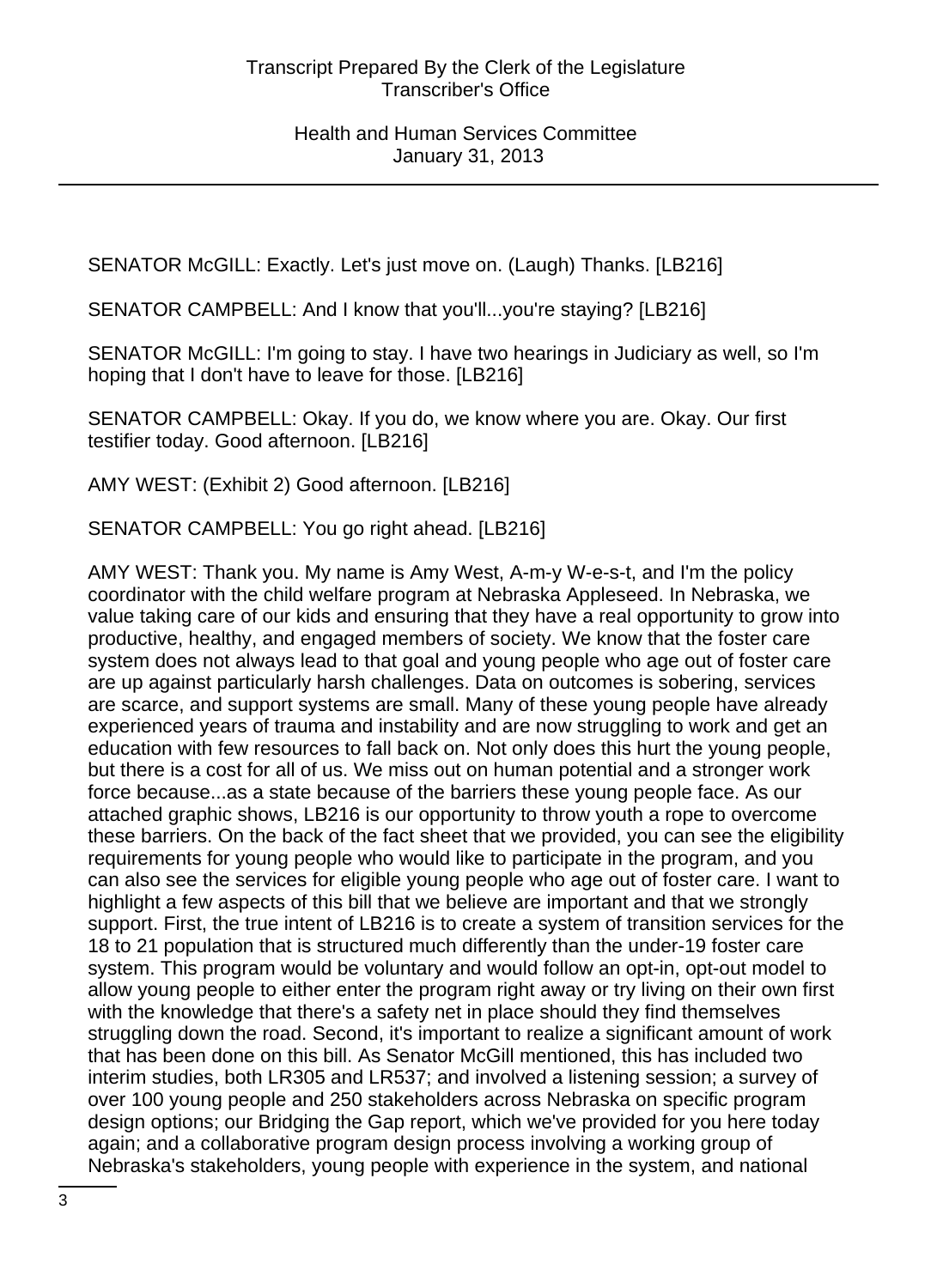Health and Human Services Committee January 31, 2013

experts. In our experience, the comprehensive and collaborative nature of the process leading to this bill speaks volumes about the need and support for LB216, and also the success of this program if implemented. Finally, we want you to know that this is a proven program supported by national research. In the beige column on the side of the first page of our fact sheet you can see some of the ways similar programs have made a difference for young people who age out of foster care. Overall, programs like this have been shown to increase lifetime earnings and educational attainment and lower rates of homelessness, unplanned pregnancies, and incarceration. Research has shown that the financial benefits outweigh the costs by a factor of approximately two to one. This is a cost-effective investment. With all of the reform initiatives being considered to improve the child welfare system, this is a program that has been well-established by research and collaboratively developed by a wide array of stakeholders and young people. This is a proposal that is known to make a significant difference in an area of our foster care system that is failing. The current focus on prevention work, permanency planning, and transition planning is critical and can make a difference for a lot of children and youth. But the bottom line is that some of these youth are going to age out of the system. Over the past five years in Nebraska, that number has consistently been over 300. And no matter what we do to prepare them while they're still in foster care, they're going to struggle for the first few years that they are on their own just like any other 19-year-old would. From a developmental standpoint, these young people need the transition period offered by LB216 to practice living independently while still having a safety net in place. We have a golden opportunity here to improve outcomes for hundreds of young people across Nebraska and help them reach a brighter future, and we cannot let that moment pass. This is a good investment in the future of our children and our state. The research supports it, the federal government supports it, and the stakeholders and young people in Nebraska support it. We thank Senator McGill for her continued leadership on this issue and for involving youth in every step along the way. We also thank the committee for your ongoing commitment to improving Nebraska's foster care system. We believe this program is a critical piece of that, and we respectfully request that the committee vote to advance LB216 to the floor by full consideration of the legislative body this year. [LB216]

SENATOR CAMPBELL: Thank you, Ms. West. [LB216]

AMY WEST: Thank you. And I'd be happy to answer any questions. [LB216]

SENATOR CAMPBELL: Right on the dot. Questions from the senators? Seeing none, I think we're just going to try to take as much testimony as we can today. [LB216]

AMY WEST: Thank you. Thank you. [LB216]

SENATOR CAMPBELL: Thank you, Ms. West. Our next testifier. Good afternoon.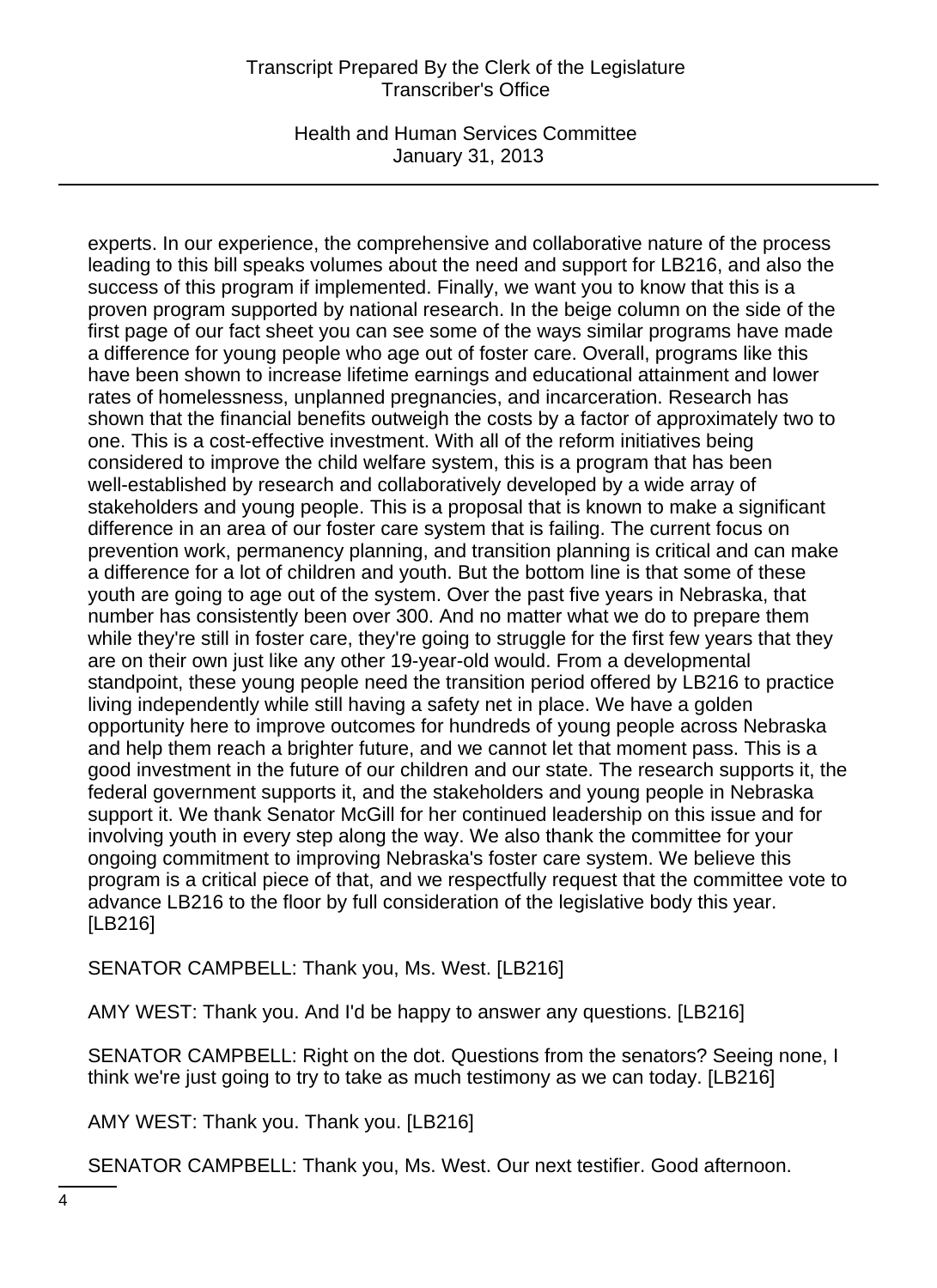# [LB216]

JENNIFER SKALA: (Exhibit 3) Good afternoon, Senator Campbell and members of the committee. I'm Jennifer Skala, J-e-n-n-i-f-e-r S-k-a-l-a, and I'm the vice president of community impact at Nebraska Children and Families Foundation. And since 2003, NCFF has advocated for young people aging out of foster care, and has been the home of the Nebraska Foster Youth Council which works to provide a voice and opportunities for young people in care. The initiative, which is now called Project Everlast, has since grown into a public/private partnership involving over 50 community partners, blending community resources and creating new private and public partnerships that improve supports and outcomes for youth as they transition to adulthood. I would like to thank Senator McGill and Senator Dubas for working on LB216 and the Health and Human Services Committee for their attention to this important bill. We are in support of LB216. I'm here today to really talk about the process we went through since last session where we brought in Mainspring consultants to help with the fiscal analysis. So starting in about February of 2012, we convened young people to lead us in the decisions, senators, the Department of Health and Human Services, judges, child advocacy groups, service providers, the Jim Casey Youth Opportunities Initiative, and private partners, to determine how best to structure and fund an extended supports and services program. With the expertise of Mainspring consultants, a fiscal analysis was developed based on the group's program design options. You may remember, Mainspring presented their full analysis during the hearing last...this past fall. You also now have a copy in front of you. Consultants Barbara and Margaret really want you to know that if you have any questions, you can call them at any time. They also...I just provided their written testimony to you to further explain who they are and what and how they came to their analysis. The fiscal note attached to this bill agrees with most of their estimates--the case management, maintenance costs, other supports, and other administrative costs. The major differences were in the estimated medical, Medicaid costs and...which showed about twice amount the Mainspring estimated, an additional cost for court review, and a slightly higher adoption and guardianship amount. Most of the difference between Mainspring's estimates and then the DHHS fiscal note is in the projected caseloads. The Mainspring projected 429 and DHHS is looking at 1,000 young people for caseloads. The most critical driver of costs in this analysis is the estimates of the number of young people who will participate. Based on Mainspring's work in nine other states, a review of...and a review of research and ongoing discussion with state agency leaders, Mainspring developed and refined a detailed methodology for projecting caseloads. Mainspring's detailed methodology is explained in their written testimony on page 3. You will see how we, as a group, came up with the 429 number of youth in the first year and 594 in fiscal year 2017. We first looked at the Nebraska data where you'll see the number of youth that are turning 18 was 660 in 2011. We looked at there was almost 300 of those young people exiting to permanency through unification, adoption, or guardianship before reaching age 19. And then a total of 301 exited care to independent living in 2001. Data and experience from other states, such as Tennessee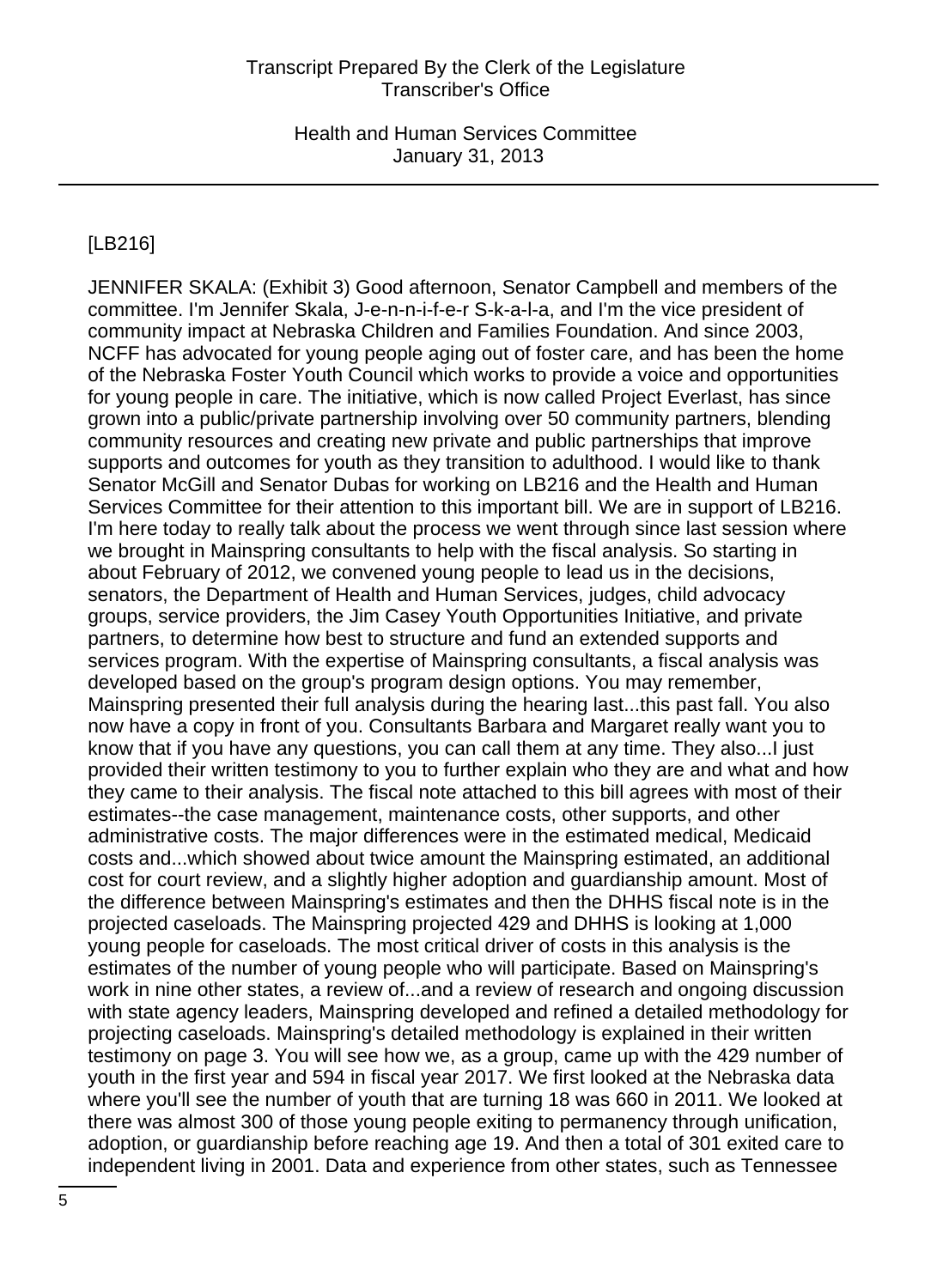Health and Human Services Committee January 31, 2013

and Pennsylvania, then allowed us to look at the uptake and utilization rates which were about 15 to 30 percent. And these states have extended supports and services for at least three years. So those gave us our total case size of 429. We believe this is a reasonable estimate because the number of 18-year-olds served is small because we already serve 18-year-olds in our traditional foster care system until age 19. Because Nebraska serves juvenile justice and child welfare populations in a unified system, the number of unifications at 18 is likely not going to be involved in this voluntary program. And because we looked at Former Ward and PALS, we know that the number are around 142 in Former Ward and 169 in PALS currently. So again, good ways to look at the uptake numbers. We know that regardless of the number of young people we reach, 429 to 1,000, that our estimate of dollars is one that will save us at least two times the amount, if these youth end up back in the systems, that Amy already mentioned. We really want to recognize and appreciate the efforts of Nebraska Appleseed, Senator McGill, and Amy Williams to give input and testimony from youth involved in Project Everlast. And we welcome any questions you may have. [LB216]

SENATOR CAMPBELL: Thank you, Ms. Skala. Questions from the senators? A lot of material, and we appreciate that. The material that is from Mainspring is pretty much what they covered this summer, would that be accurate? [LB216]

JENNIFER SKALA: Yes. [LB216]

SENATOR CAMPBELL: Okay. All right. Thank you very much. [LB216]

JENNIFER SKALA: Yeah. [LB216]

SENATOR CAMPBELL: Okay. Our next testifier. [LB216]

KRISTINA DellaCROCE: (Exhibit 4) Hi. My name is Kristina DellaCroce, K-r-i-s-t-i-n-a D-e-l-l-a-C-r-o-c-e. I am 20 years old and I have been in the system since I was 4. I'm a proud mother of a beautiful and sassy almost-three-year-old son. I support the extension of voluntary services after 19. I'm a very straightforward person and, to be honest, I really don't like seeing kids, well, semi-adults, on the streets before their 21st birthday, and lately it's been happening a lot. Being a part of this system and talking with other youth at Project Everlast meetings has opened my eyes to all that happens; not to just me, but to everyone aging out with no support system. One reason I support the bill is it gives a type of permanency. Many kids our age have parents, parents that would do anything for them. They let them come and go as they please, give them keys to the front door, and celebrate important things with them. Foster kids do not have those options. When we age out of the system, our foster parents stop getting money to support us. For some foster parents, this means they won't or can't be there for us anymore. There's always another foster kid that needs a place. I know that when I aged out, I had to find an apartment and sign the lease on my own. I was out in the real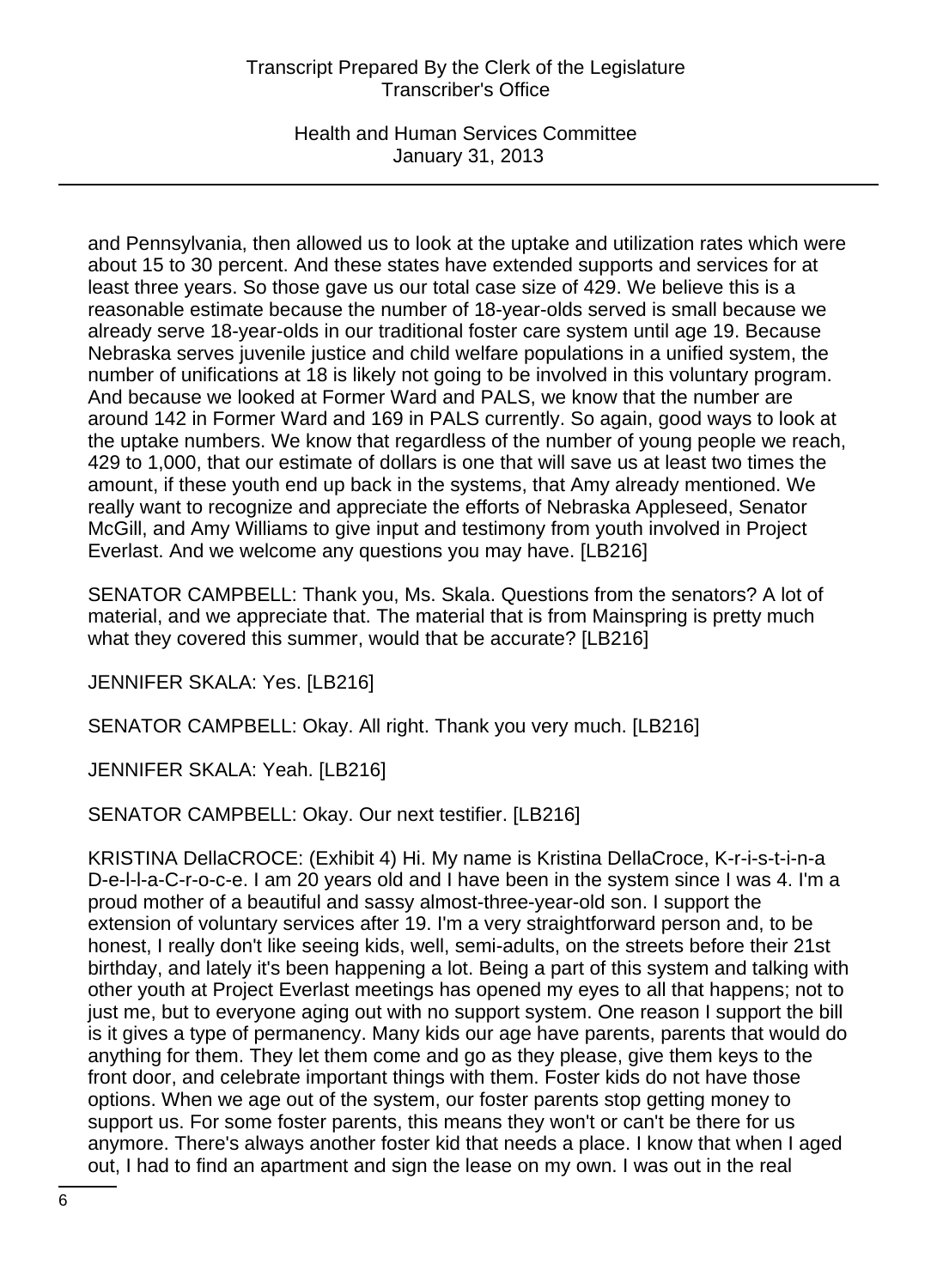Health and Human Services Committee January 31, 2013

world. I had a roof, but didn't really know what to do. When the lease was up, I started couch surfing. Technically, I was homeless. My son and I didn't have a place to call home. This bill will help stop kids from couch surfing, going to the mission, or--even worse--living on the streets. We'll have a place to come and go as we please, like kids with parents, because we'll all have the funds to transition slowly and naturally. At Project Everlast meetings, I see many youth facing homelessness without anyone to help them. Some are about to turn 19 and are looking for a place. However, they cannot find landlords willing to rent to young adults because, like most 19-year-olds, they aren't very stable, good with their money, or know how to keep a job. Right now, I know ten different members either staying at the mission or close to it, and more who would be there if there wasn't for a special program. The main reason I support this bill is because it will help us maintain connections with important people and have a place to call home. Another reason I support this bill is it offers medical coverage. I recently lost my medical coverage and going to get a checkup for my son or I is very expensive. If you do not have coverage, you go without or go into debt. If you go to the doctor for something serious, the bill will be serious. A lot of youth are on medication and have to start paying for that. I know several people who had to not only try to figure out being on their own, but had to do it without medicine for things like asthma, ADHD, or something...some serious issues. Even if you ask for the generic brand or go just for a dentist checkup, it's all expensive. I feel bad for my friends that need to go to the dentist or doctor, but won't even step into a hospital or even urgent care because they would rather suffer than have to pay an outrageous bill. For me, not having medical coverage cost me my job. I was too sick to go work and didn't have the money to go to the doctor, so I was fired. It's a vicious cycle. Extending services takes that worry and physical pain away which makes going to work and doing what you need to easier. The final reason I support this is because you will either have a choice to be on your own with Former Ward or have a backup plan if you have difficulties or are not ready to go to school. This would have helped me too. I had Former Ward and tried to go to college right after I aged out, but I was also a new mom and on my own for the first time. All the stress and requirements made it really hard, and I had to take a break from school. Now I plan on going back to school and I'm way more stable than I was then. This bill would give people a way to get back on track because you can just jump into the program and get everything you need to get back to supporting yourself. To me, it's just like having a support system like everyone else has. It's like the state is your parents. Lots of 19- and 20-year-olds go back to their parents until they get back on their feet. This gives foster kids the same support. I'm going to be straightforward again. The reality is if there are only a couple of kids like me, there would be no reason for this bill. But there are thousands of young people like me across Nebraska and the country that do not have support that nonfoster youth have, and who have figured it out on their own. Their reality is hard and scary and can feel pretty helpless at times. If this was around when I had aged out, I would have taken full advantage of it. I would have not passed it up. Everyone needs help from time to time, especially when you're trying to figure out what this means to be successful. I will admit these last couple years have been rough with very little support and very little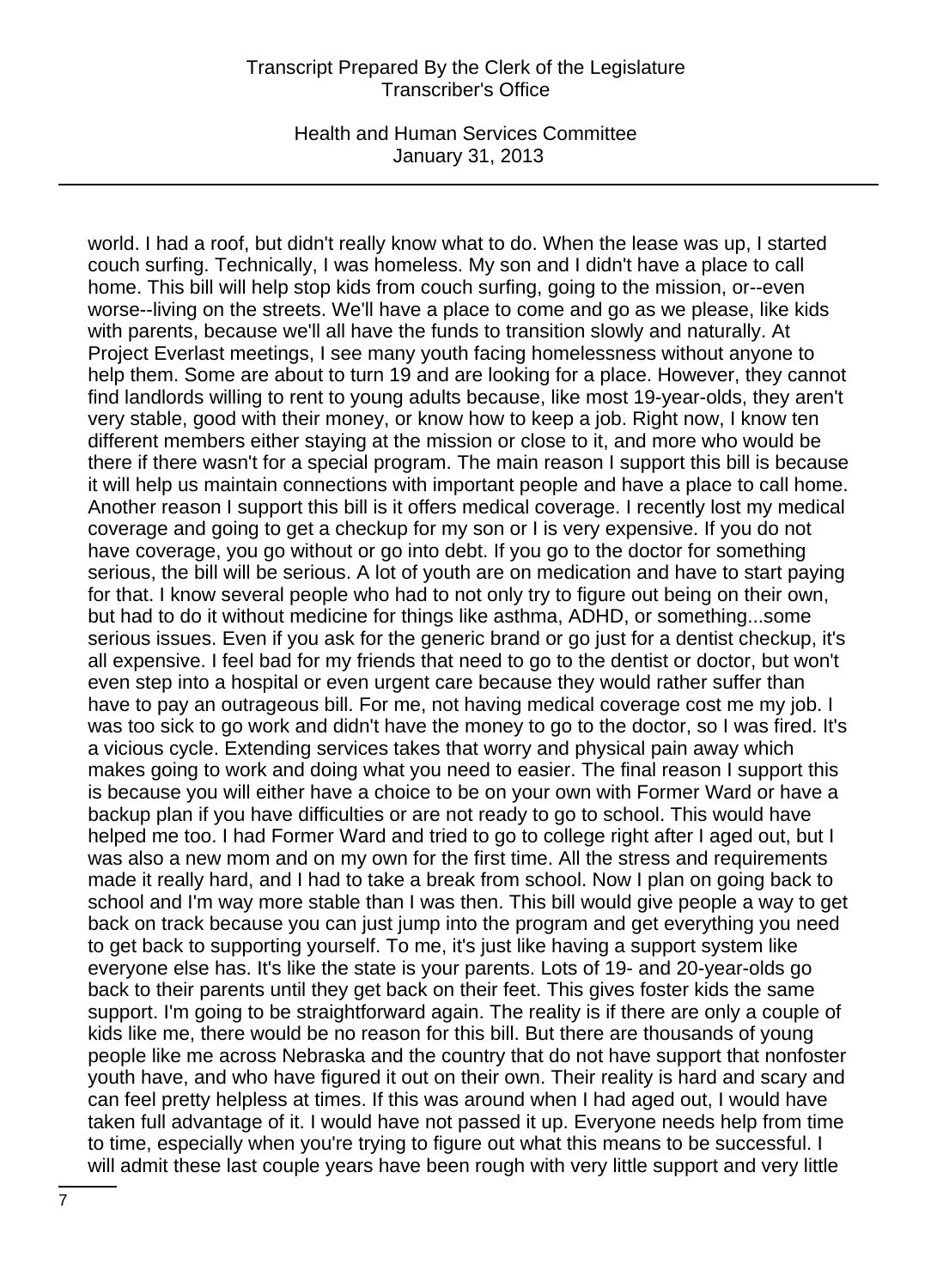coverage for anything. I have been in the reality of many of the statistics about foster youth. I would really like to see this bill passed because it could help so many youth that are going to struggle. I am a youth that had problems when I aged out. I am also a young adult who is finally finding my support and learning how to be who I want to be, and I am the voice for the youth that need these supports and services to be successful. I hope I have helped you see things like we live them. Thank you for listening to my testimony. [LB216]

SENATOR CAMPBELL: Thank you very much. Nice job. We do need to note that under the Affordable Care Act in 2014, all foster youth will be covered medically then. We're not quite sure how all of those regulations will come down, but at least that will be a great start. So I appreciate you covering that in your testimony. [LB216]

KRISTINA DellaCROCE: You're welcome. [LB216]

SENATOR CAMPBELL: Are there any questions from the senators? Thanks for telling your story and best of luck. [LB216]

KRISTINA DellaCROCE: Thank you for listening. [LB216]

SENATOR CAMPBELL: Good afternoon. [LB216]

AMANDA HUXOLL: Hi. I'm Amanda Huxoll, H-u-x-o-l-l. I'm from south-central Nebraska. I'm a member of North Platte's Project Everlast. I was in the system for a total of nine years. I aged out at 19. Not much of a public speaker, but I'm grateful for this opportunity. I'm a supporter of LB216 for several reasons. The security, assistance, and success that will come from this bill will help to make a positive change in the success of young adults aging out of the system. When I realized I was to remain in foster care until my 19th birthday, like most, I looked forward to it. I found myself going through the motions and counting the days. However, the last few months leading up to my birthday were filled with anxiety, confusion, and fear. Where was I going to live? What was I going to drive? Where was I going to work? College was the last thing on my mind. How was I supposed to figure out who to become when I wasn't even sure who I was? The last five years I spent in the system I had several people to answer to--my caseworker, my foster parents, and my counselor. Sometimes I was a bit annoyed with everyone telling me what to do, but it was also very necessary. I had someone to ask questions or even vent emotionally. When I turned 19, the lights went out. I had to find my way through the dark all on my own. If this bill was in effect then, maybe I'd had help finding the light switch. It would have made the transition to being on my own a little easier. The fall after my high school graduation, I enrolled at McCook Community College. I had a small savings, a part-time job, my own apartment. Between work and studying, I was exhausted. When my part-time work wasn't making enough for all of my bills, I had two options--quit school or sleep in my car. I dropped out, went to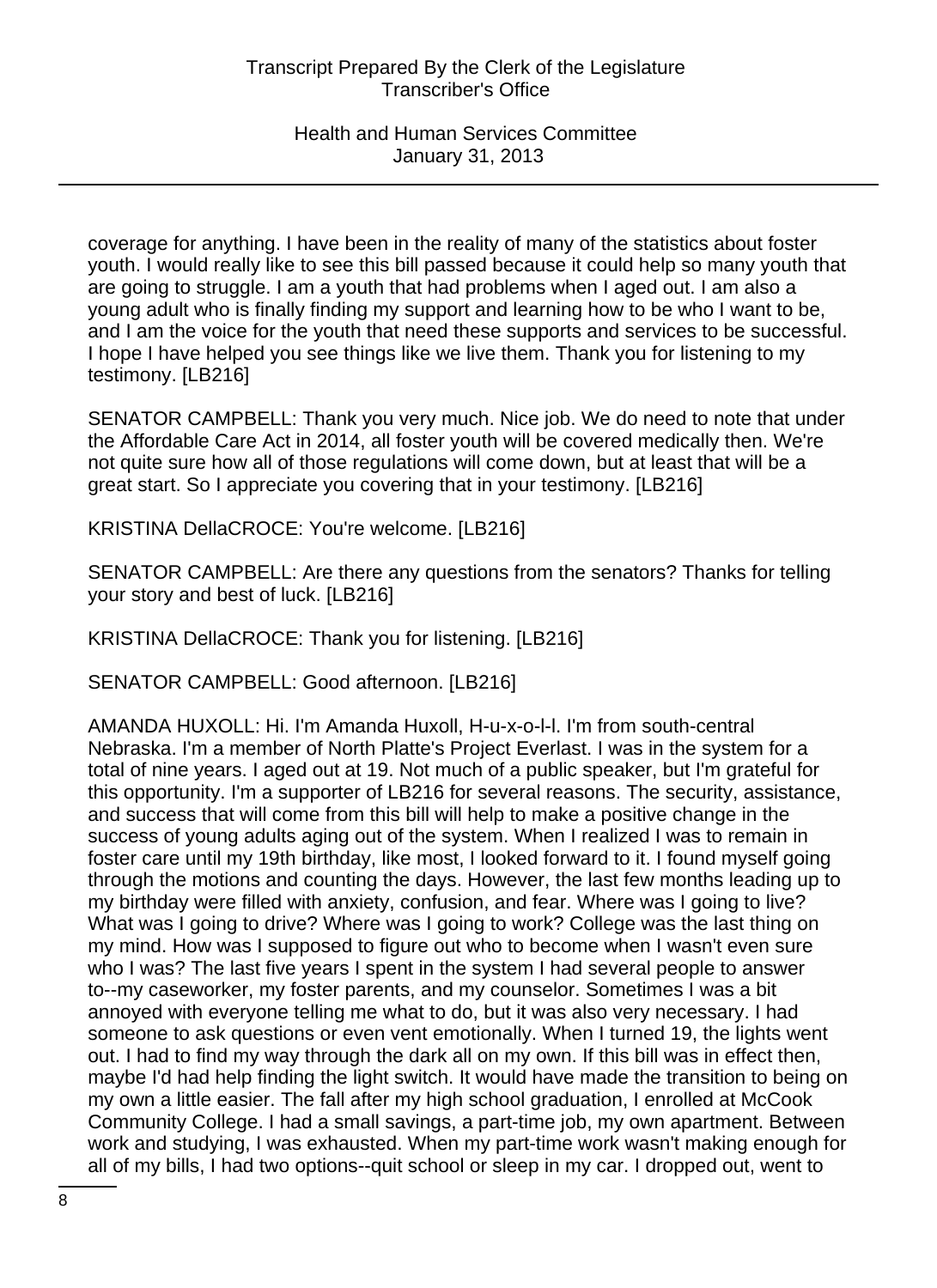Health and Human Services Committee January 31, 2013

work full time, and have been living paycheck to paycheck ever since. Maybe this bill would have enabled me to stay in school and get a degree. Many young adults are like I was in wondering what the next step is after aging out. I was fortunate to have a place to call home; most youth today don't. A lot of them leave foster care during the day and check into homeless shelters that night. They end up looking for the first way out, which usually involves drugs, gangs, and violence. In turn, they end up entering the adult justice system. I'm proud to say I've beat most of the statistics. I've had a few speeding tickets, but I steered clear of any jail time. (Laughter) I'm working at a job I love. I'm making new, healthy relationships, and I'm mending the relationships with my family. I've now found myself, and I want to use my experience to help the youth today. I worked hard and struggled for several years to get where I am. I was dedicated not to become another statistic. Many adults...or many young adults had a far worse time than I did. LB216 will provide so many positive opportunities for the young adults who are willing to work hard to better themselves. Being in foster care means we've seen firsthand the ugliest sides of life in this world. But we're survivors. That becomes one of our biggest inspirations for success. On a side note, LB216 is an opportunity to ensure success of Nebraska's foster youth. This program may not be right for every young adult either, but at least it will provide a safe and positive option. It's not a free handout; it's a helping hand out. I also feel there should be strict requirements, such as random drug testing, biweekly follow ups with youth, parenting classes for the pregnant youth, money management classes for all young adults entering the program. Funding should be done in a way that ensures the money is used for what it is intended for. When youth at any age enter the Nebraska foster care system, the system has opted to become the parent. So as a state, we need to be model parents and ensure the success of our youth. Thank you for your time. I'd be happy to answer questions. [LB216]

SENATOR CAMPBELL: Are there any questions? Thank you for taking time to come tell us your story. [LB216]

AMANDA HUXOLL: Thanks. [LB216]

SENATOR CAMPBELL: I'm sure you are an inspiration to a lot of foster kids. [LB216]

AMANDA HUXOLL: Thank you. [LB216]

SENATOR CAMPBELL: Our next testifier. [LB216]

JESSYCA VANDERCOY: Hello. [LB216]

SENATOR CAMPBELL: Hello. [LB216]

JESSYCA VANDERCOY: How are you? [LB216]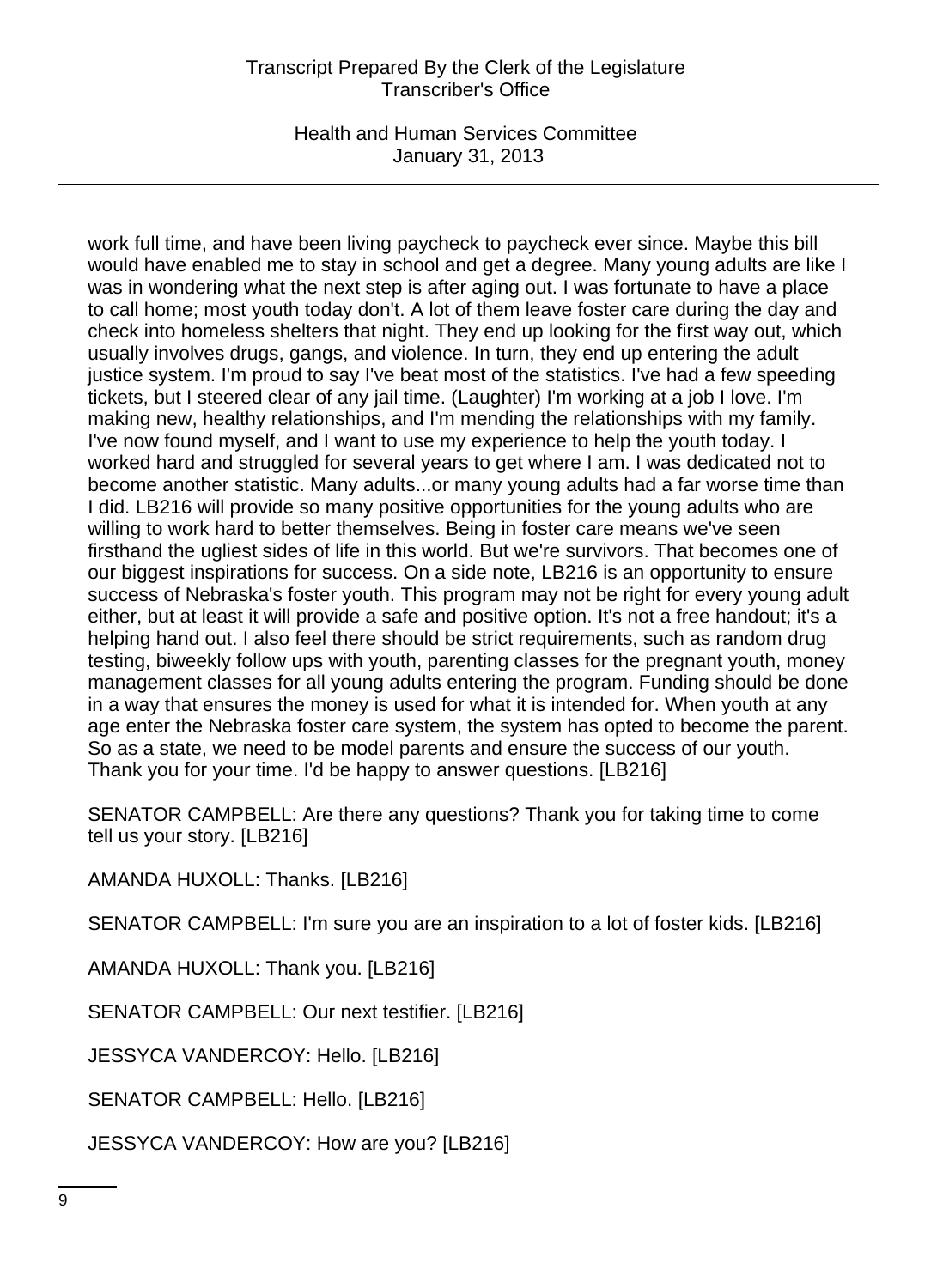# SENATOR CAMPBELL: Very good. [LB216]

JESSYCA VANDERCOY: (Exhibit 5) My name is Jessyca Vandercoy, J-e-s-s-y-c-a, Vandercoy, V-a-n-d-e-r-c-o-y, and I am here for a couple of different reasons. I am the director of permanency and well-being programs for Lutheran Family Services which oversees their foster care and adoption programs. I also continue to be involved in the Right Turn post-adoption program as an advisor to the board of directors. I have a couple of handouts. And Senator Campbell always gets on me for talking too fast, so I always want to leave you with lots and lots of things (laughter) so that if you don't remember anything I said because I spoke too fast at least you've got something in hand. So there are...I know today that you will hear lots and lots of stories of personal success and the challenges that people have gone through, and I know that there are hundreds of them across the state of Nebraska and that, thanks to Senator McGill, we are looking at responding to that. I am here today to share my experience as a clinical social worker, but also in my work with Right Turn and post-adoption and the condition that children are in, even at 19, when they have been adopted but maybe have spent many, many years in the foster care system. We know from a clinical place, but also from a scientific place, that children or people who experience trauma have...there's delays in development. The first sheet that I've handed out is a trauma/loss exposure history. We asked parents, through lots of our programming when working with children to help them heal, to mark X's looking at the different types of trauma that kids experience. And the reason we do that is because it gives us a road map of at what ages did kids experience trauma and what exactly does that mean. The way development works...and we often don't think about it when we look at social and emotional development; we don't look at it the same way as we do as physical or speech. But we all know that in physical development, a baby doesn't go from, you know, learning to sit up or roll over to walking. There is progression. They lift their head. They then lift their chest. They push up. They roll over. And eventually a child is walking. In social and emotional development, it's the exact same way. When children, when people--through their young ages but also throughout really important adolescent years--experience trauma, they miss some of those building block events and the ability to capture those skills. So when a child, looking at...specifically at social and emotional development, first a child receives soothing and begins to learn to self-soothe. Then they are able to notice the expressions of other people. They then expand on that and apply others' expression to their own thinking and their own emotional experiences. And then they're able to connect emotions to desires which leads to some good decision making, and direction can be understood, other feelings are understood, situations and motives begin to develop. And that's how social and emotional development progresses. When we have children who experience significant trauma, whether it's system trauma because they've had several case managers or several foster homes or they have disruptions in foster care placements or they've been abused or neglected, these building blocks are missed. And then children are not, although they may be chronologically at the age of 19, they're not chronologically, socially, and emotionally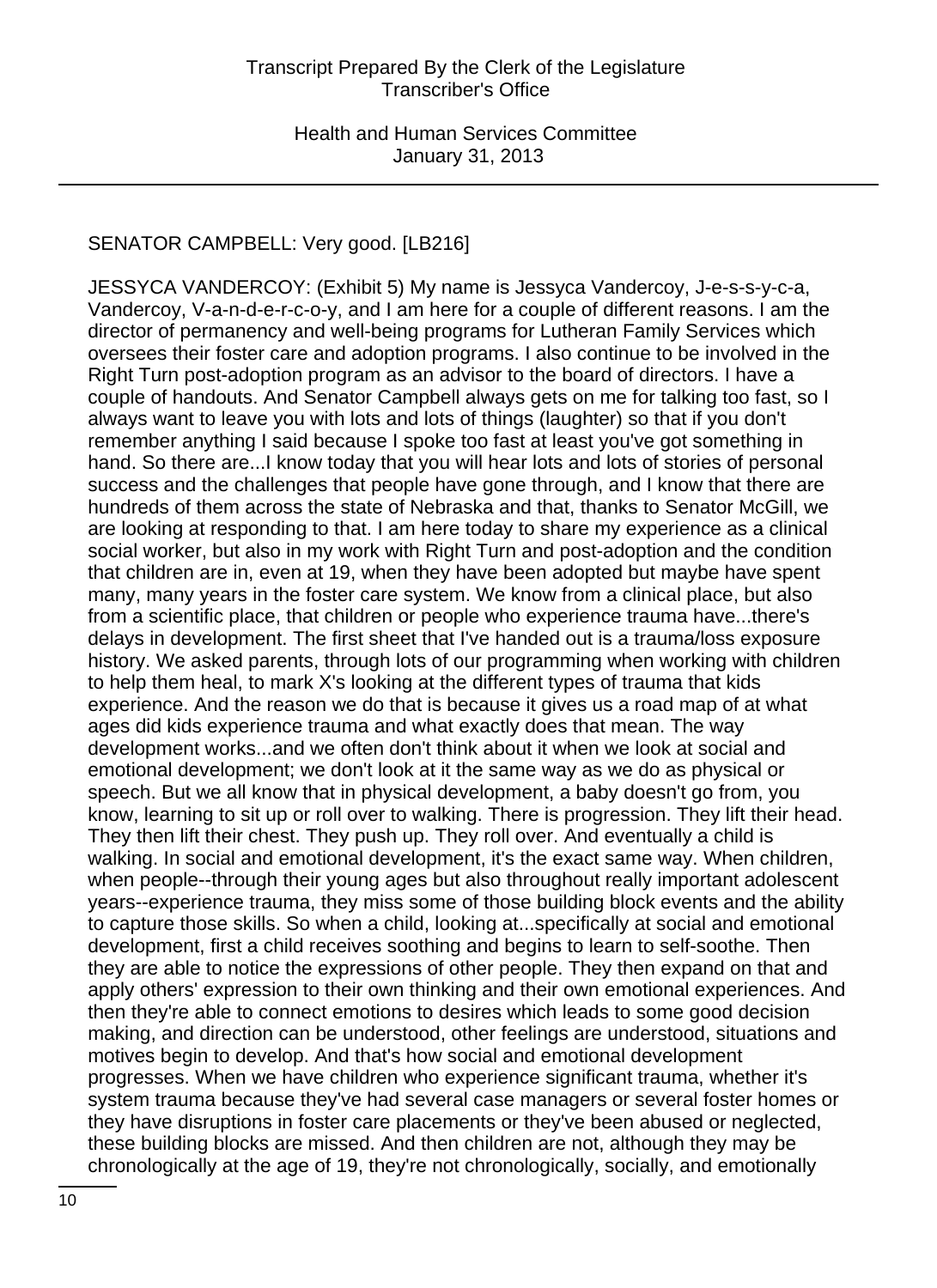Health and Human Services Committee January 31, 2013

prepared to make the decisions that a 19-year-old is expected to make. So this bill I'm in support of because it allows for some additional time for either the adoptive parent for children who have been adopted after the age of 16 or for children who are aging out of the system to gain support so that those things can be resolved. That's when healing happens, that's when those connections are made, and that's when kids get the opportunity to have continued building blocks so that they reach adulthood and independence in the way that we all want them to. So I would like the committee to consider the physical development and the emotional development of these kids when they have been, quite honestly, mistreated by a system that has not allowed them to meet each one of those developmental milestones. So for your reference, there is some emotional development, promoting attachment, and looking at developmental progression. And I believe it is the responsibility of our state to ensure that kids that miss those stages because of decisions that a state system makes have the additional time and support to be able to reach that, because that's where we all want them to be. [LB216]

SENATOR CAMPBELL: Excellent. Questions for Ms. Vandercoy? I want you to know that either I'm really adjusting or you did slow down there. (Laughter) [LB216]

JESSYCA VANDERCOY: I've been...I practiced in front of the mirror last night. (Laughter) [LB216]

SENATOR CAMPBELL: You have always given us a lot of good, excellent materials; and I appreciate every time you come. We kind of jokingly talk to each other, but we very much appreciate all the information you always bring. [LB216]

JESSYCA VANDERCOY: Well, I appreciate it. I actually really enjoy this, so. Thank you very much. [LB216]

SENATOR CAMPBELL: Good. A lot of people think of this as somewhat of a trial. Jeez! (Laughter) Good afternoon. [LB216]

MICKEY ALDER: (Exhibit 6) Good afternoon, senators. Thank you for the opportunity to speak on LB216. My name is Mickey Alder, M-i-c-k-e-y A-l-d-e-r. I speak to you today as a member of Project Everlast, a future social worker, and a former state ward. I'm here to offer my support for LB216. I will provide a perspective of a young person who has aged out and who this bill will be directly impacting. Every day, adolescents take on the responsibility of transitioning into society and becoming adults. Many of these individuals have had time to prepare themselves with essential life skills through assistance of positive role models, and many of them undergo a gradual transformation into becoming an adult as they become less dependent on adult figures. However, this is not the case with foster children. In foster care, the children who age out of care take on two transitions. The first transition is to be from becoming a ward of the state to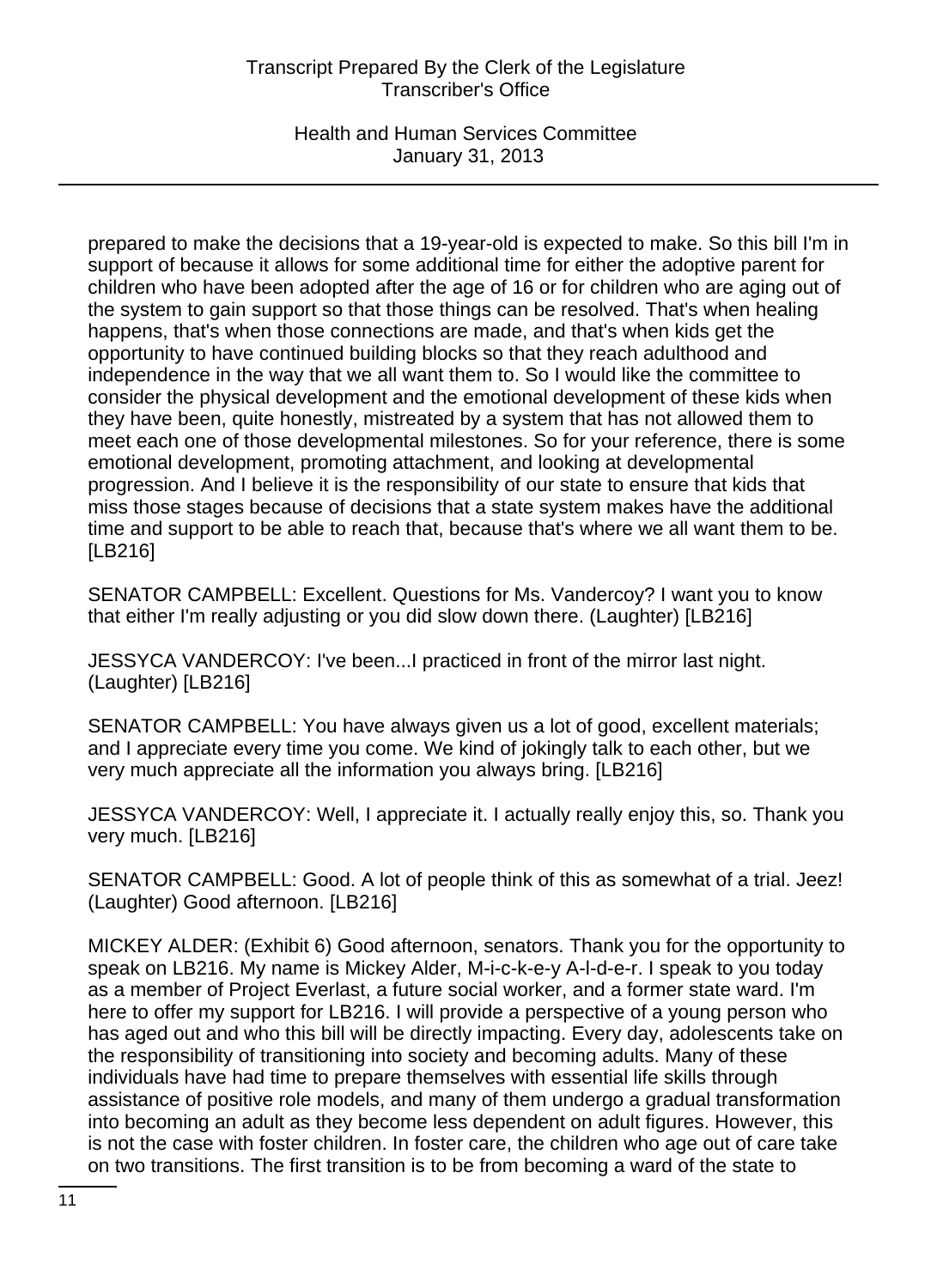Health and Human Services Committee January 31, 2013

being personally responsible, and then second is the childhood to adulthood. With these types of significant changes that take place in foster care's lives, they have substantial challenges to face. Four years ago, I aged out of the foster care system and began facing challenges I never anticipated. From being homeless to financial hardship. I had no support systems to turn to when I needed them. During my time as a state ward, I had the permanency goal of reunification until two months before I aged out of the foster care system. Fortunately, I was blessed with a group home that invested time with me and to prepare me for my adulthood by allowing me to stay there until I aged out of care. I had the opportunity to practice adult living skills until my first semester of college began. I had all my plans for the many "what if" scenarios that I might possibly face. I felt that I could make a difference in my life, but then I realized I really wasn't prepared. The whole time I was in foster care, I had my grandparents as my support system and that they knew that they were always there for me. The first semester of college, my grandmother passed; the second semester, my grandfather passed also. For both semesters of school, I was not focused, and I gave up on school. I felt like I had lost everything. Who was I supposed to go to now? With two semesters of unacceptable grades, I was kicked off Former Ward Program where I lost the money that assisted me with my rent, the Medicaid that assisted me with my medical needs. Being unable to meet my financial needs, I had to pick up a full-time position on top of the one I already had. I also was placed on academic probation at school, which required me to pay for a semester of classes without any assistance of my financial aid. Furthermore, I lost my apartment and was forced to couch surf from one friend's house to another. Fortunately, I had individuals in my life that took the time to actually invest in me by showing me that anything was possible, that I was able to speak up. I was able to find the resources that I needed during these hardships I faced and became an exception to the negative statistic outcomes other youths that are facing today. Not all youth are able to speak up for what they need; and by telling my story, I hope I am speaking for the ones that are unable to. As a youth who has been there, done that, I ask you to remember my story and those that are like me when voting. Let's make a successful youth a rule, not an exception. Every child deserves someone fighting in their corner. These children are the future of Nebraska, so let's work together and make all our children success stories, not just negative statistics. I would like to thank you for the opportunity of sharing my story. It does mean a great deal to me. I would be happy to answer any questions you have. [LB216]

SENATOR CAMPBELL: You have a great story to tell too. Questions from the senators? Thank you so much for taking time today and coming. [LB216]

MICKEY ALDER: Thank you. [LB216]

SENATOR CAMPBELL: Our next testifier. [LB216]

AMY PETERS: Good afternoon, Chairwoman Campbell and members of the Health and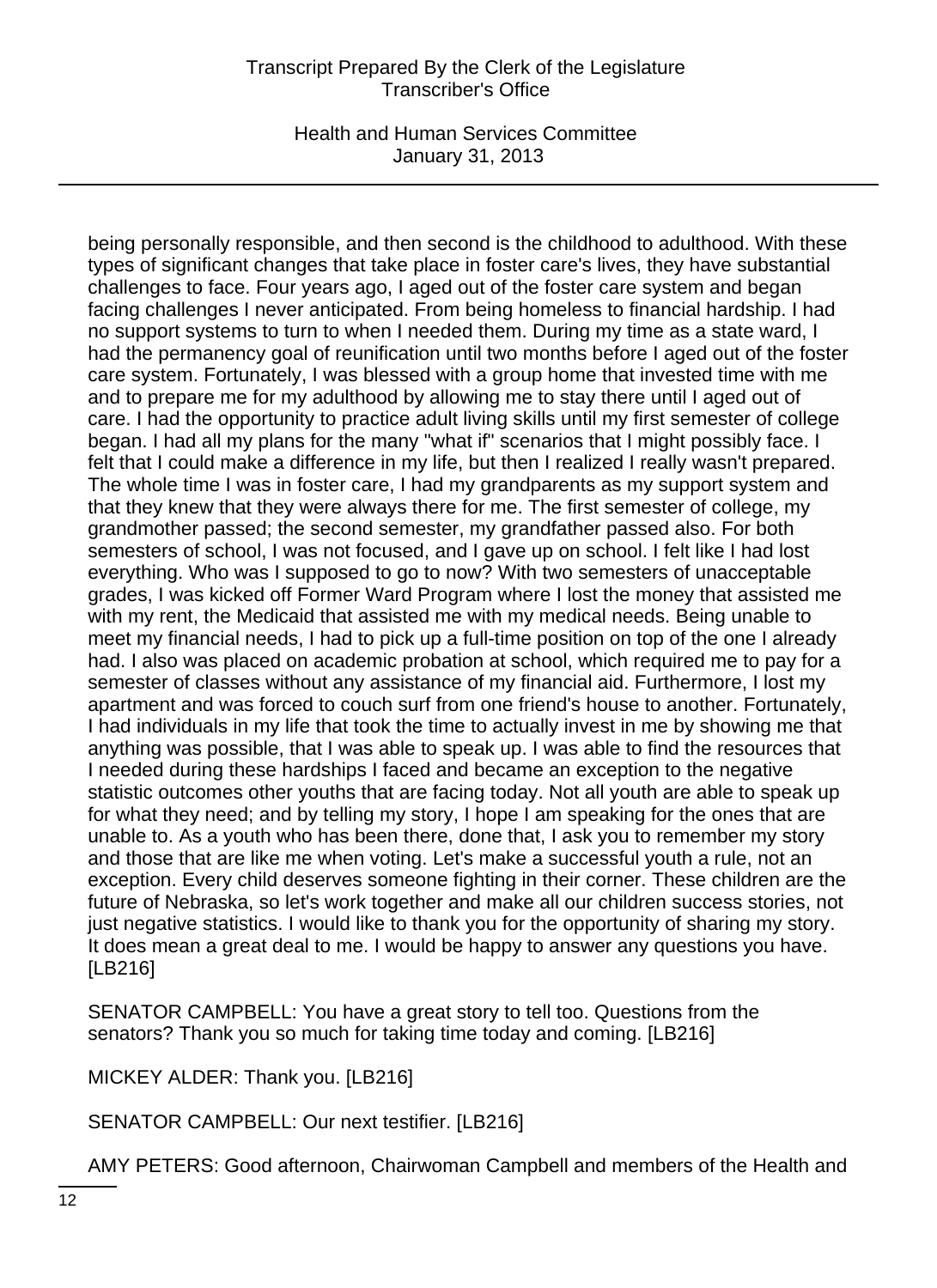Health and Human Services Committee January 31, 2013

Human Services Committee. My name is Amy Peters, that's A-m-y P-e-t-e-r-s. Thank you for the opportunity to testify today in support of LB216. I'm the statewide training advisor for an initiative called Project Everlast at Nebraska Children and Families Foundation. I am here as someone who has experienced researching and working with system-involved youth and also as someone who has personal experience as an alumni of foster care. Today is a very significant day for me. For one, because I'm here before you all; but also because it is the 22nd birthday of my little sister Sarah. I'd like to tell you a little bit about Sarah because I believe she truly epitomizes the reason why extended supports and services should be offered to young adults who leave foster care. Last time, I shared with you how fortunate I was to have been offered the assistance of Former Ward. I was invested in by the state of Nebraska. And because of that investment, I had a more level playing ground. However, my sister Sarah was not as fortunate. Although we both entered the foster care system at the same time, we followed much different paths, and I'll tell you why. I was one of the approximately 300 youth who aged out of foster care in Nebraska in 2008. I did leave care without a permanent support of family to fall back on. While guardianship may have been an option for me, it was strongly discouraged because it was known that I would miss out on the opportunity to receive Former Ward and other supports throughout college. My sister, on the other hand, was guardianshipped by her foster family when she was 16 years old. While most people consider it a blessing for her to have found permanency, I actually think it made things harder for her in the long run. Shortly after turning 19 and losing her Medicaid coverage, Sarah became extremely ill and ended up in the emergency room. The foster family that took guardianship of her was unable to provide her with healthcare or support any longer, and she found herself completely on her own will thousands of dollars in medical bills. Over the past few years, I have watched my sister struggle to make ends meet. I have seen here forced to drop out of college so that she could work as many as three jobs and still find herself unable to provide for food and basic necessities. I have never in my life seen another person who has overcome so much and who has been able to persevere as she has. As I mentioned before, my sister and I followed much different paths. My path, while not easy, was one that allowed me to find solid ground. Many times people have told me that I'm an inspiration as a former foster youth because of my success. I appreciate that, but I know that I could not have done it without the investment and support that was given to me. My inspiration comes from the resilience I see in my baby sister who has overcome so much with so little support. This bill would invest in the success of young people like her. Statistics show that my sister Sarah is not alone. In the year 2011, 35 percent of youth who aged out of care in Nebraska received Former Ward services through the end of the year. That's only 35 percent. This does not include the hundreds of youth guardianshipped or adopted after the age of 16 who also miss out on that crucial investment. Of those youth who do receive Former Ward, only those who are able to remain enrolled in college will receive those supports and services until they're 21. Young people who have experienced the foster care system are at a much greater risk of poor outcomes, which could land them right back in the welfare or justice system as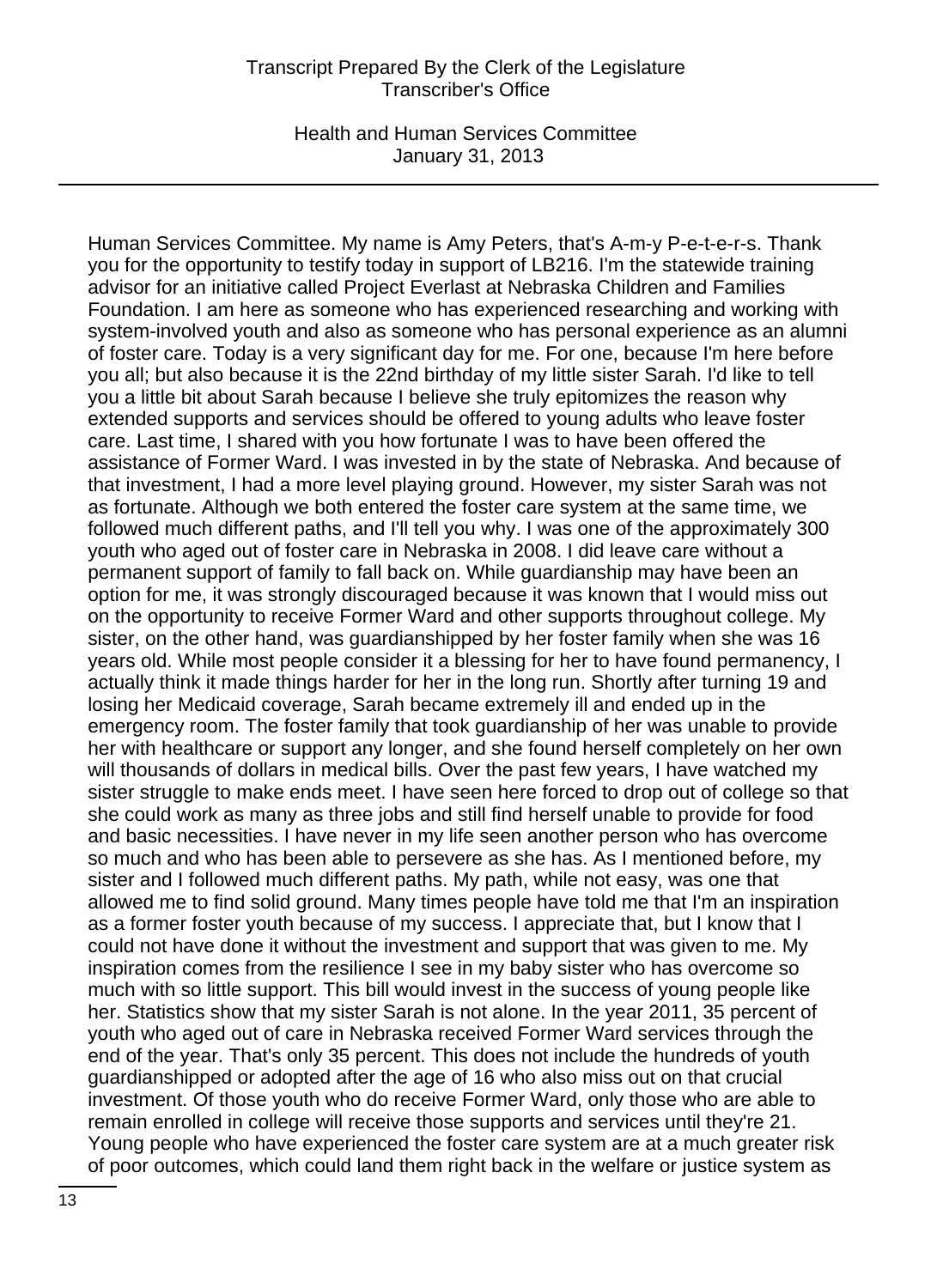Health and Human Services Committee January 31, 2013

adults. According to data collected by Project Everlast, almost 60 percent of young people with foster care experience reported that they are without affordable, safe, and stable housing. Out of 90 youth ages 19 to 23 in Omaha who participated in the 2012 Project Everlast surveys, over 55 percent did not have health insurance, and over 44 percent of them had children. Homelessness and physical and emotional illness can be, on their own, near insurmountable obstacles for any young adult. Considering many foster care alumni struggle with both, it's not surprising that so many are fighting for survival without the energy to thrive. I strongly encourage you to consider extending supports and services for foster youth until the age of 21; not just for those that age out of care, but also for those guardianshipped or adopted after the age of 16, as was my sister Sarah. By doing so, you'll be providing them with a more level playing ground and investing in brighter futures. Thank you so much for your time and I look forward to any questions you might have. [LB216]

SENATOR CAMPBELL: Questions from the senators? Ms. Peters, you have testified here before. At the interim study? Was that it? Or maybe last year. [LB216]

AMY PETERS: Yeah, I did speak in October. Yep, and last year. [LB216]

SENATOR CAMPBELL: But you were in school then, were you not? [LB216]

AMY PETERS: Yes. [LB216]

SENATOR CAMPBELL: And have you graduated? [LB216]

AMY PETERS: I graduated in December. Yes. [LB216]

SENATOR CAMPBELL: Congratulations. With a degree in? [LB216]

AMY PETERS: With a degree in criminology and a minor in psychology. [LB216]

SENATOR CAMPBELL: And are you going on at some point? [LB216]

AMY PETERS: I am in the process of applying to law schools right now, so I'm hoping to enter law school in August. [LB216]

SENATOR CAMPBELL: I remember that story when you were here. So congratulations on graduating. [LB216]

AMY PETERS: Thank you so much. [LB216]

SENATOR CAMPBELL: And, yes, you are an inspiration, so thanks. [LB216]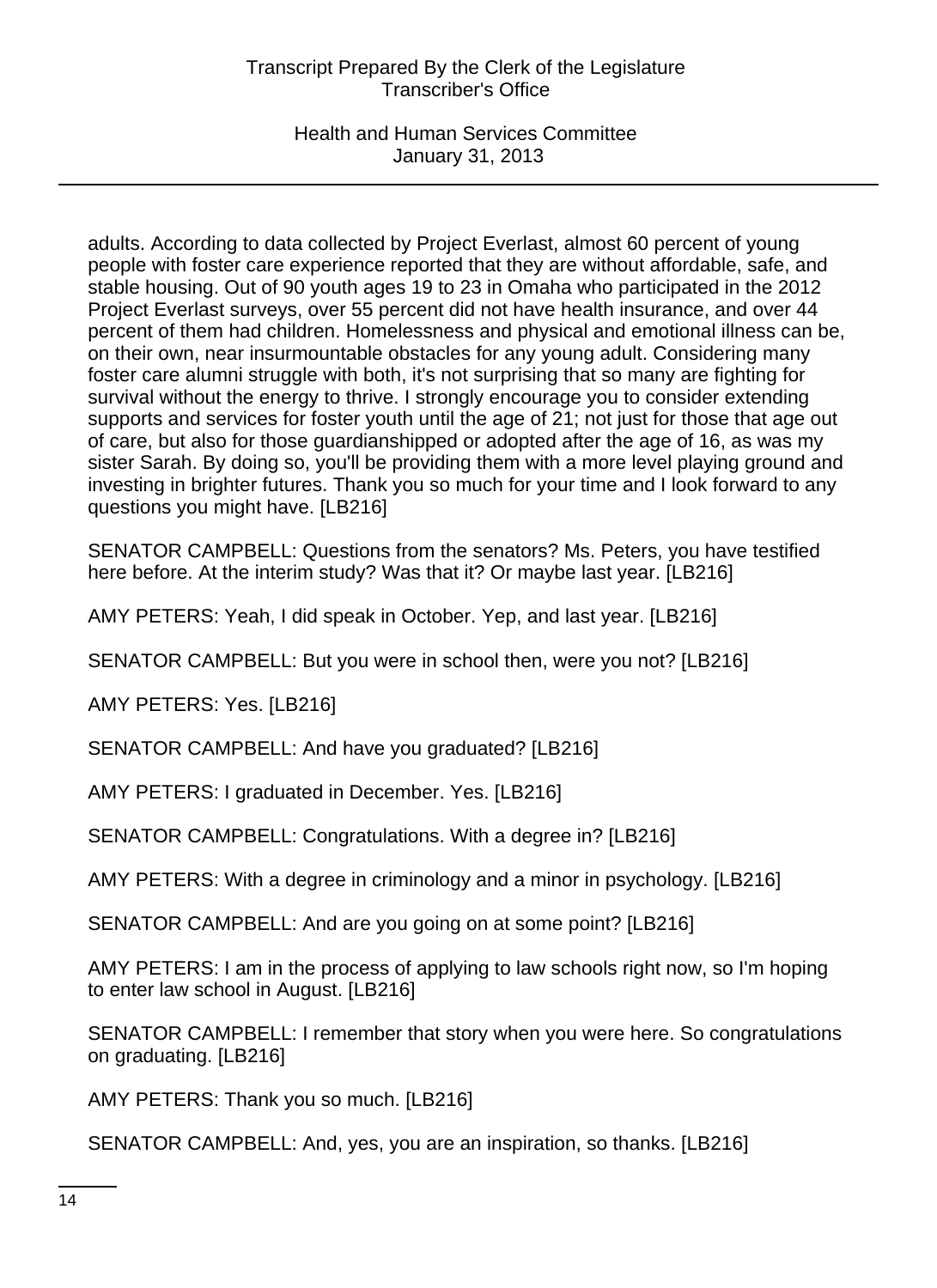### AMY PETERS: Thank you so much. [LB216]

SENATOR CAMPBELL: Our next testifier. Welcome. [LB216]

DOUG CHRISTENSEN: (Exhibit 7) Thank you. Senator Campbell, members of the committee, my name is Doug Christensen, C-h-r-i-s-t-e-n-s-e-n, and I want to thank you for your attention to this bill and for the opportunity to provide testimony in support of it. I want to say that I've personally been a strong advocate for our young people aging out of foster care dating back to when I was an educator, as a teacher, a principal, and as a superintendent, continued as Commissioner of Education for the state of Nebraska and now as a board member of the Nebraska Children and Families Foundation, and that's who I'm representing here today. I never felt that we were able to provide enough to the youth in these situations, and I would guess that few of us would handle as well the stories that these individuals have been telling this afternoon if we were left on our own at that point in our life. In spite of the hardships they endure, this overwhelming desire to yet be successful and be productive adults is to me just truly amazing. They deserve more support as they head out into the world and they don't deserve to be out in the world, heading out into the world totally on their own. I want to thank Senator McGill for her leadership in advancing this bill and doing the work to bring it to this point. We are in support of extending the supports and services to age 21 as provided in this bill. Everything the Nebraska Children and Families Foundation does with Project Everlast is youth-driven and it's based upon what we think the youth need and according to their statements and testimony that you've heard here today. What we know from talking to young people and from the other states that have extended care to age 21, we know that this program can't look anything like foster care. It has to be different. Nineteenand twenty-year-olds are at a different developmental stage than younger youth, and should be treated differently. The program should be voluntary and guided by the voices of the people like the ones you've heard here today. The supports and services that are offered need to focus on permanent connections while supporting their goals to be successful and contributing adults. We've provided some resource documents for you and want to call your attention to the chart with the graphs on it, the Project Everlast data. The bar graph shows some positive changes, and I'm not going to go through all of that for you. But what has happened in terms of the support, there's changes that have occurred through the support of Project Everlast starting at age 19. More youth have received a high school diploma or GED as a result. More have gone on for training and to prepare for a career. And as you can notice, that leap is a 10 percentage point leap during that time period. There was a significant gain in the number of youth with a paying job, and that jumped significantly from 55 percent to 65...68 percent. Then look at also the increase in the youth that have found full-time, stable employment, from 26 percent when they started to 53 percent in just over two years. I think those are remarkable pieces of data. In addition to those gains in the areas where youth identified...in addition, there were significant gains in the areas where youth identified access and more emotional and financial support, and basically were accessing the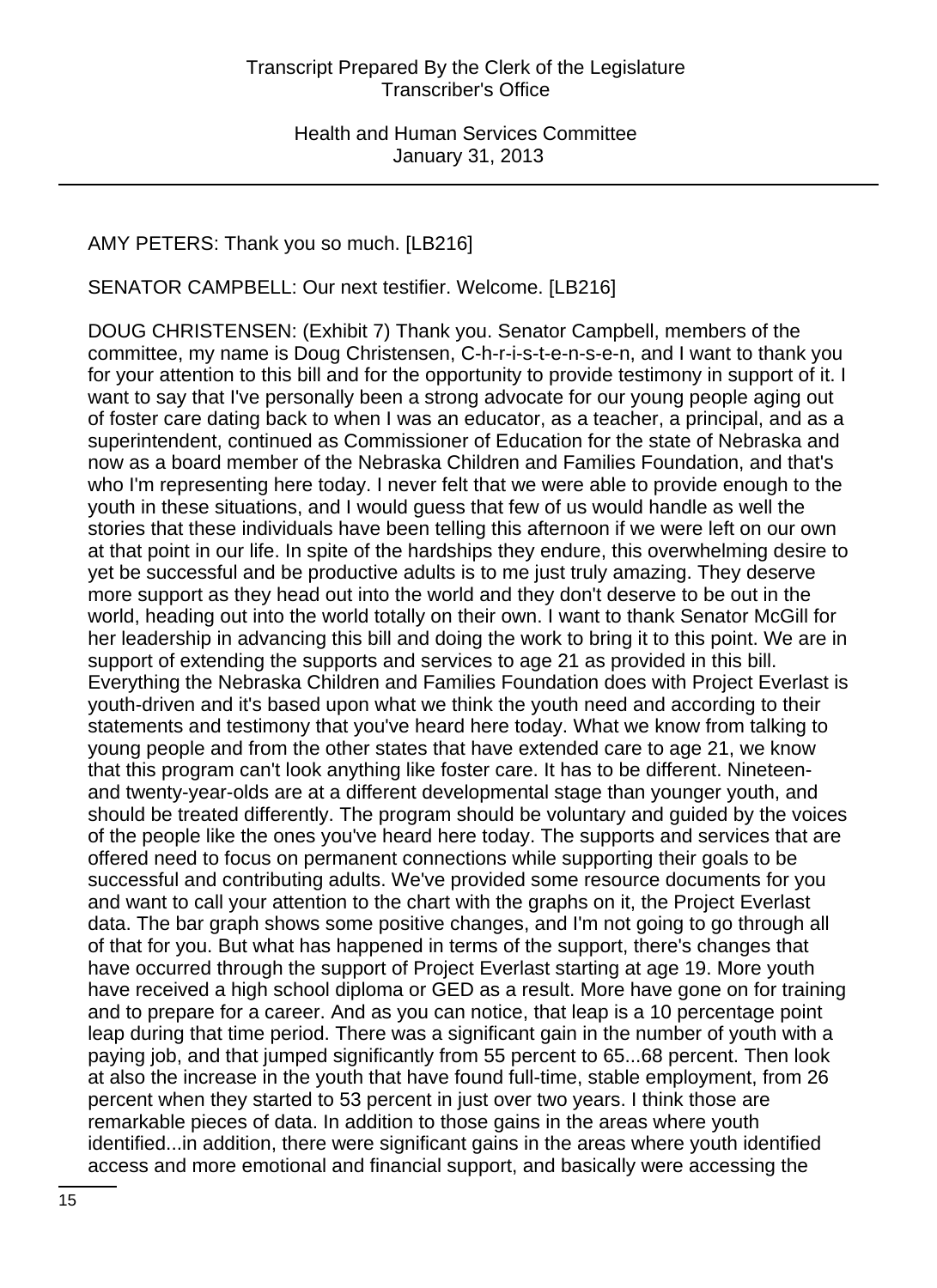Health and Human Services Committee January 31, 2013

things that were out there. But we need to extend those...that access. These data points are indicators of success of a program like Project Everlast, and we need to continue this work that we've started. We know what causes the greatest strain on our young people and how it impacts spending also in areas like criminal justice, social services, healthcare, unemployment, and public assistance. We also know that we'll all win: our youth, our communities, and our state, if youth can receive a high school diploma; prepare for meaningful work; find emotional support and connection when they need it; and have a safety net when money and housing becomes an issue. They need a significant adult or a place to which they can go to have that contact and touch they so disparately need. The simple fact is this, that age 19 to 21 is a very critical time, as you've heard here today, and there is no support for youth during this...if there is no support for our youth during this period of time, we're all going lose instead of the ways in which we could win and all benefit. I've personally been a strong advocate for these youth in providing support, and I've always been aware of the need for this from the standpoint of the data that we would collect and look at the issues that they face. But once you've read the stories from the voices you heard today, it has to give you pain. It breaks my heart to hear those stories. I can't imagine my own children having to, although they thought they were ready to face the world at age 18 when they left for college, found out very quickly that they were not. And I can't imagine them being totally on their own that point. In fact, our children of 38 and 40 years old and they haven't gotten there yet. (Laughter) That wasn't part of my testimony, but I thought I'd just throw that in. In spite of those issues that they gave voice to today, I've never heard any of them say they want a handout. They want a support system. They want caring adults who can help them get access to the supports they need, they want to know that there's someone out there who cares, and, above all, they want to succeed in their life. I see the red light is on. My goodness! My life goes by in a hurry when you're sitting up here. [LB216]

SENATOR CAMPBELL: It does, it does. [LB216]

DOUG CHRISTENSEN: We have a letter from the Sherwood Foundation that's part of that, and we want to clarify exactly what that letter is about. It basically says a lot of work has been done, and they have given a great deal of support to the work on behalf of foster youth and aging out of the system. It also says they're willing to be a partner and have been a partner and want to continue to be a partner. And they want you to recognize, as we do, that there is a lot of work...although a lot has been done, there's a lot more to do than already has been done. And the accessing the federal funding and the continuation of the work that we're now doing, we're all simply going to gain if we can do those kinds of things and leverage the funding through all of the contributions of public as well as private. I'm amazed at the resilience of these folks. I'm amazed at the promise that they show in their voice and the willingness to do whatever it takes to be...to succeed. So I appreciate the opportunity to comment on LB216. Thank you for your consideration of this matter. We hope you will support LB216 and send it to the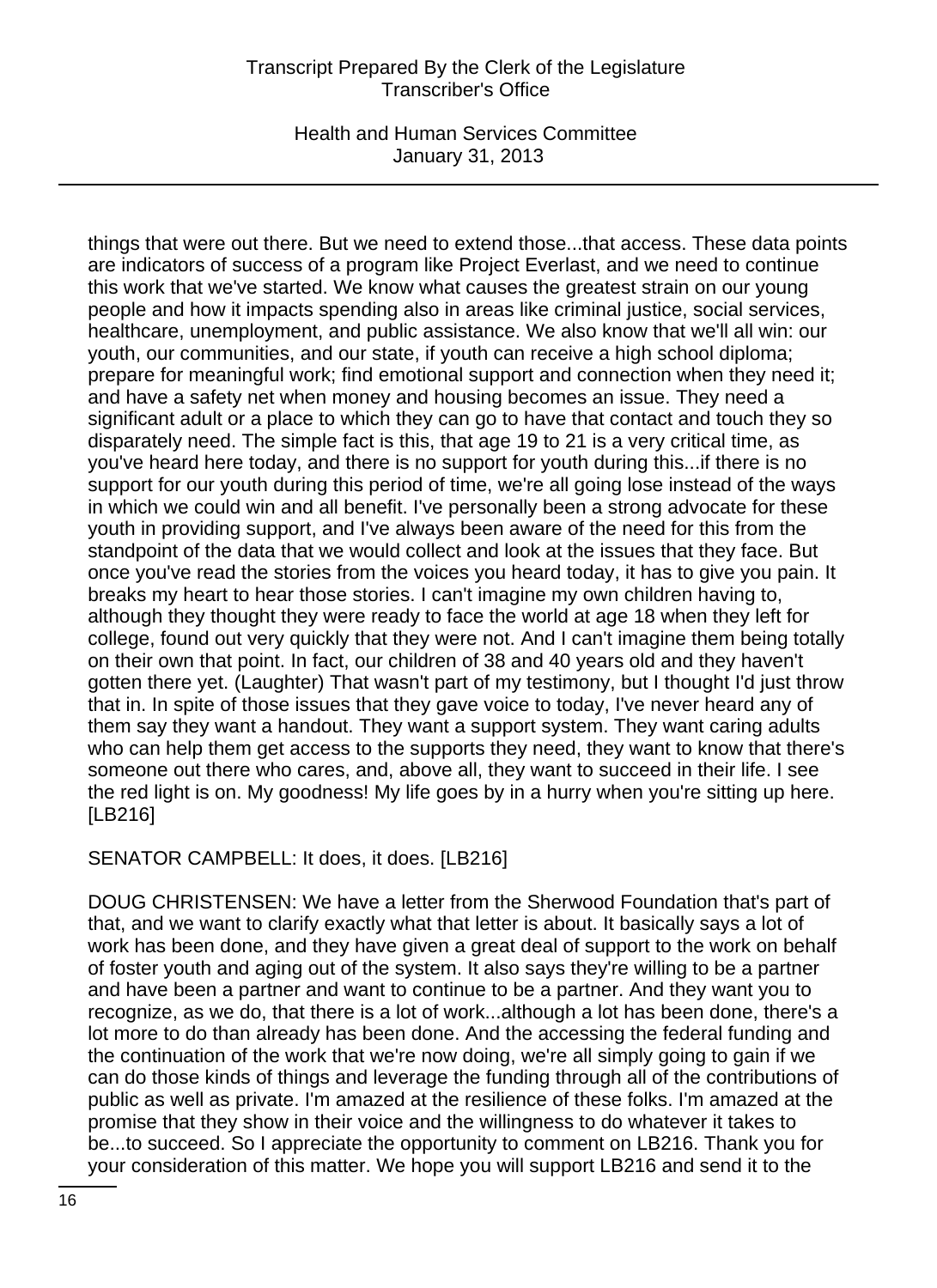floor and support its adoption. [LB216]

SENATOR CAMPBELL: Questions for Mr. Christensen? Senator Crawford. [LB216]

SENATOR CRAWFORD: Thank you, Senator Campbell. Thank you for your testimony. I just wanted to ask about the bar chart. When it's talking about pre-post, are the post bars results for people who are graduated out of the system or are those post results for people who are now being supported in the system? [LB216]

DOUG CHRISTENSEN: I think supporting, people who are now being supported in the system, yeah, through Project Everlast. [LB216]

SENATOR CRAWFORD: Okay. [LB216]

DOUG CHRISTENSEN: Yeah. This is the Omaha data that shows you what can be done. [LB216]

SENATOR CRAWFORD: While they're in the system. [LB216]

DOUG CHRISTENSEN: Yes, yes. [LB216]

SENATOR CRAWFORD: Okay. Thank you. [LB216]

DOUG CHRISTENSEN: Thank you. [LB216]

SENATOR CAMPBELL: Any other questions? Thank you, Mr. Christensen. [LB216]

DOUG CHRISTENSEN: Thank you. [LB216]

SENATOR CAMPBELL: Our next testifier. Good afternoon. [LB216]

MARY FRASER MEINTS: (Exhibit 8) Good afternoon. Senator Campbell and members of the Health and Human Services Committee, I am Mary Fraser Meints, M-a-r-y F-r-a-s-e-r M-e-i-n-t-s. I am the executive director of Youth Emergency Services. We provide critically needed resources to at-risk and homeless youth to help them become self-sufficient. We do this through a continuum of care from a street outreach program, to shelter, to transitional living apartments, and a mentoring program. In 2012, we served 807 young people; 704 through our street outreach program and 103 in our housing programs, either shelter or apartments. We see the impact of young people not having the supports. Seven of the 14 young people in our apartments today have been former wards and were homeless when they came to us. You heard the young people talk about their struggles, and we are there to provide the resources for them. In January of last year, there was a point-in-time count done by the Metro Area Continuum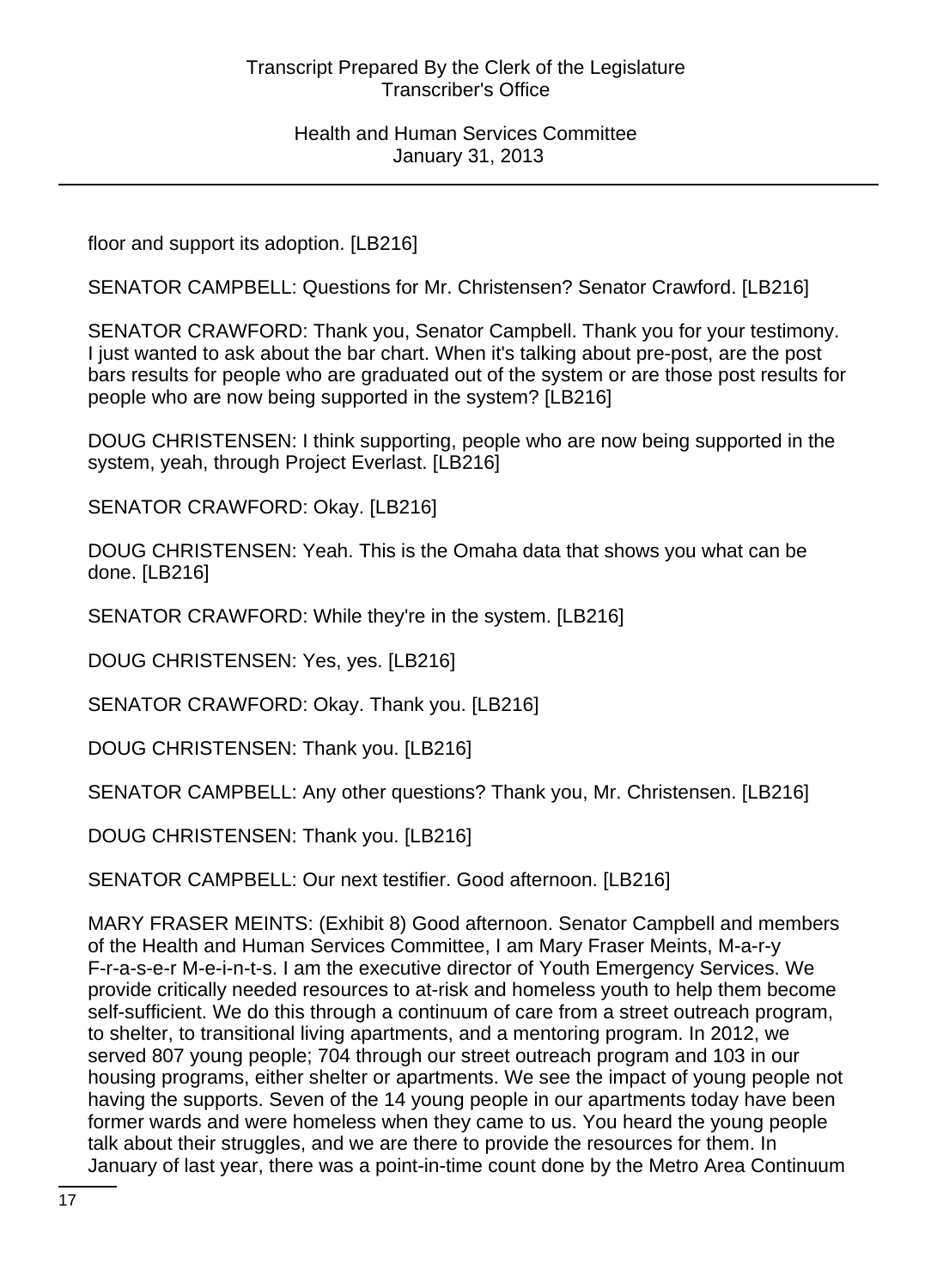Health and Human Services Committee January 31, 2013

of Care for the Homeless, and they counted 267 young people on the streets; 51 percent had been in the foster care system. So that's consistent with the federal national data that Amy shared with you. There are many causes of homelessness, but being in the foster care system should not be one of them. Self-sufficiency is particularly hard for many of these young people because now they are on their own and they need the supports and help of other people. They can do it when they're connected to resources. When they're homeless, it creates instability and impacts their ability to get a good-paying job, stay in school, maintain friends and relationships, and keep their health going. No young person should have to go through this. We have found when young people receive the supports and the connection to resources and housing, they can be successful. We have had many success stories; they're resilient and they're amazing and they're fun to work with. We appreciate Senator McGill supporting this bill, and we appreciate the involvement of lots of stakeholders and young people in this, and we urge your support in moving this forward. [LB216]

SENATOR CAMPBELL: Any questions from the senators? Good to see you again. [LB216]

MARY FRASER MEINTS: Good to see you. Thank you. [LB216]

SENATOR CAMPBELL: Our next testifier. Good afternoon. [LB216]

SARAH CALDARARO: (Exhibit 9) Hi. I'm Sarah Caldararo, S-a-r-a-h C-a-l-d-a-r-a-r-o, and I'm here as a permanency services supervisor for the Child Saving Institute. Dear Senators of the Health and Human Services Committee: Child Saving Institute is here in support of LB216. Child Saving Institute is a private, nonprofit organization working to prevent, intervene, and treat child abuse and neglect. Services provided to over 2,500 individuals and families annually include childcare, school-based services, in-home services, foster care, and emergency shelter for at-risk youth. As a point of reference, CSI provides agency-based foster care and emergency shelter care; an independent living program for youth who will be aging out of the foster care system. This community-based program includes case management, skills-based classes, and mentoring. CSI provides programming for youth parents, some of whom are or have been foster youth. CSI is an active partner with Project Everlast. Thank you to Senator McGill and Senator Dubas and to the organizations that have been working to write and develop LB216. This bill addresses a great need for young adults aging out of the foster care system and the need of our communities to effectively launch teenagers toward productive and successful adulthood. While CSI is in support of LB216, we would like to see the age with which extended adoption and guardianship assistance becomes eligible reduced from 16 years of age to 13 years of age. CSI believes that there would be a neutral fiscal impact as this is a small population. Moving children 13 and older towards permanency and establishing lifelong connections early provides better life outcomes for youth. There is concern that some stakeholders may delay adoptions and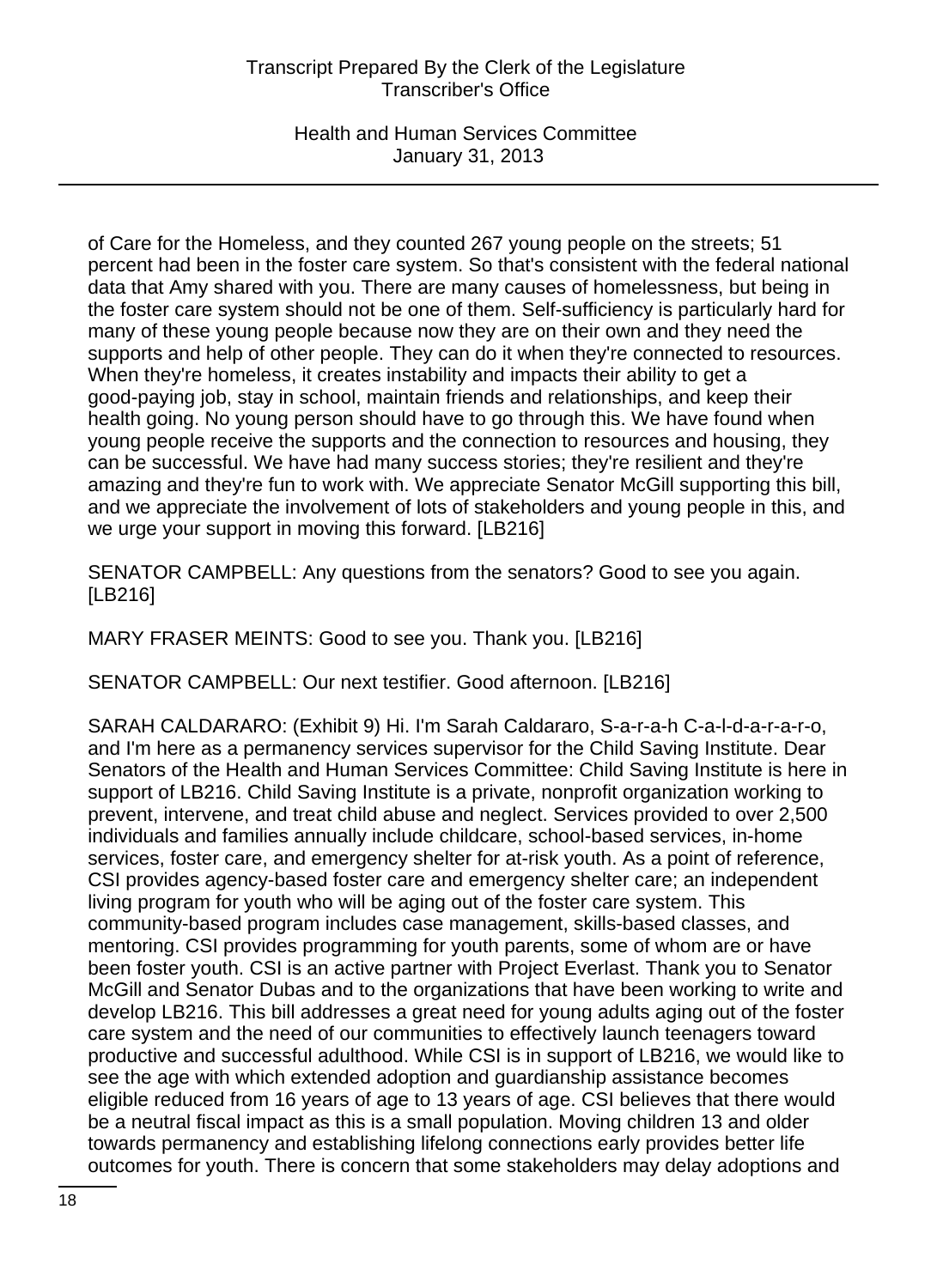Health and Human Services Committee January 31, 2013

guardianships for youth until they reach the age of 16, which is not the integrity of this bill. I, and all CSI staff members, have personally encountered foster youth within our programs that age out at 19 and are in crisis, scared, and unprepared. Youth today have many more barriers and challenges than the youth of yesterday. CSI sees foster youth not graduating from high school before aging out. We see foster youth aging out of shelters; foster youth whose plan is couch surfing until they save up enough money or find someone to share an apartment. We see foster youth aging out with multiple barriers that include: having no adult support system; educational deficits; behavioral and physical health challenges from their neglect and abuse history; former foster youth going from youth shelters to adult shelters; former foster youth showing up in the criminal justice system; showing up with babies and entering the ADC welfare system; former foster youth who are bombing out of their first semester of postsecondary education and potentially losing their Former Ward supports when this happens; limited foster parents are financially able or willing to launch from a foster family well beyond the age of 19; some youth returning to the home they were originally removed from to get the support needed to launch. We see limited numbers of youth successfully utilizing their Former Ward supports, attending college, and working. LB216 does not reduce the number of kids in the foster care system that are aging out of foster care. It does not relieve us of the responsibility to assure these kids in the foster care system reach permanency much earlier than age 19. LB216 does not relieve us of the responsibility to intervene earlier and safely serve more children and families in their home. It does not relieve us of the responsibility of supporting all young adults in our community toward successful independence. LB216 is important work that advances Nebraska's commitment to vulnerable children who have been abandoned, abused, and neglected. LB216 has the potential to increase the number of youth meeting educational goals and becoming gainfully employed while reducing the number of adults utilizing adult shelter and adult corrections. Please consider moving this work forward in our state. Thank you. [LB216]

SENATOR CAMPBELL: Thank you very much for your testimony. Any questions from the senators on the testimony? Thanks for coming today. [LB216]

SARAH CALDARARO: Thank you. [LB216]

SENATOR CAMPBELL: Our next testifier as a proponent. Good afternoon. [LB216]

RONALD DUPELL: Good afternoon. Thank you. I'm here as a private citizen, although I serve on the local Foster Care Review Board in Papillion, and... [LB216]

SENATOR CAMPBELL: Your name, sir? And you do have to spell it. [LB216]

RONALD DUPELL: Oh, excuse me. Yeah. Okay. My name is Ronald Dupell, R-o-n-a-l-d D-u-p-e-l-l. I serve in the Foster Care Review Board on a local board in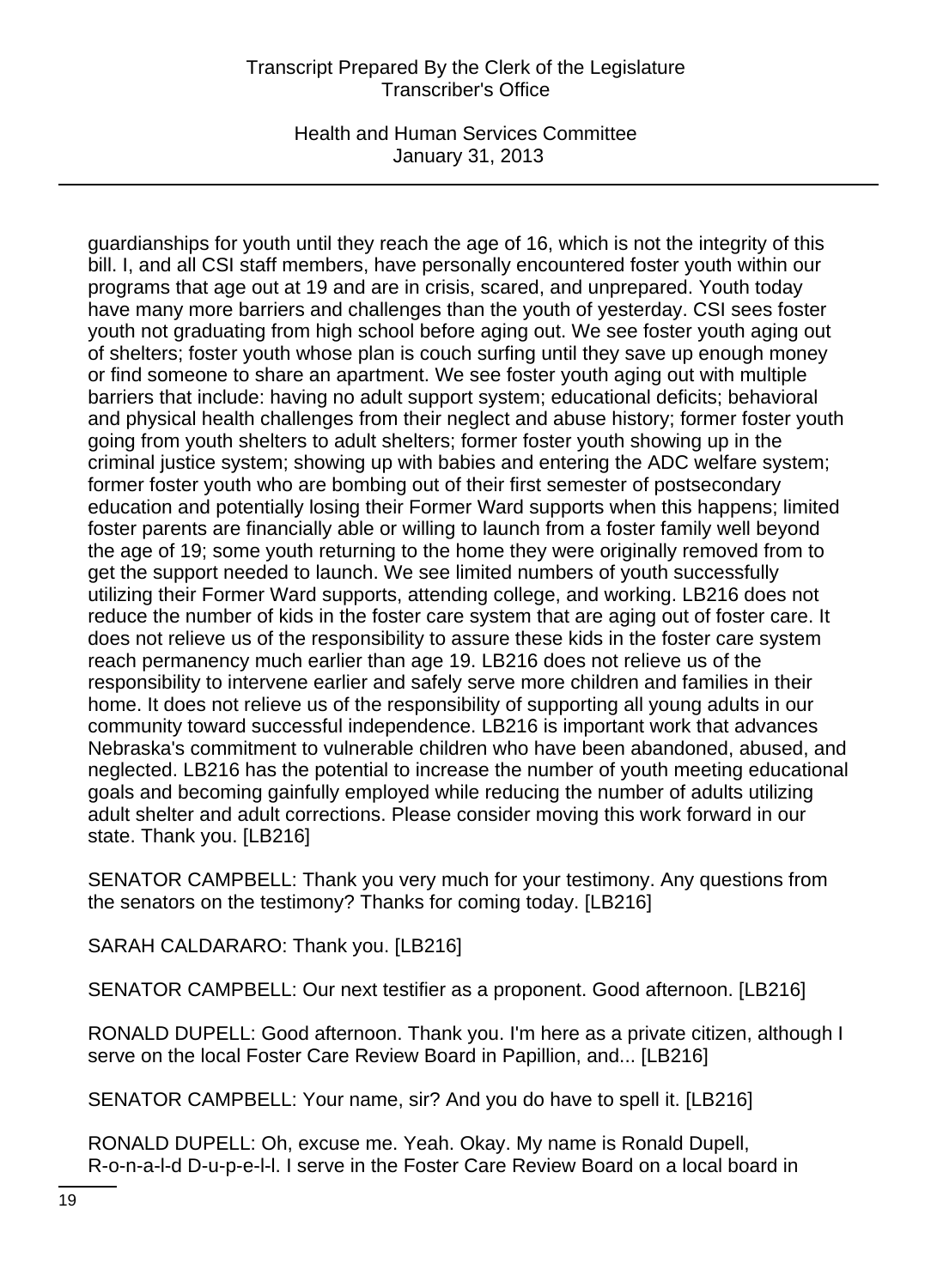Health and Human Services Committee January 31, 2013

Sarpy County, and I'm also a CASA volunteer, and also mentor children through the teenage program in Sarpy County. In listening to the testimony given today, I was deeply impressed by the wide variance of need. And my original thought of LB216 was that it would be very narrow in scope, but my opinion is that this will profoundly affect how services are applied to children. I am currently a CASA volunteer for a young man age 16 who by the time he was 15 had been subjected to 12 different living situations, moving around from his mom to his grandmom to other people who his mother had literally dumped him off on to take care of him while she led her life. He had been repeatedly separated from his mom for years at a time. His dad has not been involved in his life throughout all his life except for a few phone calls. He was diagnosed with ADHD in the sixth grade while in Chicago and was placed on meds, and his mother has repeatedly removed him from those medications because she thought that he really didn't need them. He has made poor progress in school since the sixth grade, and it appears he lacks the fundamental skills to progress through high school without a lot of assistance. He has been in eight different school systems. He's been subjected to bullying at school and stopped going to school and started skipping classes because of it, and very little was done to protect that child. His mother reportedly or admittedly, excuse me, placed her own lifestyle above the needs of her child. He has received no high school credits towards graduation even though he started the ninth grade 18 months ago. He only has one credit so far this school year. He has not been on his medications for over nine months. In speaking with this child, it was very difficult. In every five to ten minutes, we had to take a breather so he could regather himself. The prognosis or probability that he will graduate on time in the next two years is very, very poor. He simply does not have the ability to do things on his own, to complete assignments, or to read things and get through it, and part of his problem is he fails to complete assignments. Although I am advocating a lot of things for him in both NFC and the Department of Health and Human Services is reacting in a very positive manner to assist him, it's very unlikely that he will be able to complete what he needs to complete before age 19. In my opinion, as I look at what it...will happen with LB216, it will allow administrators within the system to restructure some of the programs designed to help young people like this. Instead of trying to force him to complete something in two years, they may have five years, and that is going to be, obviously, the difference between him being successful or not. That is all I have and thank you for this moment to testify. [LB216]

SENATOR CAMPBELL: Any questions? Thank you very much for your dedication to working with this young man. [LB216]

RONALD DUPELL: Thank you. [LB216]

SENATOR CAMPBELL: We appreciate that. [LB216]

RONALD DUPELL: Thank you. [LB216]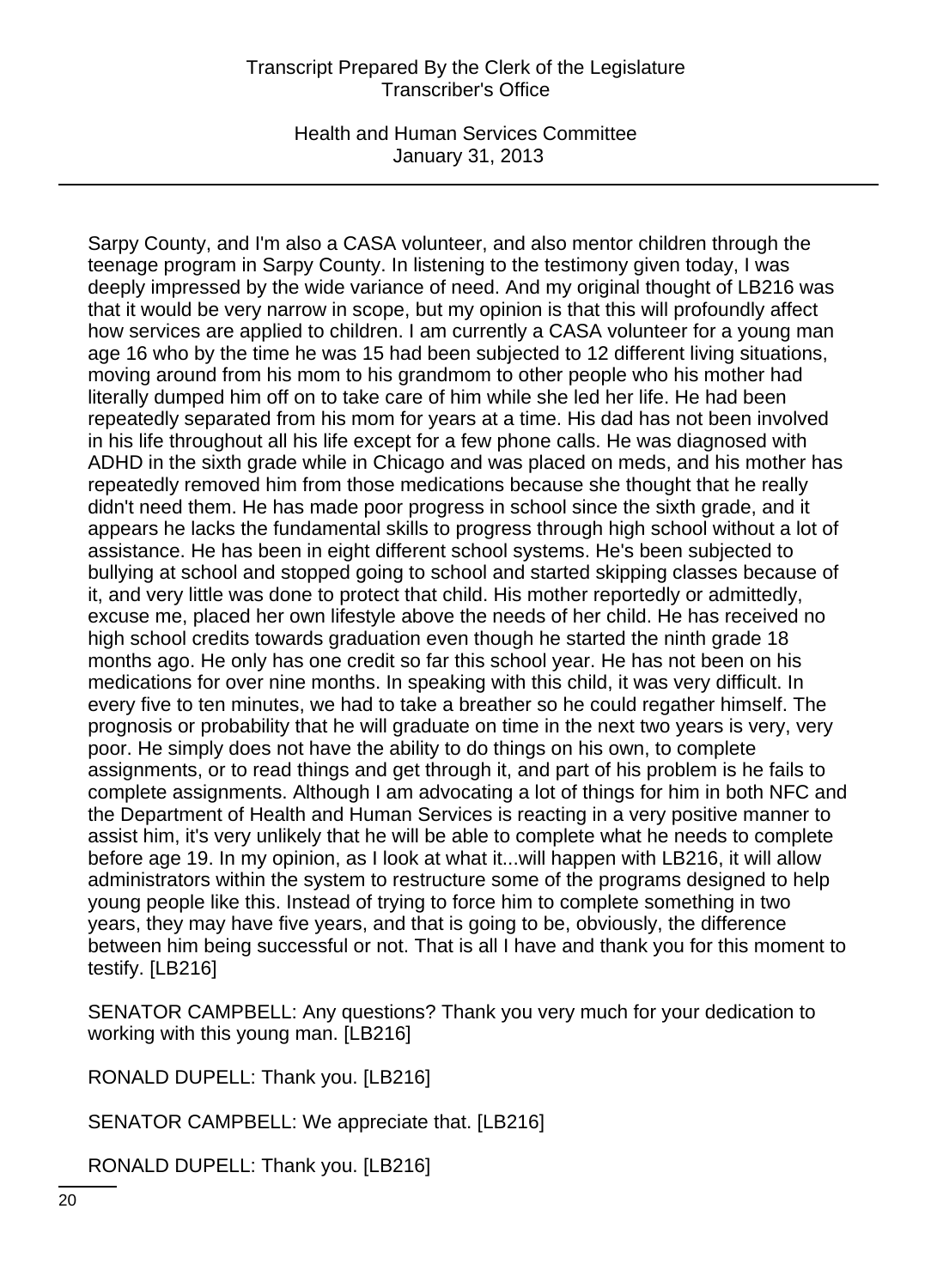SENATOR CAMPBELL: Our next testifier. That was pretty close. No, I mean, I was about ready to move on. [LB216]

SARAH FORREST: I was supposed to go last, so. (Laughter) [LB216]

SENATOR CAMPBELL: Okay. You were very polite in making sure. [LB216]

SARAH FORREST: (Exhibit 10) Yes. Good afternoon, Senator Campbell and members of the Health and Human Services Committee. My name is Sarah Forrest, S-a-r-a-h F-o-r-r-e-s-t, and I'm the policy coordinator for child welfare and juvenile justice at Voices for Children in Nebraska. I won't belabor all of the powerful testimony and the convincing research that's been provided up to this point in the hearing. But suffice it to say that Voices for Children strongly supports LB216. Research on brain science and youth development shows that adolescence is a crucial time of growth and opportunity, and LB216 presents a key chance to help vulnerable youth transition successfully and access developmentally appropriate resources. We hope that the passage and implementation of LB216 will be the beginning of a conversation on greater changes that will enhance permanency and ensure that all of our youth have the skills and relationships to be productive and healthy adults. We strongly urge you to consider this bill, and we hope that you will advance it. And I would welcome any questions that you have. [LB216]

SENATOR CAMPBELL: Are there any questions? [LB216]

SARAH FORREST: Thank you. [LB216]

SENATOR CAMPBELL: Great cleanup there. (Laughter) All right. Oh, Mr. McBride. [LB216]

TOM McBRIDE: (Exhibit 11) Good afternoon. My name is Tom McBride, the common spelling Tom, M-c-B-r-i-d-e. I am the retiring chief executive officer of Epworth Village. Everything that has been said so far, I don't need to repeat that. I think the stories of the young people speak for themselves. I think, as the way that LB216 is structured, you will see engagement and commitment from those young people that are involved in that and celebrate Senator McGill bringing this bill forward over the years. The 34 years that I've been involved in human services, you know, we have seen hundreds and hundreds of youth that a bill like this would provide stability, purpose, and guidance for. And I don't mean to delay anything going to the next hearing, so that's all I have to say. [LB216]

SENATOR CAMPBELL: Any questions for Mr. McBride? I refuse to believe that you are retiring, I want you to know that (laughter). I expect to see you next year no matter what. [LB216]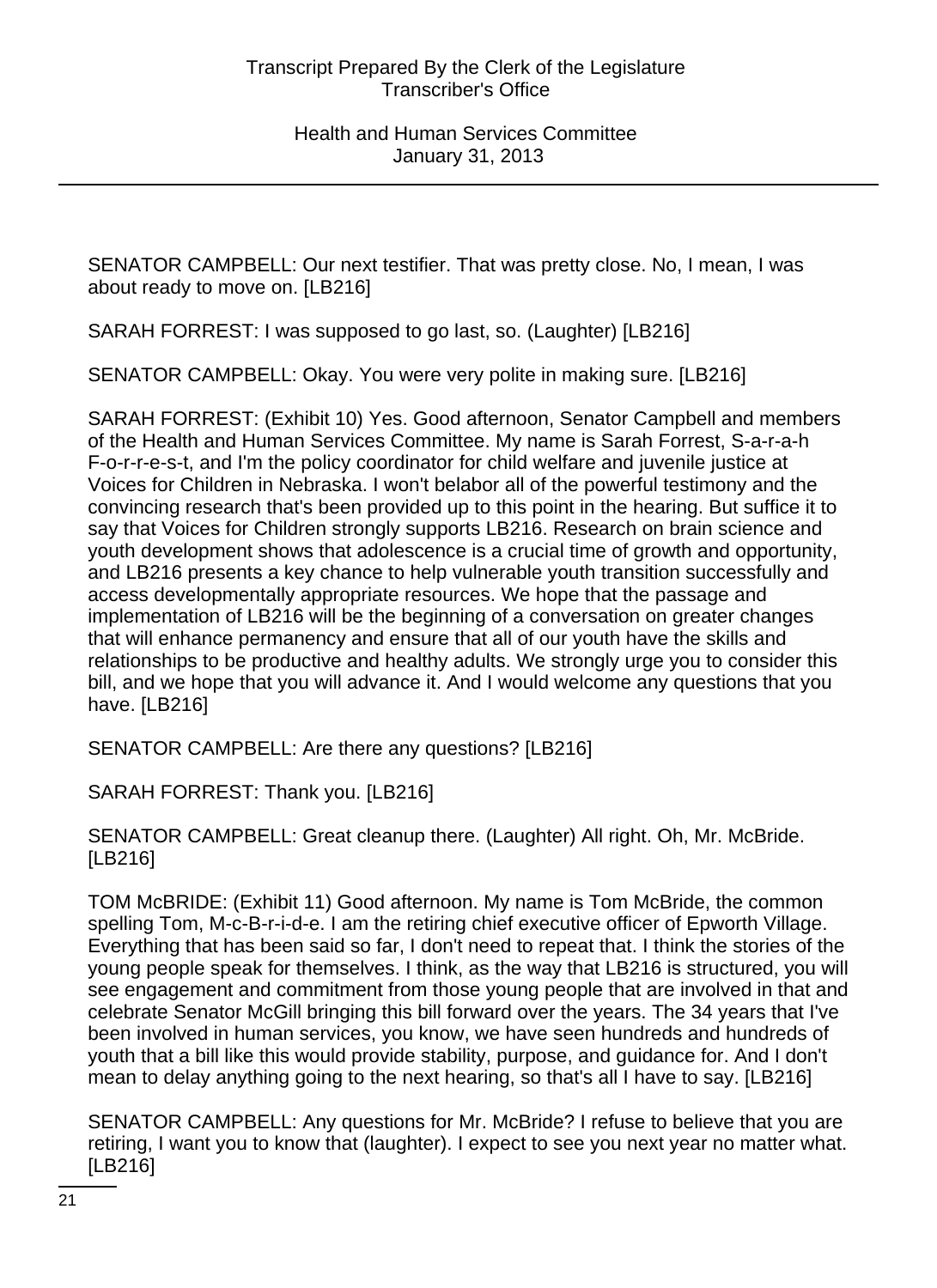TOM McBRIDE: I'll show up. I'll bring something for you. [LB216]

SENATOR CAMPBELL: All right. That would be great. All right. [LB216]

DAVID NEWELL: (Exhibit 12) Good afternoon. My name is David Newell, N-e-w-e-l-l, and I'm president and CEO of Nebraska Families Collaborative. I won't read to you my testimony. You've already heard enough. I think Christmas came early for the Legislature this year, and I would particularly like to thank Senator McGill for her leadership on this issue. There's not very many bills that allow the Legislature to do the right thing...that it's a prevention bill because these kids, these young adults who are aging out of the system are also some of our most at-risk young adults for having children that can come back in the system. So it's a prevention bill. It's a highly cost-effective bill. All the research that you've seen has shown that in the long term, if we don't help youth who are aging out, they will return to either homelessness or have medical difficulties or be in the corrections system. And so you can do all the right things, and it's a good cost-effective decision. The one thing that I would add to some of the testimony you heard earlier is we are very much in support of this bill, but would ask that you consider going just a little bit further and dropping the eligibility age for the guardianship incentive, and guardianship and adoption, down to the age of 13. And the reason we encourage you to consider that is that we start to lose the window on guardianships and adoptions in Nebraska as youth enter the age of 13. And we...just as the foster youth need the support, so do adoptive parents. And we think that 13, it's a very small number of youth that would be impacted and it will help move those youth to permanency. So we would encourage you to consider that. And we also see on occasion guardianships dissolving at the age of 18 in order to qualify for Former Ward benefits. And so for all those reasons, it's a great bill. We urge you to support it, and maybe just look at dropping the age down to 13. [LB216]

SENATOR CAMPBELL: Thank you, Mr. Newell. Any questions from the senators? Senator Crawford. [LB216]

SENATOR CRAWFORD: Thank you, Senator Campbell. I would like just a little more clarification about the age 13 issue here. It was raised also by another testifier. What exactly do you anticipate or what exactly is the...what's happening that lowering that rate...and I know you said it once, but maybe I need just to hear it more slowly. (Laughter) [LB216]

DAVID NEWELL: Sure, sure. So what happens is because people...first of all, when you become an...I'm an adoptive parent. When you become an adoptive parent, it's difficult enough if you've had 18 years to save for college; that's difficult enough. But sometimes what will happen is people will be hesitant to consider foster care or adoption because they don't know whether they can help support that youth. [LB216]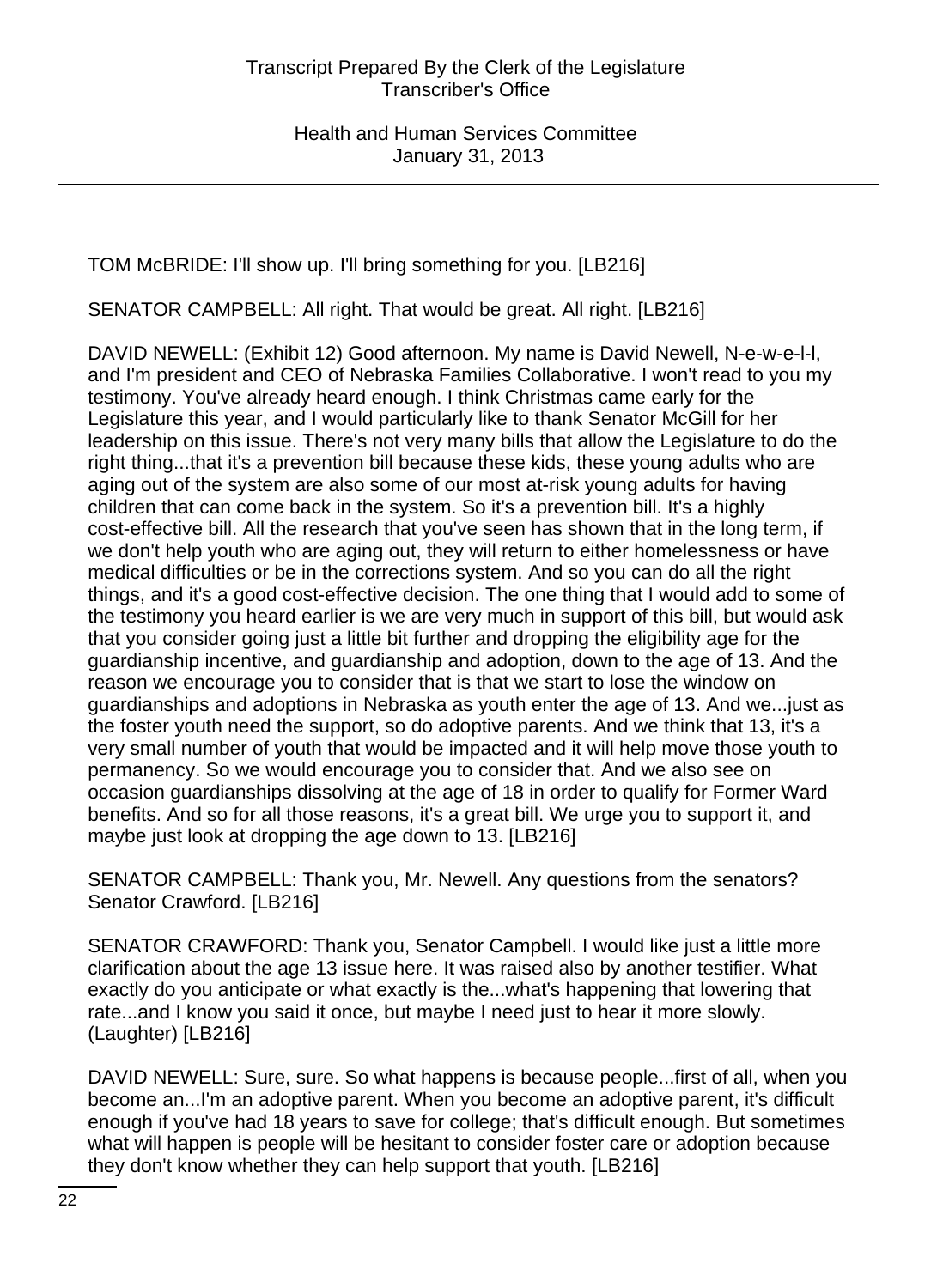# SENATOR CRAWFORD: Okay. [LB216]

DAVID NEWELL: And then other legal parties will also be concerned because, as to what you've heard in the testimony, whether a child is adopted or not, they don't hit the same developmental milestones sometimes as other kids do. And so they need more time. And so whether the child is in the system or whether they're adopted or guardianship, those adopted guardianship families also need time, that extra window. So...and I think you would find the same results is that it would be a very small number of youth that would be in the program. And here again, it would result in net savings in the long term. [LB216]

#### SENATOR CRAWFORD: Thank you. [LB216]

SENATOR CAMPBELL: Any other questions? Thank you, Mr. Newell. Our next pro-testifier. You were noting I didn't say "and last." (Laughter) Those who wish to testify in opposition to the bill. Good afternoon. [LB216]

THOMAS PRISTOW: (Exhibit 13) Good afternoon, Senator Campbell, members of the committee, Senator McGill. My name is Thomas Pristow, T-h-o-m-a-s P-r-i-s-t-o-w, and I am the director of Children and Family Services for DHHS. I must say, I've been very impressed with hearing the testimony today of the youth and others. However, I am here to testify in opposition to LB216. LB216 provides for the extension of foster care for youth to age 21. In 2012, Mainspring, an independent consultant, reported that the cost to provide foster care to age 21 for fiscal year '14 would be \$2.8 million of state General Fund. This number is underestimating the cost. It's based on assumptions that would result in the program being underfunded and would cause a deficit in my budget. The department has calculated the costs for fiscal year '14, and the projection is \$11.5 million of state General Funds, which excludes possible Medicaid fiscal implications, as this would be calculated by the Division of Medicaid and Long-Term Care and be impacted by the Affordable Health Care Act. The department's calculation utilized the same revenue streams that the consultant did, assuming title IV-E funds, Chafee funds, and the Former Ward Program funds. The extension of foster care to age 21 would be an entitlement program, meaning if the youth met the criteria for the program and they wanted to enroll, they will receive the benefits. The department's calculation assumes a 50 percent participation rate for eligible youth. Some may believe this projection is high given that...the current utilization of the Former Ward Program, which is approximately 10 percent. However, the Former Ward Program has far more eligibility restrictions and provides for far less benefits than the extension of foster care to age 21 as written in the proposed bill. Therefore, the assumption of a 50 percent participation rate is reasonable and is fiscally responsible. The consultant's fiscal projections did not include funding for youth who were adopted or were appointed a legal guardian after the age of 16. These youth would be eligible for foster care to age 21 in the proposed bill. This adds an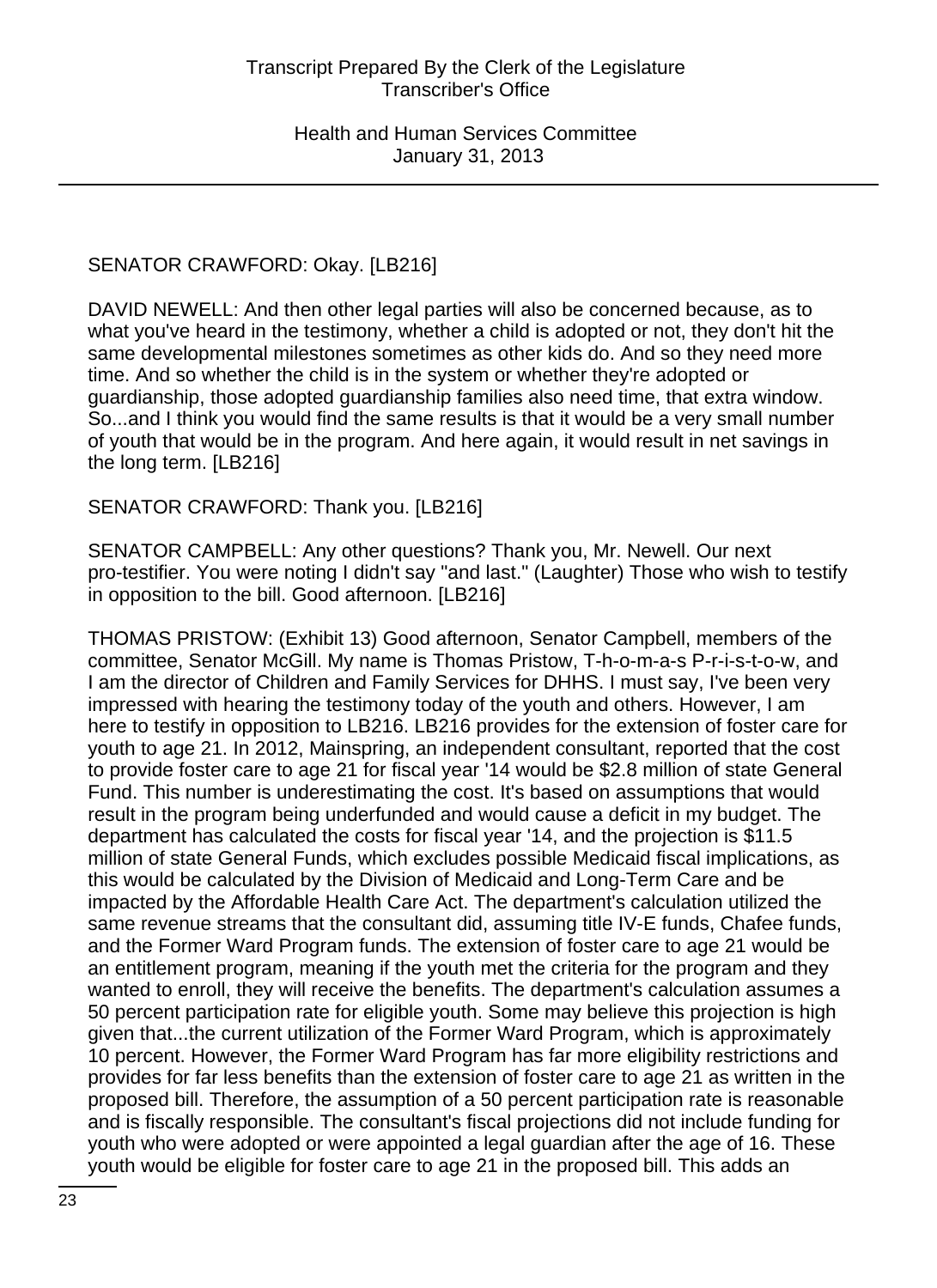additional potential 228 youth being served through this program. Also, the consultant's fiscal projections do not include additional funding for administrative and legal staff that would be needed based on the proposed bill requirements. These costs associated with salaries, etcetera, would be roughly \$1.1 million. As the director of CFS and as a clinical social worker, I remain committed to supporting youth in their efforts to plan for a healthy and successful transition to adulthood. And I am happy to take any questions anybody may have. [LB216]

SENATOR CAMPBELL: Questions from the senators? Mr. Pristow, one of the questions I have is, is the assumption that if we adopted this program in the state that the Former Ward Program would be folded into this program? [LB216]

THOMAS PRISTOW: Yes. [LB216]

SENATOR CAMPBELL: Okay. How many staff people do we now have available to work with the Ward Program we have now? [LB216]

THOMAS PRISTOW: I don't have that number offhand, Senator. [LB216]

SENATOR CAMPBELL: Would we be able to just move those staff? [LB216]

THOMAS PRISTOW: Yes. [LB216]

SENATOR CAMPBELL: So when we talk about the additional administration for salaries and benefits, we're making the assumption we're going to need more staff. [LB216]

THOMAS PRISTOW: Also, Senator, the way that the bill is written, it calls for state attorneys to go and petition the court, not county attorneys. So there's an additional eight attorneys that we would have to pay for, for salaries and benefits for that also. [LB216]

SENATOR CAMPBELL: Do county attorneys presently now do that... [LB216]

THOMAS PRISTOW: I believe so. [LB216]

SENATOR CAMPBELL: ...in the State Ward Program? So it would come from the county attorney of the originating county. [LB216]

THOMAS PRISTOW: Yes. [LB216]

SENATOR CAMPBELL: Why would it need to change to state attorneys at all? [LB216]

THOMAS PRISTOW: As I read the bill, that was the...that it would require the state to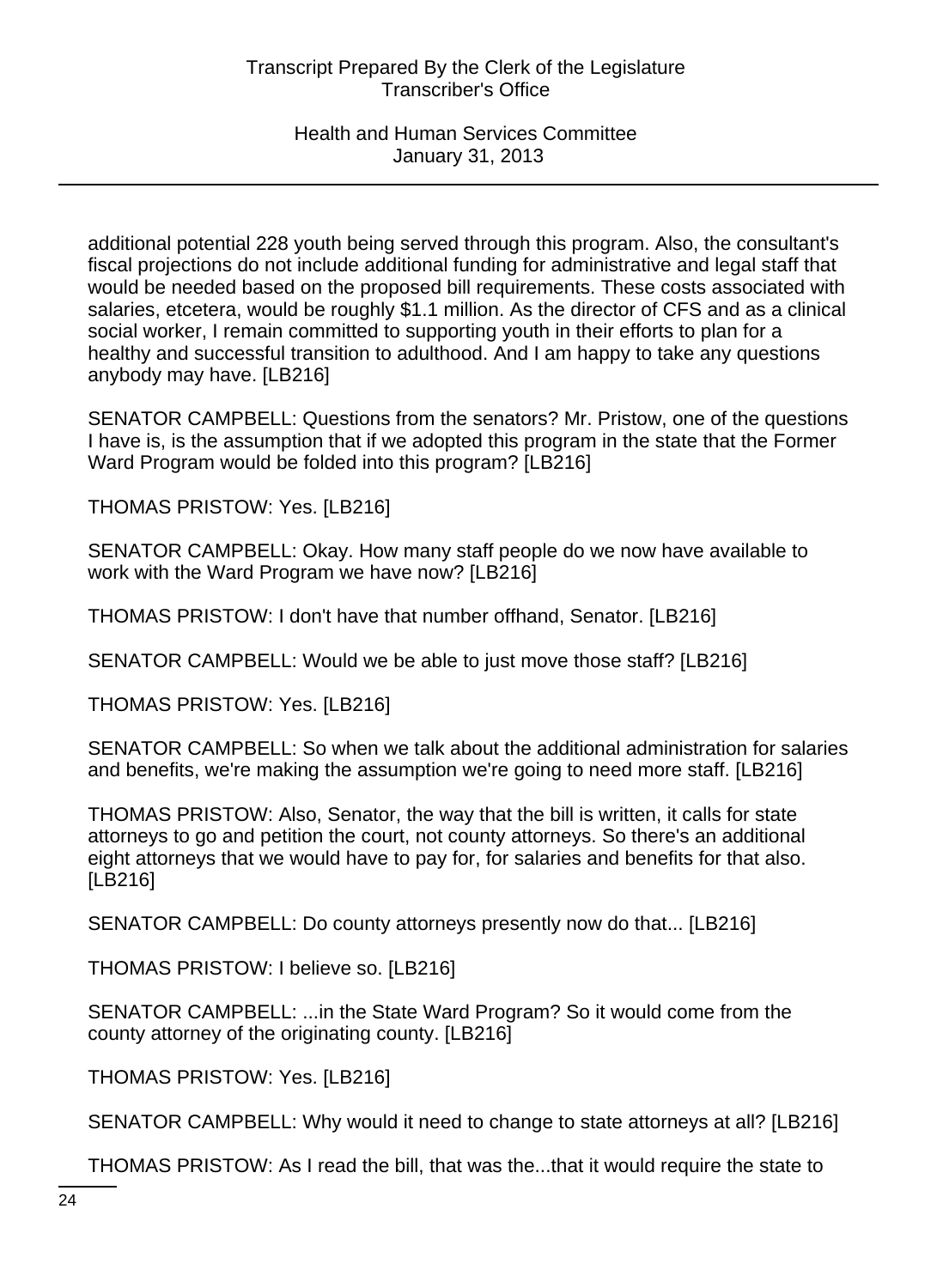have our attorneys do it. [LB216]

SENATOR CAMPBELL: And it all...and many times, it always comes down to participation rate, I realize that. Do we think that the program would go to 50 percent right away? [LB216]

THOMAS PRISTOW: I think within the first year that would be a reasonable assumption because it's a good program. I mean, clinically speaking, it is...conceptually, it is a good program, and it has far less restrictive abilities or protocols in it than the Former Ward Program does. So I think it would be utilized. And it's...I have to balance my budget, and I have to be careful about assuming costs that I can't further...I can't find the money for. We...I don't have the flexibility that I had in previous years of being able to move money between line items in order to offset costs that may otherwise not be anticipated. [LB216]

SENATOR CAMPBELL: And while I know...I mean, I think the concept is a terrific concept. And we hear from young people who testify at the hearings and that we've talked to. But I guess I also know that there are some young people who have been very clear to say, you know, I'm ready, I know what I want to do, and I've got programs in place. And so I do know that there are youth that are ready to age out, and they want to be far away from the system, and I understand that. [LB216]

THOMAS PRISTOW: But we are trying to make the system way more user-friendly than we have in the past, Senator. [LB216]

SENATOR CAMPBELL: Well, and we have the foster connection bill in which we require the department to have a plan for young people... [LB216]

THOMAS PRISTOW: Yes. [LB216]

SENATOR CAMPBELL: ...in place. So have you had an opportunity to sit down with Senator McGill? I mean, is this a question of whether we need to go over the fiscal note or your concerns? [LB216]

THOMAS PRISTOW: I've actually had a number of meetings with the senator, among other folks, and my team has met with her and her staff... [LB216]

SENATOR CAMPBELL: Okay. [LB216]

THOMAS PRISTOW: ...on at least one occasion. We provide technical assistance to the senator and her team on our concerns and our supports. [LB216]

SENATOR CAMPBELL: Okay. All right, because I'm sure there is going be some other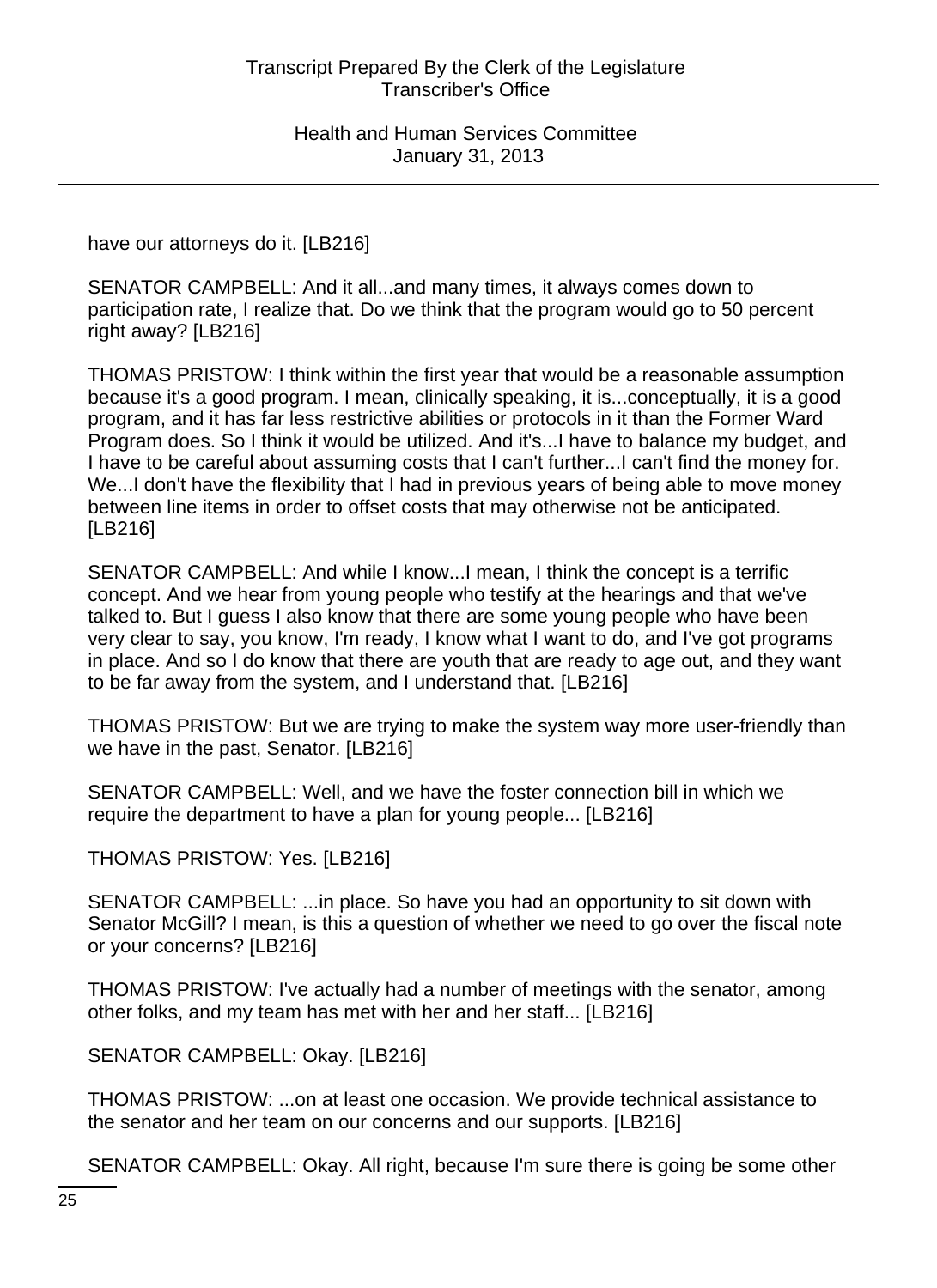questions of the committee. Senator Crawford. [LB216]

SENATOR CRAWFORD: Thank you, Senator Campbell. Why don't you just clarify what you mean when you say that your estimate excludes possible Medicaid fiscal implications? [LB216]

THOMAS PRISTOW: Because of the ACA and the different Medicaid qualifications, we did not include that in our fiscal note of what that would account for. [LB216]

SENATOR CRAWFORD: So \$11.5 million doesn't include any costs for health coverage... [LB216]

THOMAS PRISTOW: Correct. [LB216]

SENATOR CRAWFORD: ...or it assumes a... [LB216]

THOMAS PRISTOW: It did not include any Medicaid offsets. [LB216]

SENATOR CRAWFORD: ...or money we might get back for that. [LB216]

THOMAS PRISTOW: That's what I mean. Yes, Senator. I'm sorry. [LB216]

SENATOR CRAWFORD: Right. Okay. Thank you. [LB216]

SENATOR CAMPBELL: Because at this point, we would have to look at the ACA program for foster children and figure out what money we could draw down from that... [LB216]

THOMAS PRISTOW: Yes. [LB216]

SENATOR CAMPBELL: ...for those. And it is an eligibility, I mean, it would be an income eligibility program, would it not? [LB216]

THOMAS PRISTOW: Yes, Senator. [LB216]

SENATOR CAMPBELL: But at this point we have to make, I'd think, with fair certainty most of the young people would qualify on an income basis. [LB216]

THOMAS PRISTOW: If it's a family of one, more than likely. You know our experience is that is the case. But I was not able to make a projection on the cost or the offset on that. [LB216]

SENATOR CAMPBELL: Yeah. Okay. I just thought maybe we'd have a clearer idea of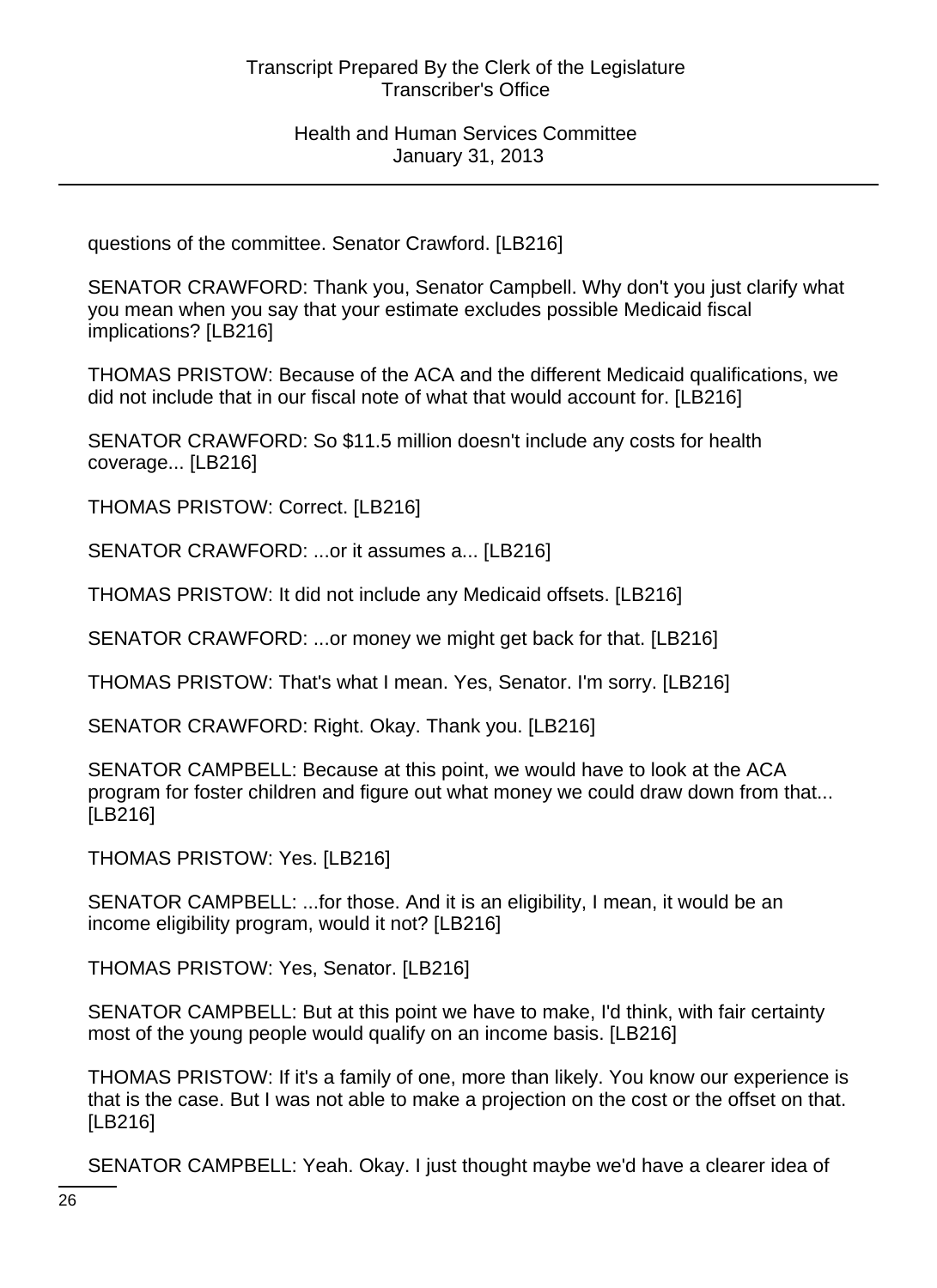how that's going to operate and might be able to tell that, but you didn't include that figure in your estimate. [LB216]

THOMAS PRISTOW: I did not, ma'am. [LB216]

SENATOR CAMPBELL: Okay. So we'd have to figure that out at some point. Any other questions from the senators? Thank you, Mr. Pristow. [LB216]

THOMAS PRISTOW: Thank you. [LB216]

SENATOR CAMPBELL: Other testifiers in opposition to the bill. Those who wish to provide testimony in a neutral position. Senator McGill, I think we're back to you. [LB216]

SENATOR McGILL: Fabulous. It's almost time for me to leave for my other bill, so good timing. Thank you. Thank you, committee, for listening to all of that. You didn't have a lot of questions, but I know many of you have been here before on this bill and have gotten to learn some. And welcome to the new senators who are getting a quick and fast education on foster care and kids aging out. We have had some great discussions with Health and Human Services throughout this process and had a spirited debate over some of the fiscal note aspects, including the 50 percent that you brought up, which I think is high and Mainspring thinks is high. But, you know, we can continue to have those discussions behind the scenes and work out with our friends on Appropriations as well, you know, if this is something that they think is a priority. And I know a few of them do, so I plan on working with more of them and chatting with them about how we can make this work, as well as those private entities who are interested in investing in this, that want to see a state investment that they'd be willing to help match as we move forward, which I think is great. It's the direction I think a lot of programming has to go in, both here in Nebraska and across the country, some good private/public partnerships. We've heard from so many great and talented youth here today. But we also can't forget about the other youth. For every one of them, there are a couple others who are literally homeless, on drugs, in jail right now, conceiving children that are going to end up in the same cycle of abuse and neglect that they came from. This is for them, for the youth that aren't here to testify about their happy ending that they've had, but for the ones who didn't have it quite as well as the folks who are here today. So thank you for your consideration. I hope you'll advance this bill. [LB216]

SENATOR CAMPBELL: Thank you, Senator McGill, and for your commitment to this issue, longstanding, I add. [LB216]

SENATOR McGILL: Thank you. [LB216]

SENATOR CAMPBELL: (Exhibit 14) Before we close the record on this, we will note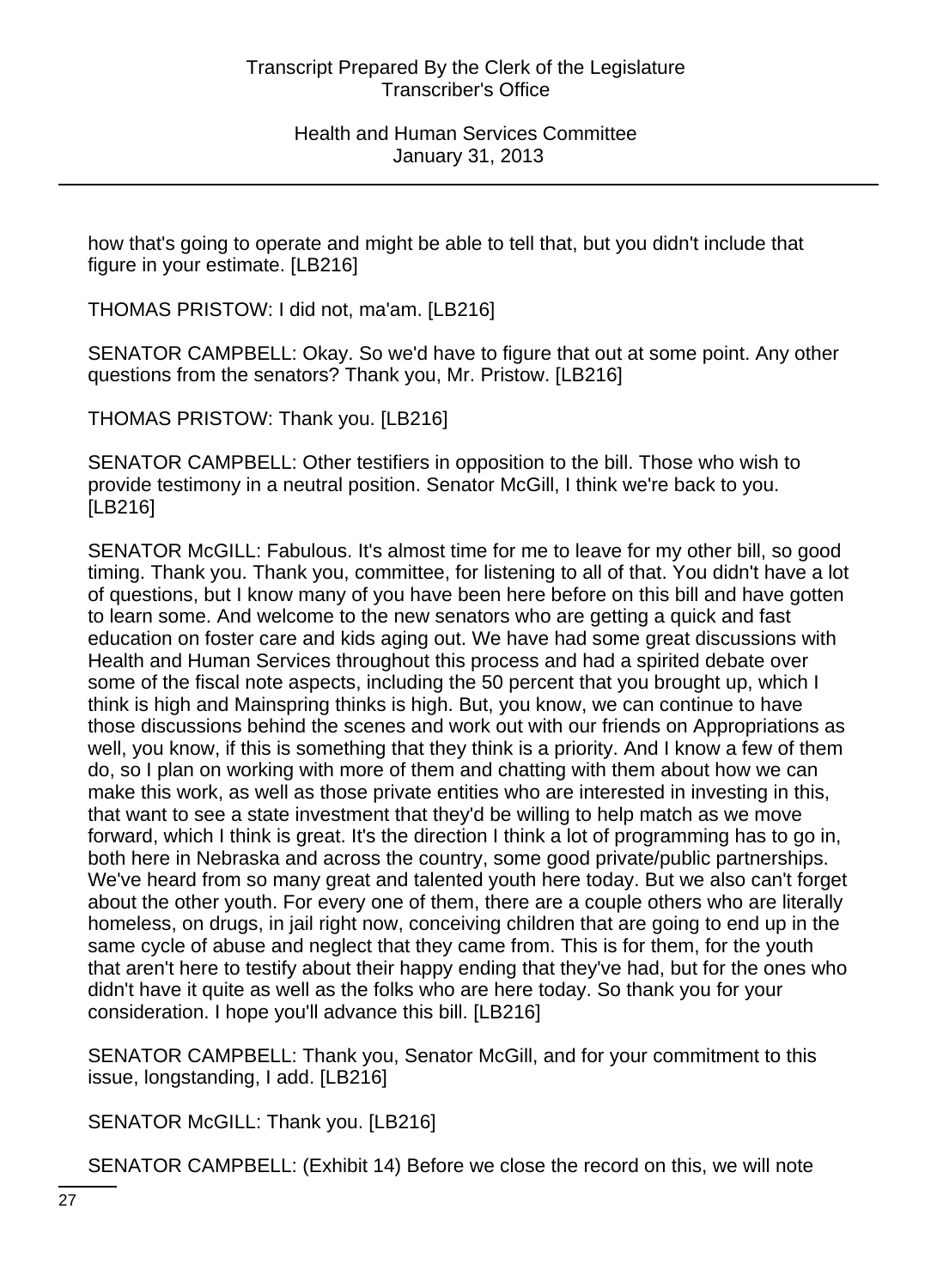that we did receive a letter in support of LB216 from the Nebraska (sic--National) Association of Social Workers, the Nebraska chapter. So with that, we will take a five minute...and I do mean five minutes. So if you are leaving, would you leave quietly and take all conversations to the hall. Thank you if you are leaving. [LB216]

SENATOR KRIST: Okay, let's try to get back to focus, please. Thank you. And, Senator Campbell, please proceed. [LB269]

SENATOR CAMPBELL: Thank you, Senator Krist and members of the Health and Human Services Committee. I am Kathy Campbell, K-a-t-h-y C-a-m-p-b-e-l-l, Senator from District 25. Today I am here to testify on LB269, and I would say to my colleagues that if you have the bill summary, you can kind of follow; my opening would correspond to it. You have a little bit more information than I'm going to testify. And it is rather lengthy, although I felt it was important that we enter into the record some of the intent for the components that are in LB269. The bill is here to address the child welfare issues revealed by reports and studies completed as a result of the child welfare legislation enacted last session and the LR37 study conducted by the Health and Human Services Committee. LB269 makes changes to Nebraska's Children's Commission as one component. It provides that the CEO of the Department of Health and Human Services and the director of Children and Family Services become nonvoting members. They will continue on the commission, but it has been at times I think they have abstained from votes and reasonably so because they carry out the major policy; and so we've tried to be very cognizant of that. They are vital members, but at this point I think sometimes that voting membership put them in a very tight situation. It also adds as members the Inspector General of the Nebraska Child Welfare and the executive director of the Foster Care Review Office--the Inspector General will take an amendment and you will see that later; because of the separation issues in the constitution, she cannot have a voting position on the Children's Commission--moves the office of the commission from the Department of Health and Human Services to the Foster Care Review Office; and provides for the hiring of a policy analyst to assist the commission with child welfare and juvenile justice public policy research analysis. LB269 takes action to increase Nebraska's Title IV-E funding. First, it increases reimbursement Title IV-E administrative costs for what is known as foster care "candidates," children who are still in their homes but who are receiving services to prevent placement. If the state claims administrative costs for case management for the candidate children, 50 percent of the administrative claims could be eligible for Title IV-E funding. LB269 adds, for noncourt, voluntary, and wards of the state who are receiving services at home, that the case plan shall clearly indicate, when appropriate, that children are receiving services to prevent out-of-home placement and that absent preventive services--foster care--is the planned arrangement for the child. Second, according to federal guidelines, in order to receive Title IV-E reimbursement, children must be placed in a licensed placement. The LB820 final Title IV-E report in 2012 stated that the majority, approximately 52 percent, of children in Nebraska are ineligible for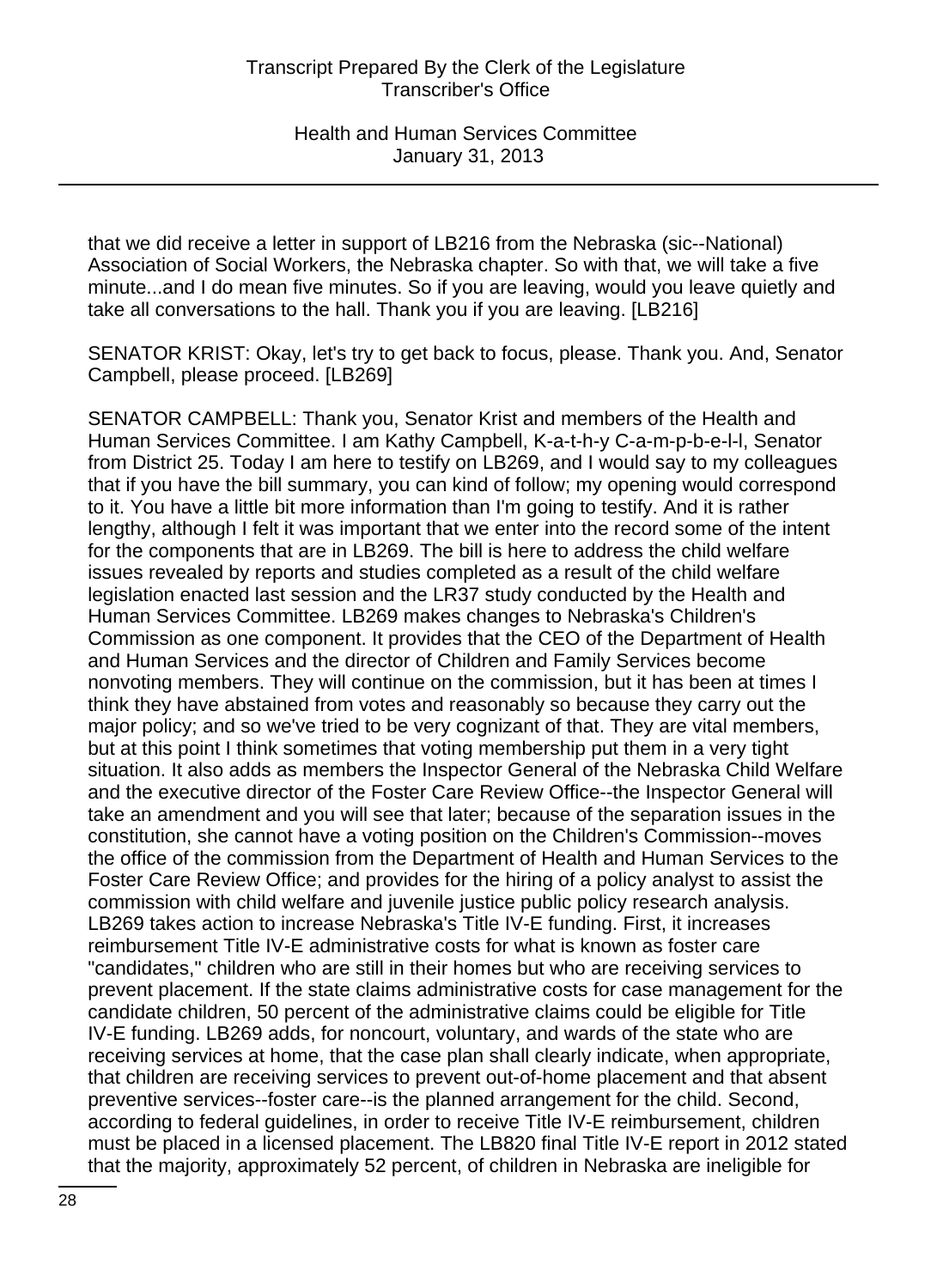Health and Human Services Committee January 31, 2013

Title IV-E reimbursement due to the child's placement in an unlicensed home. Accordingly, LB269 requires the department to adopt and promulgate rules and regs, renew foster home licensing requirements that ensure children's safety, health, and well-being, but minimizes the use of licensing mandates for nonsafety issues. The rules are to provide alternatives to address nonsafety issues regarding housing, to provide assistance to families in overcoming licensing barriers, especially in child-specific, relative, and kinship placements. And this change will also increase the option of claiming Title IV-E revenue through the Guardianship Assistance Program. We have been working with Senator Coash on the bill you will hear yet this afternoon and the department on licensing and will continue to do that as issues may be raised today by some testifiers. Third, Nebraska should submit allowable maintenance costs for reimbursement that would include personal incidental items for the child, school supplies, clothing, allowable transportation, and respite care. The bill requires that on or before July 1, 2013, the department shall develop a policy for reimbursement of all allowable foster care maintenance costs. Fourth, the Medicaid analysis report recommended that Nebraska pursue Title IV-E claiming for services provided through the Nebraska Juvenile Services Delivery Project, a favorite of Senator Krist's, I might add. Currently, the pilot is only funded through General Funds. LB269 requires, on or before July 1 of 2012, the department to apply for reimbursement under Title IV-E for costs associated with the NJSDP, and those funds can be provided to probation for reimbursement of expenses incurred by that project. Fifth, currently, training costs for case managers under the NFC lead agency pilot program are not eligible for federal reimbursement. For funding to become available, training would have to be provided by the department and/or contractor. LB269 would encourage to facilitate consistency in training of all case managers and requires the same programs for initial training of case managers to be provided by the same entity, either the department or a contractor, to all case managers whether public or private. LB269 requires that if a contractor is utilized for initial training of case managers, the department shall create a formal system for measuring the quality of training. All case managers shall complete a formal assessment process under initial training to demonstrate competency prior to assuming responsibilities as a case manager. LB269 focuses on the necessity to train caseworkers within the same program and by the same entity in a training curriculum that includes an understanding of the benefits of utilizing evidence-based and promising casework practices; guaranteeing service providers fidelity to evidence-based, family-centered casework practices; and a commitment to evidence-based, family-centered casework practices that utilize a least-restrictive approach for children and families. And finally, LB269 makes some basic requirements regarding child welfare contracting. The LR37 report completed by our committee last year in 2011 indicated repeatedly the lack of financial readiness of lead agencies to enable them to complete their contracts had a devastating impact on Nebraska's child welfare system; the results of which are continuing today, including the number of foster care homes and child welfare services that we have lost. The lack of financial stability and the cost to the system, especially children and families and foster parents, was identified by the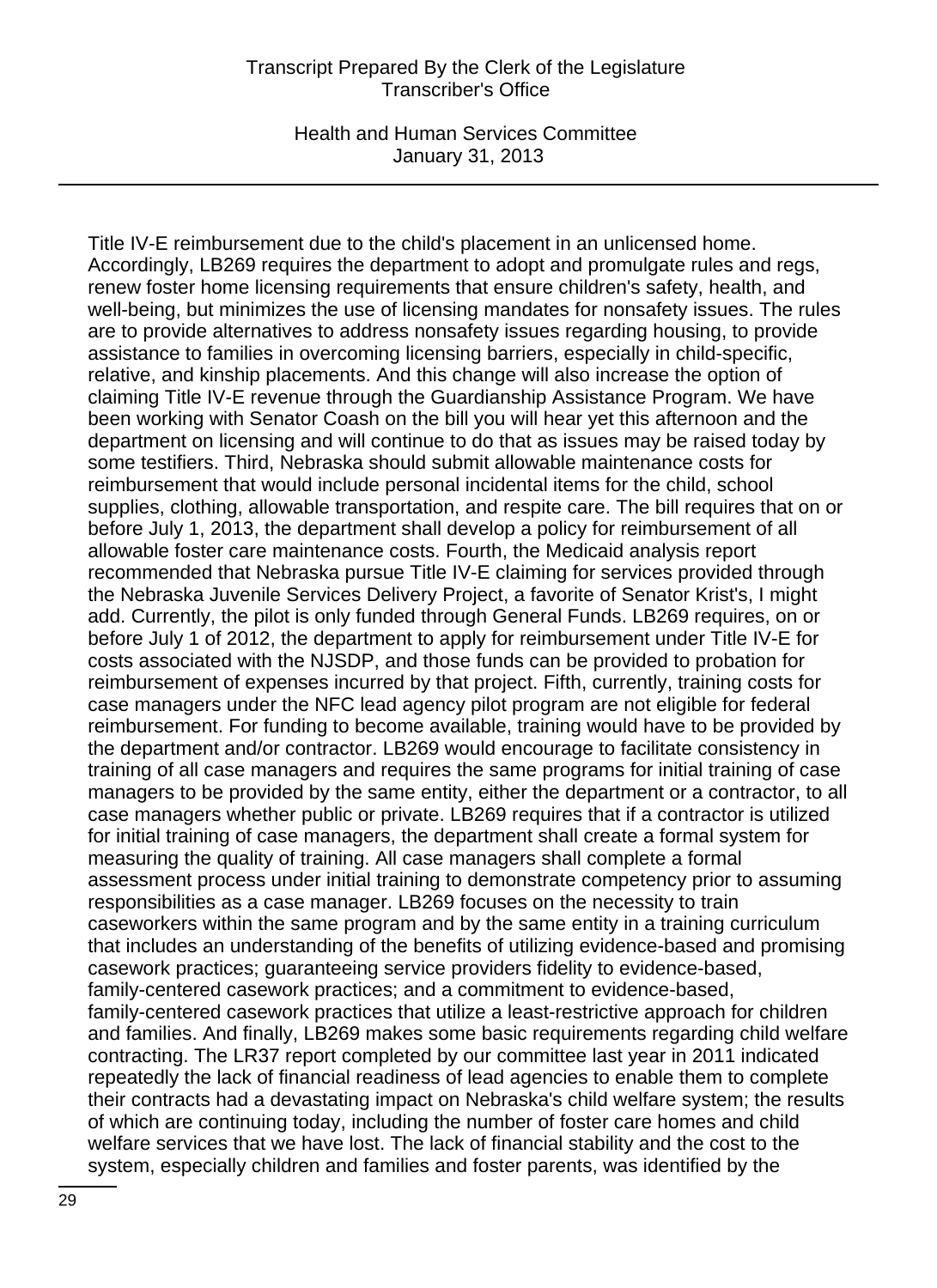Health and Human Services Committee January 31, 2013

Nebraska Auditor of Public Accounts, the Legislative Fiscal Office report, and the Legislative Performance Audit report. Additionally, the Child Welfare evaluation and the Medicaid analysis completed in December of 2012 both state that there are continuing issues with the department's contract management. LB269 introduces some very basic contract requirements in response to LR37, the evaluation, and Medicaid report. The bill: one, requires that Child Welfare providers show financial stability prior to the contracting for services; two, prohibits "noncompete clauses" in the employee contracts to ensure flexibility and expansion where needed services; and, three, requires the department to complete unannounced site visits. And with that, Senator Krist, that completes my opening. [LB269]

SENATOR KRIST: Thank you, Senator Campbell. Thank you for all your leadership in the last few years. [LB269]

SENATOR CAMPBELL: Appreciate that. [LB269]

SENATOR KRIST: Any questions for Senator Campbell at this point? I bet she's going to be here for...I'm sorry. Senator Crawford, go ahead. [LB269]

SENATOR CRAWFORD: Thank you, Senator Krist. Just wondered if you would clarify just what the...what it means when you're talking about do not inhibit service development by prohibiting noncompete clauses. [LB269]

SENATOR CAMPBELL: We've had some express concern from workers within the system that there may be a move to have noncompete clauses, which is in a situation where the workers have brought that to our attention. And these are in private agencies. They feel that they could not then work for another entity maybe in close proximity and holes them into that position. We had not run into that before when we had done hearings across the state, but we felt that the concern expressed by those workers in those agencies warranted us saying there should not be that kind of a clause. [LB269]

SENATOR CRAWFORD: Thank you. [LB269]

SENATOR KRIST: Any other questions? Thank you, Senator. Can I invite anybody up who is going to speak in favor, a proponent? Hi, Melanie. [LB269]

MELANIE WILLIAMS-SMOTHERMAN: Good afternoon, Senators. My name is Melanie Williams-Smotherman, M-e-l-a-n-i-e, Williams-S-m-o-t-h-e-r-m-a-n. I am the executive director of the Family Advocacy Movement, a collaborative of birth families who have been involved in the system, and professionals. I'm speaking as a proponent to this bill, which is unusual for me because I usually speak in a neutral capacity; typically because I will never be satisfied, you know. And I think that members of this committee and many people in this room are familiar with that position that I take. But, you know, I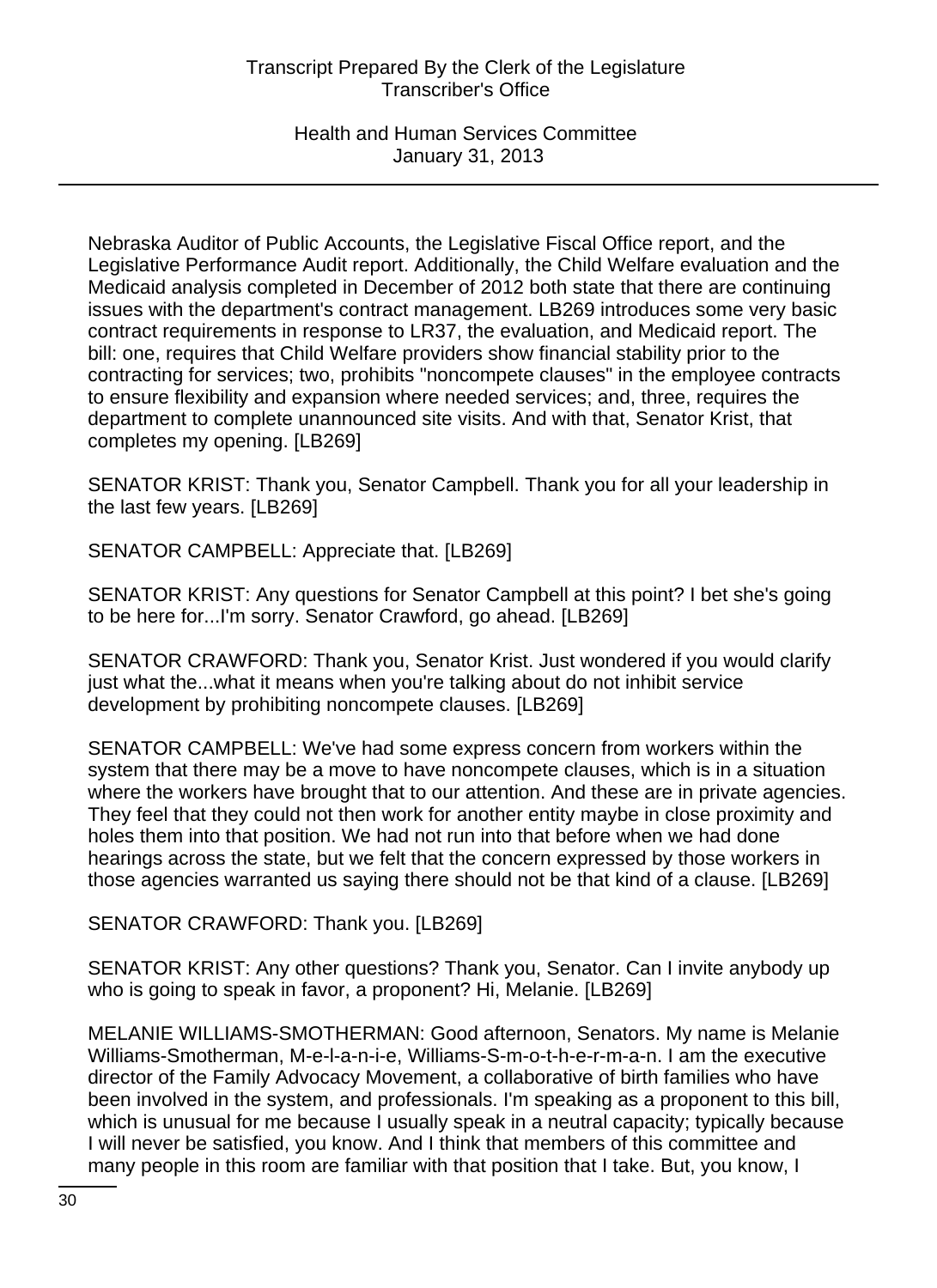Health and Human Services Committee January 31, 2013

really do, I have strong convictions and passion for what I do as a volunteer helping families in the system, and what I see is shameful. What is done to families and children in the name of child protection is heartbreaking. And, you know, I know that we're speaking to LB269, but just a brief supportive comment for Amanda McGill's bill from...the last bill. I can't come up and speak to every bill, but I think that even if there were 100 percent of the youth aging out, they deserve the support. It doesn't matter whether it's 50 percent or 100 percent. The state takes an obligation to help these children if it assumes custodial responsibility. Back to LB269, I want to acknowledge the amazing and very hard work that this committee has done, particularly in the last couple of years. One of the most significant things to come out of what this committee has done is opened up an opportunity for members of the public and affected families to be able to come forward and tell their stories. And that doesn't happen enough; we need more opportunities for that. And through the very, I guess, deep work that this committee has done by going to different parts of the state and allowing people to come forward, something really important happened. And I think that this bill reflects a lot of the hard work that came out of that and a lot of the input that this committee heard. Again, I will never be satisfied enough, but I do want to express that appreciation. I have just four points that I want to quickly make about what I would like...just notes about some of the features of this bill. The membership to the Nebraska Children's Commission, I would really love to see a defense attorney on that list. We have a prosecuting attorney that is listed. I really appreciate that there is a foster youth...a former foster youth now that is on that, and a birth parent who's been involved in the system. But we do need a professional representing the defense of families that can be someone to be a spokesperson in that commission. The Title IV-E Waiver, the Demonstration Project, the tone is still very punitive to families. I think that, you know, it talks about increasing positive outcomes for children and families in their homes and communities and improving the safety and well-being of children, and that's great; but it...nowhere does it explicitly say preventing the removal of children by providing for the needs that typically are the sources of neglect allegations, which is poverty. And you know, we had other speakers, again, who are more knowledgeable and documented than I, like Caren Kaplan, come and speak recently to this committee. And her statistics were overwhelmingly convincing about how the majority of cases that come into the system are due to poverty and allegations of neglect. And I think we need to start changing our tone about approaching the realities based on that. The change to the rule in regulations relating to foster care and licenses, I am so appreciative of this bill that Senator Coash is bringing forward, LB265. I see families being denied placement all the time. They don't have the resources to go through classes and jump through hoops in order to have their grandchildren or their nieces or nephews or their next-door neighbors that they have come to be very close to. And finally, to provide for a grievance procedure, you have no idea how much I support that. The only concern that I have is that whenever there are grievance procedures or any other opportunities for people to say or to give their side of the story or to tell someone what's happening, there's no accountability step or cross-referencing. There needs to be an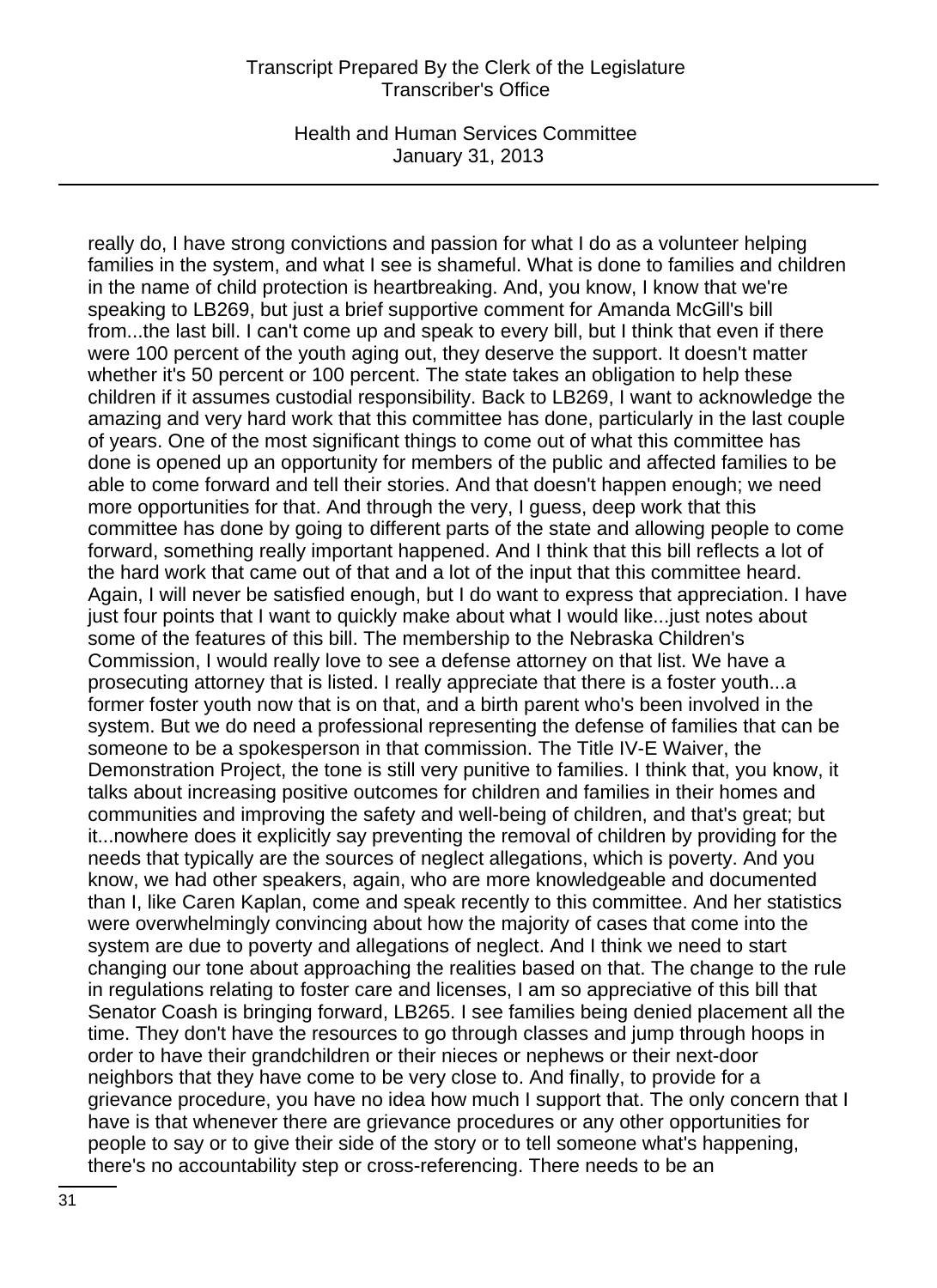independent...and maybe the Inspector General serves that purpose, I don't know yet. But we need to have independent cross-checks because where does this go? You know, I appreciate the part that says you can't retaliate; but where's the accountability if there is retaliation, because families don't believe that there won't be? So, thank you. [LB269]

SENATOR KRIST: Thanks, Melanie. Good questions on a very dynamic topic. Any other questions for Melanie? Thank you very much. Next proponent for LB269? Hi, Georgie. [LB269]

GEORGIE SCURFIELD: Hello. Good afternoon, Senators, nice to see you all. I'm here to speak as a proponent of LB269 and there are only two pieces that I want to talk about. And the first one is... [LB269]

SENATOR KRIST: Can you say and spell your name? [LB269]

GEORGIE SCURFIELD: Oh, sorry. My name is Georgie Scurfield, G-e-o-r-g-i-e, Scurfield is S-c-u-r-f-i-e-l-d. [LB269]

SENATOR KRIST: Thank you. [LB269]

GEORGIE SCURFIELD: There are just two parts of the bill that I want to talk about and the first one is the training of case managers. As we...I'm going to echo what Melanie has just said in that as we move--we hope--the system from being a system which is out to catch parents doing a bad job to assist in where we encourage parents to do a good one. And that's really what the flip we need to make over the next few years is. I want to talk about having training of case managers that is social-work based rather than legally based. I'm a social worker, and I work every single day in the courts. And much as I love and respect the attorneys that I work with every day--and the one I'm married to--I recognize that their training is adversarial, that they're always looking for a winner or a loser. And even those of them who have done mediation training and are moving into that kind of thinking are not always thinking holistically about the needs of families. They're looking to win or to lose. And so I think we need to, if we're going to be doing some centralized training, it needs to be social-work based so that the people who come into those jobs understand from their very earliest training, their first degree, that that's what they're talking about is the well-being of families. As we make this transition, that's where the training should be focused. The second piece that I wanted to mention--and just...this is just because I want to praise and encourage--is on page 11, the proposal that the Children's Commission should have a policy analyst who's working with the Foster Care Review Office and will be reporting back and helping the commission to make their decisions, I think, is a brilliant one. I think the Foster Care Review Office--who is an organization, as you know, who I have great respect and affection for from my six years on the board--have that information and can collect that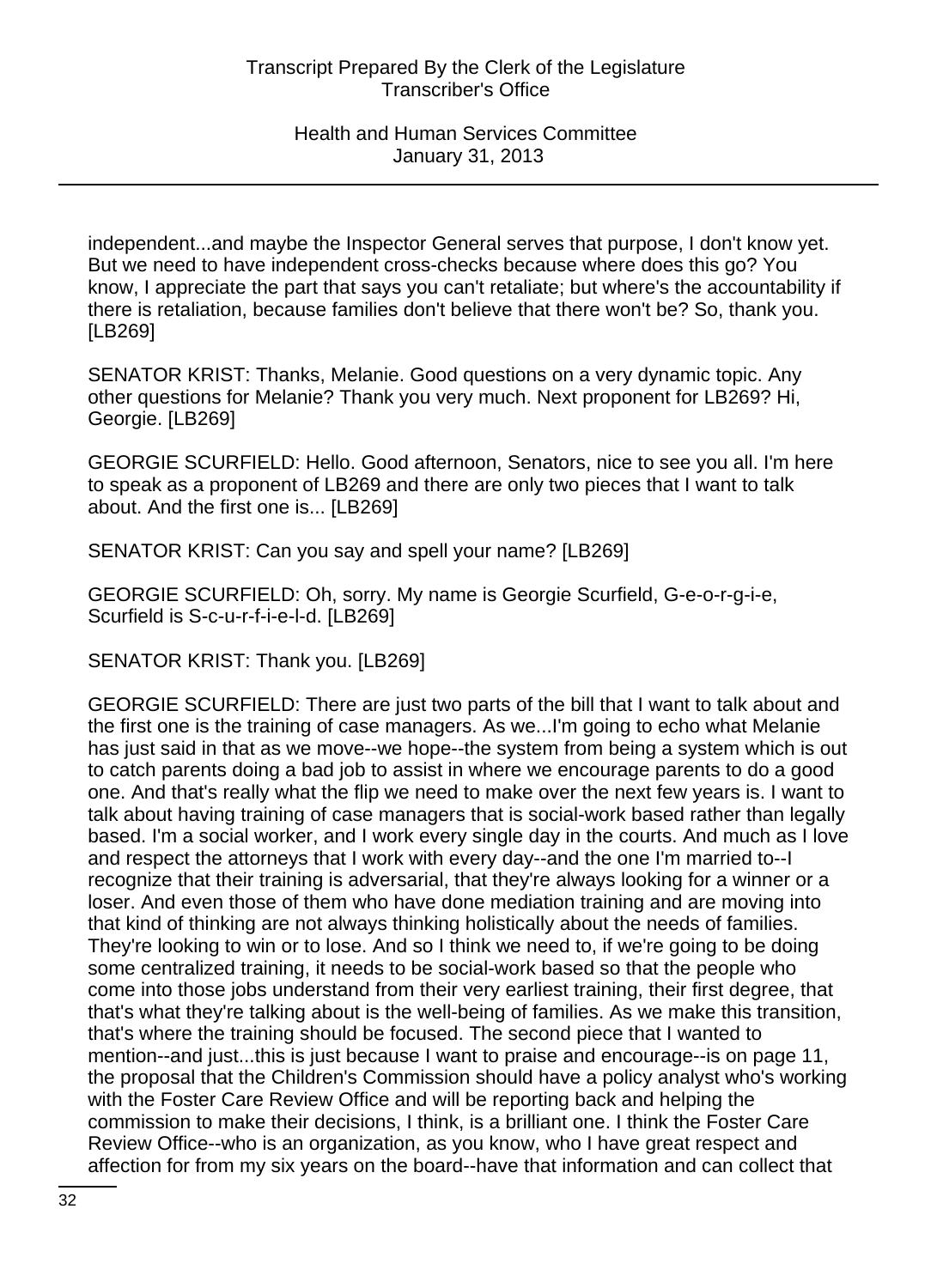information well. And it would be helpful to them to have a policy analyst working with them and certainly helpful to the commission who I believe have taken on an enormous task. And so I want to thank you for this bill. And if you have any questions, I'm happy to answer them. [LB269]

SENATOR KRIST: Any questions for Georgie? I have one for you. [LB269]

GEORGIE SCURFIELD: Sure. [LB269]

SENATOR KRIST: In that analyst position, I've talked with the new Foster Care Review committee, and the office structure... [LB269]

GEORGIE SCURFIELD: Um-hum, um-hum. [LB269]

SENATOR KRIST: It seems to me that what we did in reorganizing, potentially, has maybe short-sheeted them. Would you see that analyst better suited to stay in that office, to be there on-site, potentially, or... [LB269]

GEORGIE SCURFIELD: I think that's a possibility, but they don't have a lot of space either. I don't want to overcrowd them; that's one of the issues we've always had. [LB269]

SENATOR KRIST: Sure. [LB269]

GEORGIE SCURFIELD: So I think, as long as the work is cooperative, it doesn't matter where they are as long as the commission is getting the help they need in understanding the complexity of the policies they're looking at and that the Foster Care Review Office has the ability to communicate with that person and give them the data. That would be the way to go. [LB269]

SENATOR KRIST: Good. Thank you. Any other questions? Thank you very much. [LB269]

GEORGIE SCURFIELD: Thank you. Thank you. [LB269]

SENATOR KRIST: It should be said that Georgie convinced her husband, Bob, to retire from the military and stay in Nebraska and practice this kind of law which is...thank you for that. Hi, Sarah. [LB269]

SARAH HELVEY: (Exhibit 15) Hi. Good afternoon, my name is Sarah Helvey, it's S-a-r-a-h, last name, H-e-l-v-e-y, and I'm a staff attorney and director of the child welfare program at Nebraska Appleseed. And I'm a proud attorney, but I don't disagree with Georgie's sentiments. We want to begin by again thanking the committee for your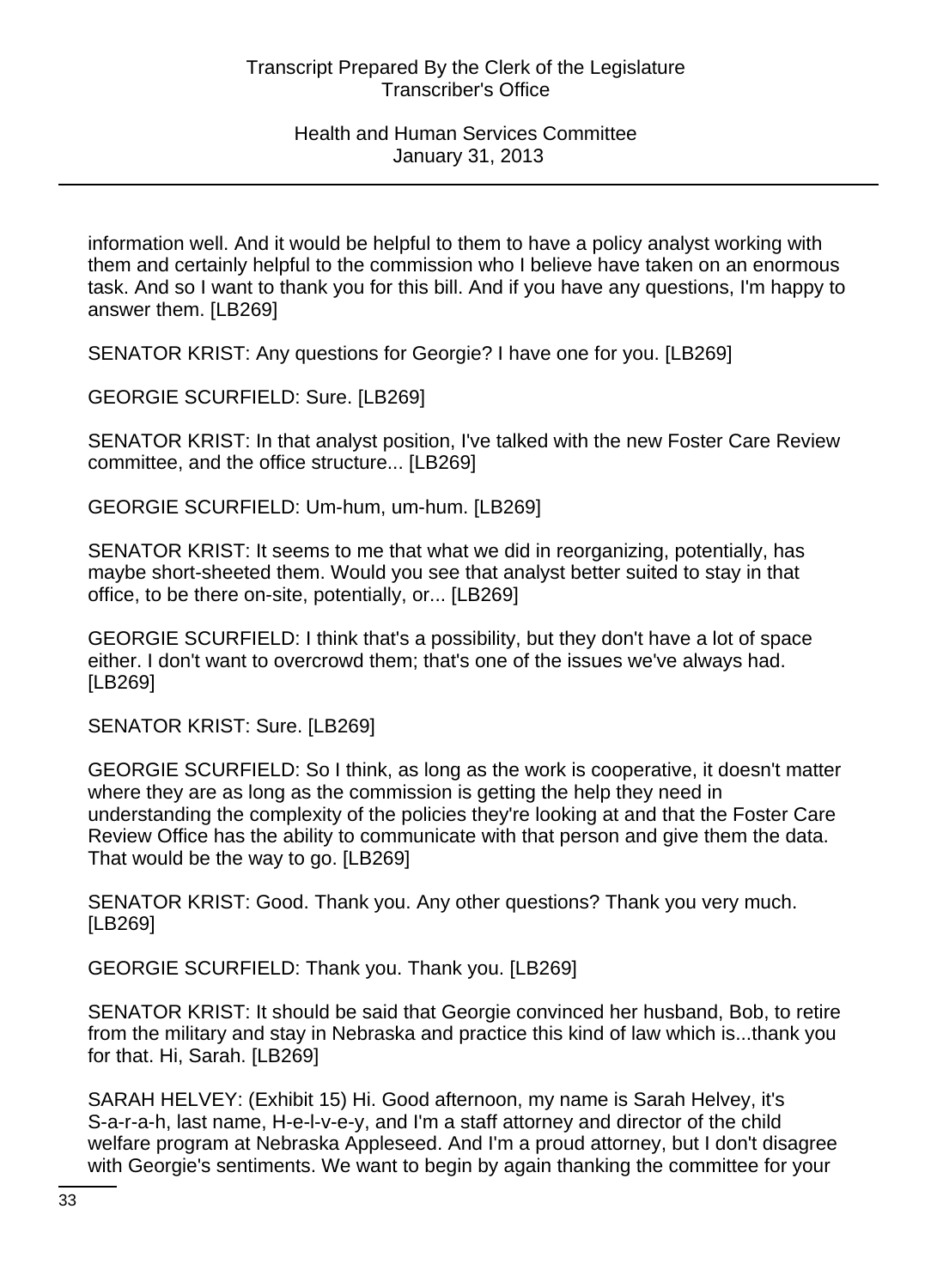Health and Human Services Committee January 31, 2013

leadership as part of the LR37 process. We understand that this bill, in part, seeks to implement some of the recommendations that grew out of the LR37 reports, and so we really want to thank you for your continued commitment to that process. I want to mention just a few of the specific provisions that we support. With regard to some of the shifts with the Children's Commission, we think that the Children's Commission has been an incredibly valuable mechanism to bring together representative stakeholders for strategic planning. And as Georgia said, they have a lot of work to do. And so we very much support making adjustments to this important vehicle as the reform process continues to move forward. We also continue to believe that accountability and oversight are critical pieces to reforming our system and, therefore, we support the provisions in this bill that seek to do so, including implementing a formal grievance process and also the changes or the clarifications with regard to caseworker training. With regard to the provisions on kinship placement, prioritizing the placement of children with their relatives and kin is important to helping them maintain their familial and cultural connections, and this has been a key issue for Appleseed for several years. Therefore, we're supportive of the provisions that direct the department to promulgate rules and regulations that ensure children's safety, health, and well-being but provide alternatives and assistance to address nonsafety barriers to licensure. And so we urge the committee to advance this provision to remove licensing barriers and maximize for reimbursement. However, we also hope the committee will continue to examine other aspects of that issue and other barriers that prevent children from being placed in child-specific or kinship placements, including pre-service training. We also generally support the provisions in this bill that seek to utilize all allowable IV-E funding in Nebraska, to more fully integrate the Juvenile Services Delivery Project, and to make case plans in voluntary cases more specific as to the provision of services for children. Again, we're pleased that Appleseed, you know, called for and supported a number of the independent evaluations, again, that I think led to some of these recommendations. And so we are so pleased that that process is moving forward and that the recommendations that are flowing out of them are being considered by this committee and by the legislative body moving forward. Thank you. [LB269]

SENATOR KRIST: Any questions for Sarah? One quick one. In your last paragraph, on the first part you talk about kinship. I think it's very important for seeing that without licensure there is no IV-E. How would you propose the gap between kinship-unlicensed, kinship-licensed, IV-E application? [LB269]

SARAH HELVEY: So, I mean, I don't...I know there's another bill that will be heard next and we'll be supportive of that as well. I think it's really a balance to try to...as federal law allows, to minimize those nonsafety barriers so that we can make as many IV-E eligible as possible. But Nebraska Appleseed's position is that we should not require kinship placement with those child-specific placements to be licensed. [LB269]

SENATOR KRIST: Okay. Maybe I'll save my questions for the next bill then too. [LB269]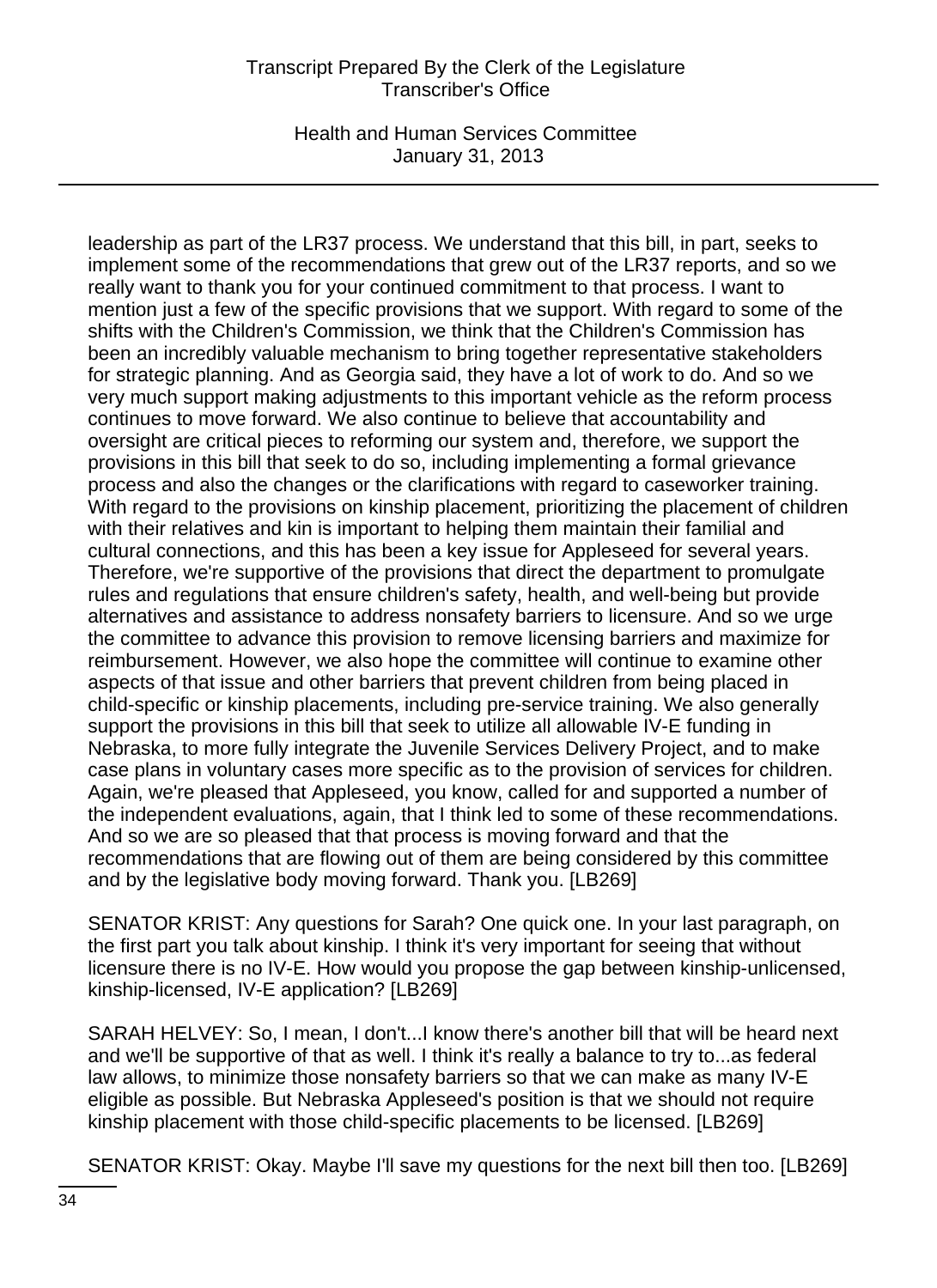SARAH HELVEY: Okay. Right. [LB269]

SENATOR KRIST: Thank you. [LB269]

SARAH HELVEY: Uh-huh. [LB269]

SENATOR KRIST: Any other questions? Senator. [LB269]

SENATOR CRAWFORD: Could you just clarify? You mentioned something about another issue of concern was pre-service training. [LB269]

SARAH HELVEY: Right. So currently, in order...and this might seep into the next hearing as well. But there is a requirement for...to be licensed, to participate in training prior to being licensed. And so there's an issue that, particularly for those child-specific placements, those placements of children who are previously... [LB269]

SENATOR CRAWFORD: Sure. [LB269]

SARAH HELVEY: ...families who are previously known to the child, that they aren't able to directly...immediately go into those placements if they haven't received that kind of training. [LB269]

SENATOR CRAWFORD: Thank you. [LB269]

SARAH HELVEY: Yes. [LB269]

SENATOR KRIST: Thank you, Sarah. Any other questions? Yeah, thank you. Any other proponents? Seeing none, any opponents? Good afternoon. [LB269]

TOM McBRIDE: Good afternoon. [LB269]

SENATOR KRIST: It's like old home week around here. [LB269]

TOM McBRIDE: (Exhibit 16) Senator Krist, members of the committee, thank you. My name is Tom McBride, common spelling is Tom, last name is M-c-B-r-i-d-e. Senator Campbell, thank you. This is a continuation on your promise to address certain, you know, situations, problems, issues with children and families across Nebraska for several years, and a continuation to see that we're doing the right thing. The 28-page bill I think just carries a lot of information in it, a lot of very positive change in it, the prevention of out-of-home placements. We started out as an orphanage 123 years ago. Despite the fact that I am retiring, I was not there when that began. The...you know, even as a residential provider, that's not appropriate for but a small number of children.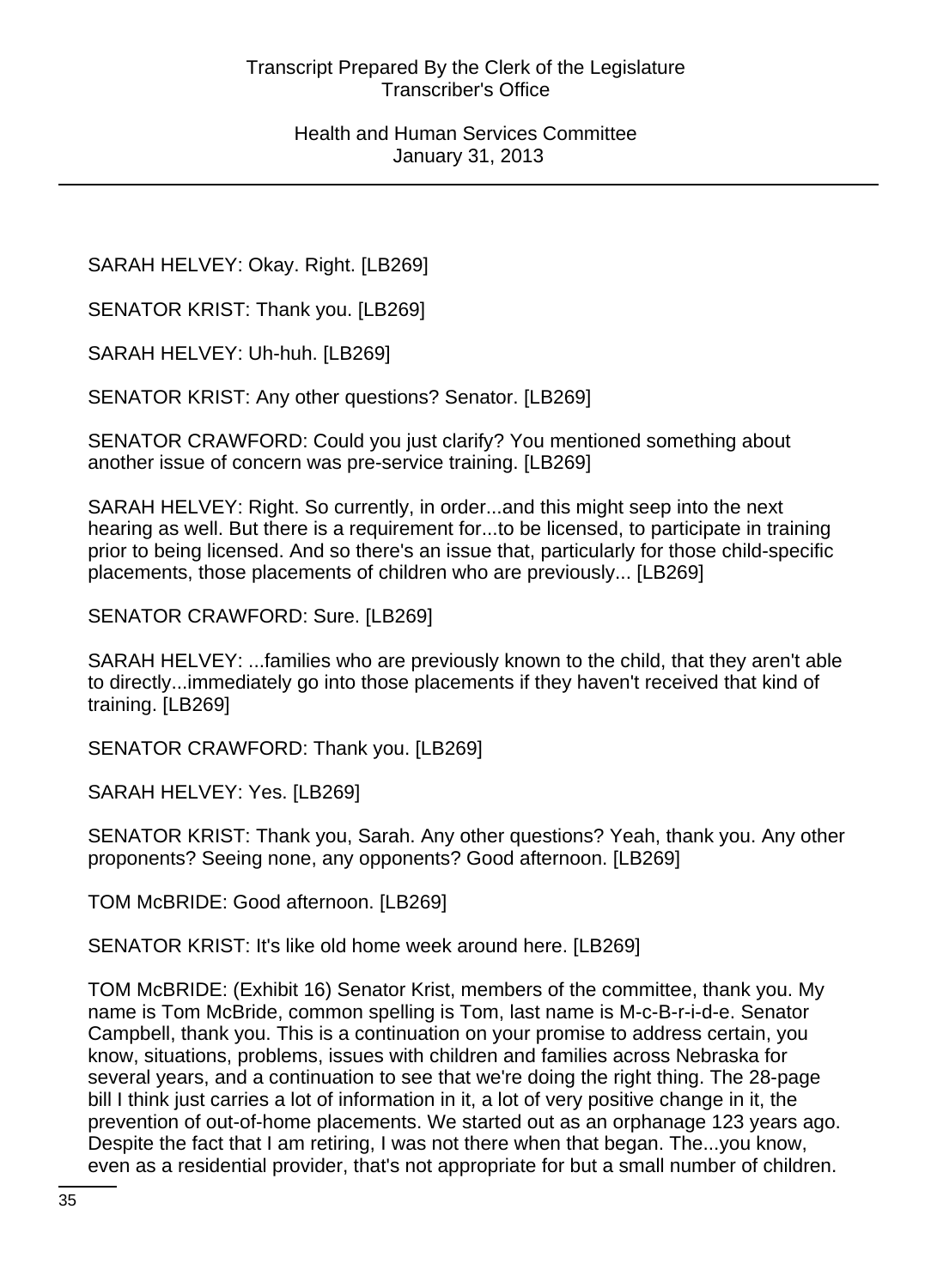Health and Human Services Committee January 31, 2013

So we also believe in the prevention of out-of-home placements, training of the caseworkers. The IV-E, you know, issue has been on conversations and dockets for a couple of years. The part about changing the placement of the commission within the Foster Care Review Office, I think is...and the membership, is a very important piece of this legislation that we would support. And the policy analyst position I think is highly beneficial. You know, we all know that if you don't...we've got data coming in from so many different places, so many different sides. We don't have a data set that everybody is measuring, you know, the same data sets all the time. I think this would be a step towards that. I would even support the unannounced, twice-a-year visits to childcare providers just to see that good practice is taking place. So I think this is, even though it's a short number of pages, it's a very important bill that carries a lot of very worthwhile, you know, elements to it. And with that, I would take any questions if anybody... [LB269]

SENATOR KRIST: Any questions? [LB269]

TOM McBRIDE: Thank you. [LB269]

SENATOR KRIST: Oh, I'm sorry. Go ahead, Senator Cook. [LB269]

SENATOR COOK: To confirm that it's in support because I thought that we had moved to opposition, but you are in support of this proposal, yes? [LB269]

TOM McBRIDE: I got in under the wire, I believe. [LB269]

SENATOR COOK: Okay. Thank you. [LB269]

SENATOR KRIST: Thank you, Senator Cook. Good count. Any other proponents, people in favor? Okay, now for real, we're moving into the opponents. Anybody not in favor of the bill? Seeing none, how about neutrals? Can I see a hand from everybody who wants to testify in the neutral capacity? One, three, four, okay, great. Thank you. You all get one minute. No. Just a joke. Welcome. [LB269]

KAREN AUTHIER: (Exhibit 17) Thank you. Good afternoon, Senator Krist, and thank you, Senator Campbell, for introducing this bill, and good afternoon to everyone on the Health and Human Services Committee. My name is Karen Authier, K-a-r-e-n A-u-t-h-i-e-r, and I serve as the chair of the Nebraska Children's Commission, and I am testifying from a neutral position regarding the content of LB269 and specifically and exclusively related to the provisions that would make some changes that would affect the Children's Commission. I am definitely, as chair of the commission, welcoming the possibility that we might add the Inspector General and the executive director of the Foster Care Review Office as voting members of the commission. Both of these individuals, whether they're the people who currently serve in those positions or someone who might replace them, work on a day-to-day basis with the kind of content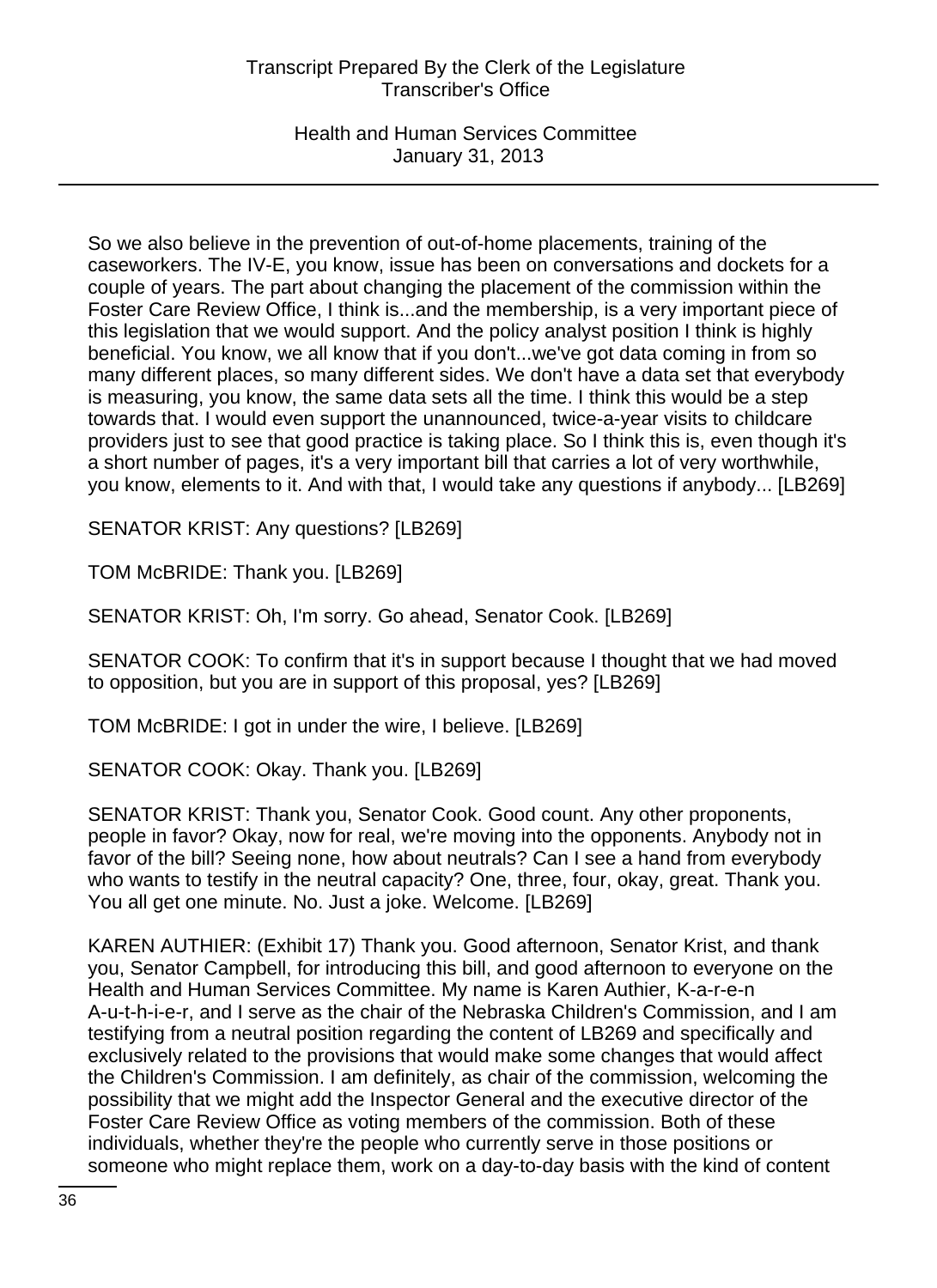Health and Human Services Committee January 31, 2013

that the commission is dealing with, and I think they would bring unique insight to our work. Regarding the provision to move the CEO of NDHHS or his designee and the director of Children and Family Services to ex officio status, I'm comfortable with that. I think the input of Kerry Winterer and Thomas Pristow has been extremely important and will continue to be extremely important to the work of the commission. I can't imagine their not participating in that discussion, so registering their opinions is critical. At times I am aware that it could be uncomfortable or impossible for them to actually take a position on a vote that's up before the commission, so I'm comfortable with that. And the move of the commission from Department of Health and Human Services as proposed would be...place us in the Foster Care Review Office. I can say nothing but positive things about how hospitable the Department of Health and Human Services has been to the commission being physically located there. Especially Kerry Winterer has been very helpful in assisting with anything administrative that we needed. But I think that we would be a good fit with the Foster Care Office. Now if next year if you came back with Department of Roads, I don't know, I might rethink that. But I think that this move would be...I don't see that it would interrupt our work at all; and because we are not really part of any other agency, we are basically housed there. As I said, Department of Roads might be a stretch, but I think for the most part this shouldn't make any difference. Finally, the addition of a policy analyst to support the work of the commission, I can tell you I would be very pleased to have that added to the resources. What I have found...I think all of us as commission members have found that the scope of this work is overwhelming. I don't need to tell any of you that, and I suppose especially the new senators as you're beginning to understand what all is involved in this work. And, of course, it involves not only Health and Human Services but juvenile services, so it requires a broad breadth of information and knowledge, and so someone to help the commission members pull those pieces together, the kinds of data, research, policy, and practice that is needed to inform decisions. What I do know is that I have found, as chair of the commission, when that's not there I have to rely on either myself to pull some of that together or a very able staff assistant, Leesa Sorensen, or commission members who can feed us that information. So this would be a very useful resource for the commission. Again, thank you for your work, thank you for your support of the commission, thank you for your confidence that a group of people from across the state with broad base of experience can make a real difference in providing recommendations and input to this committee. [LB269]

SENATOR KRIST: Any questions for Karen? I think your pay scale is just a little bit worse than ours, so thank you for all your service. I appreciate it. Next testifier in a neutral capacity on LB269. Hi there. [LB269]

VICKY WEISZ: (Exhibit 18) Hi, Senator Krist, and nice to see the former senators as well as the new senators. My name is Vicky Weisz, V-i-c-k-y W-e-i-s-z, and I'm the director of the Nebraska Court Improvement Project which is a federally funded project through our Supreme Court that addresses the courts' work with abused and neglected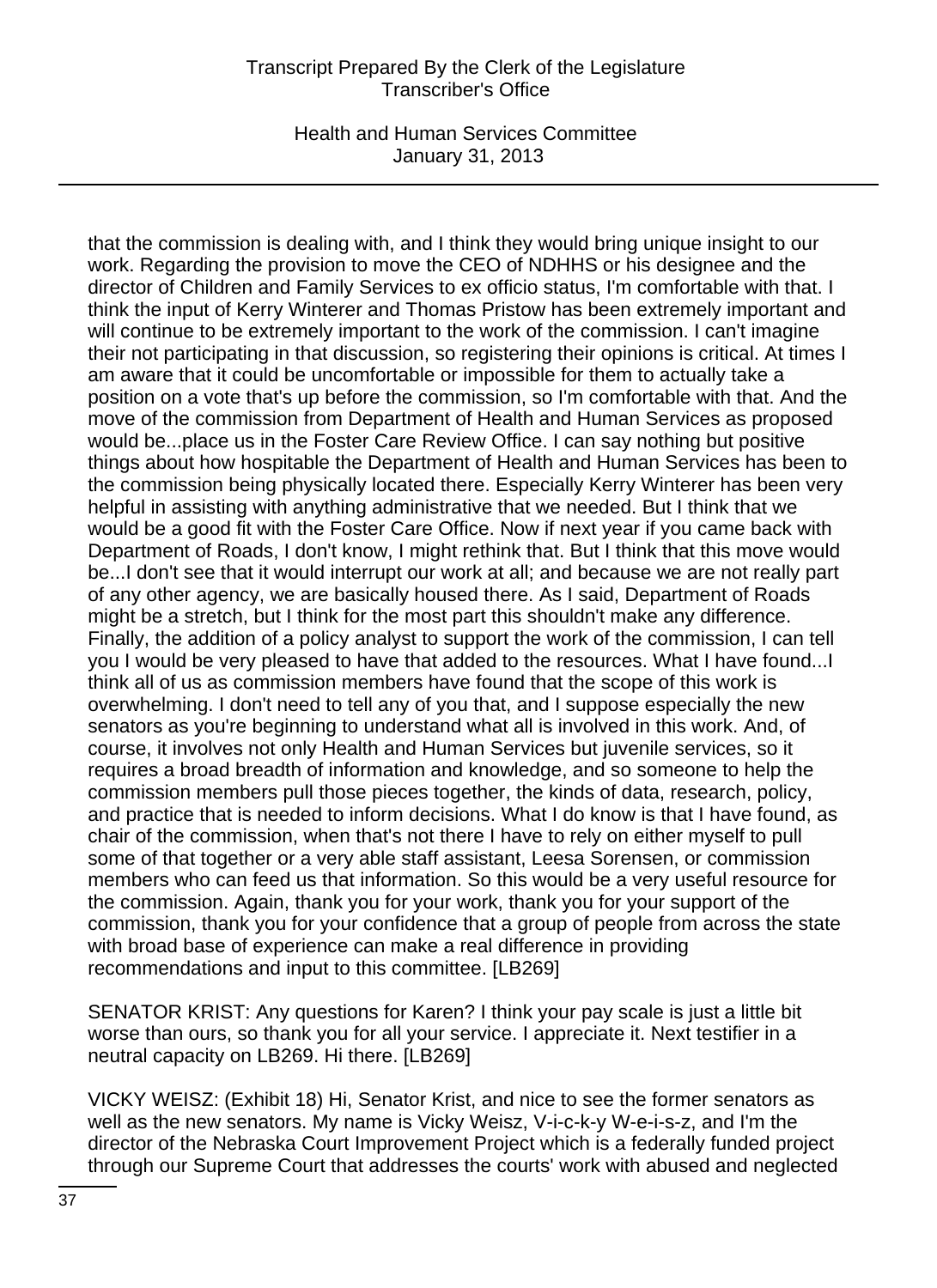Health and Human Services Committee January 31, 2013

children and children in foster care. Many of you have heard about the Through the Eyes of the Child Initiative, which is part of our program. I'm also a research professor of psychology at the Center on Children, Families, and the Law. And I do believe my introduction may be longer than my comments, and I apologize. I am also an ex officio member of the Children's Commission, and I served on the subcommittee that addressed the IV-E Waiver and the IV-E participation and reimbursement. I'm not speaking on behalf of any of these groups, but I was asked to provide some basic information about Title IV-E and as it relates to LB269. And if people have any questions about it and I can answer them, I would be happy to try. Title IV-E is the federal program that provides funding to states for costs related to foster care. As many of you know, the department has recently applied for a IV-E Waiver to allow the state to use some of those funds to keep children in their homes. But what I'm going to talk about today is the regular program, not the Waiver. One thing that I think is important for people to understand is that the most significant factor that limits the amount of IV-E funds that Nebraska can draw down is that children's IV-E eligibility is partly determined by the family income of the home from which the child is removed, which is typically their biological family. The eligibility rate is tied to Nebraska's 1996 AFDC eligibility standard, and that was the former poverty program that TANF has replaced. And that's the same...every state has to look back to that 1996 rate to determine the financial basis for IV-E eligibility. Nebraska's rate is very low, with only four states lower than Nebraska. And just in this area, Nebraska's cutoff is \$364 a month for a family of three. Iowa is \$849 a month, Missouri is \$846 a month, and Kansas is \$429. And I think that's important just for people to realize that when people say Missouri is doing a lot better than Nebraska, it's in part because of that basic test that has to be passed or failed, I guess, before being eligible. Around 60 percent of Nebraska's children in out-of-home care are ineligible because of their family income, which means that there can be no more than about 40 percent of children who would be eligible. So the penetration rate, which is the term that refers to the number of children that can be eligible, it really can't be higher than 40 percent. So when you see other states are higher than that, it's not that Nebraska is that far off. Now recently I understood that the current penetration rate is about 34 percent, so there's still a little area for improvement, but it's not like it's half or a third of what it could be. As part of this Children's Commission subcommittee that I was on, we wanted to look--because we were supposed to try and see if there were recommendations that could improve the IV-E drawdown--and so the first thing we did was we asked the department to get all of the cases that were eligible financially, and then see what are the other things that could be done or why are these children who are financially eligible not eligible for other reasons. In doing that, we found two areas where there could be some improvement. One involved judicial findings and the other involved the licensing of kinship homes, which you have already talked about. The other thing, just briefly, LB269 addresses the language that Senator Campbell talked about that (inaudible) children who are candidates for foster care to have administrative costs drawn down for them, and it also addressed the pilot Juvenile Services Project and its ability to be reimbursed for IV-E funds that are drawn down on their behalf by the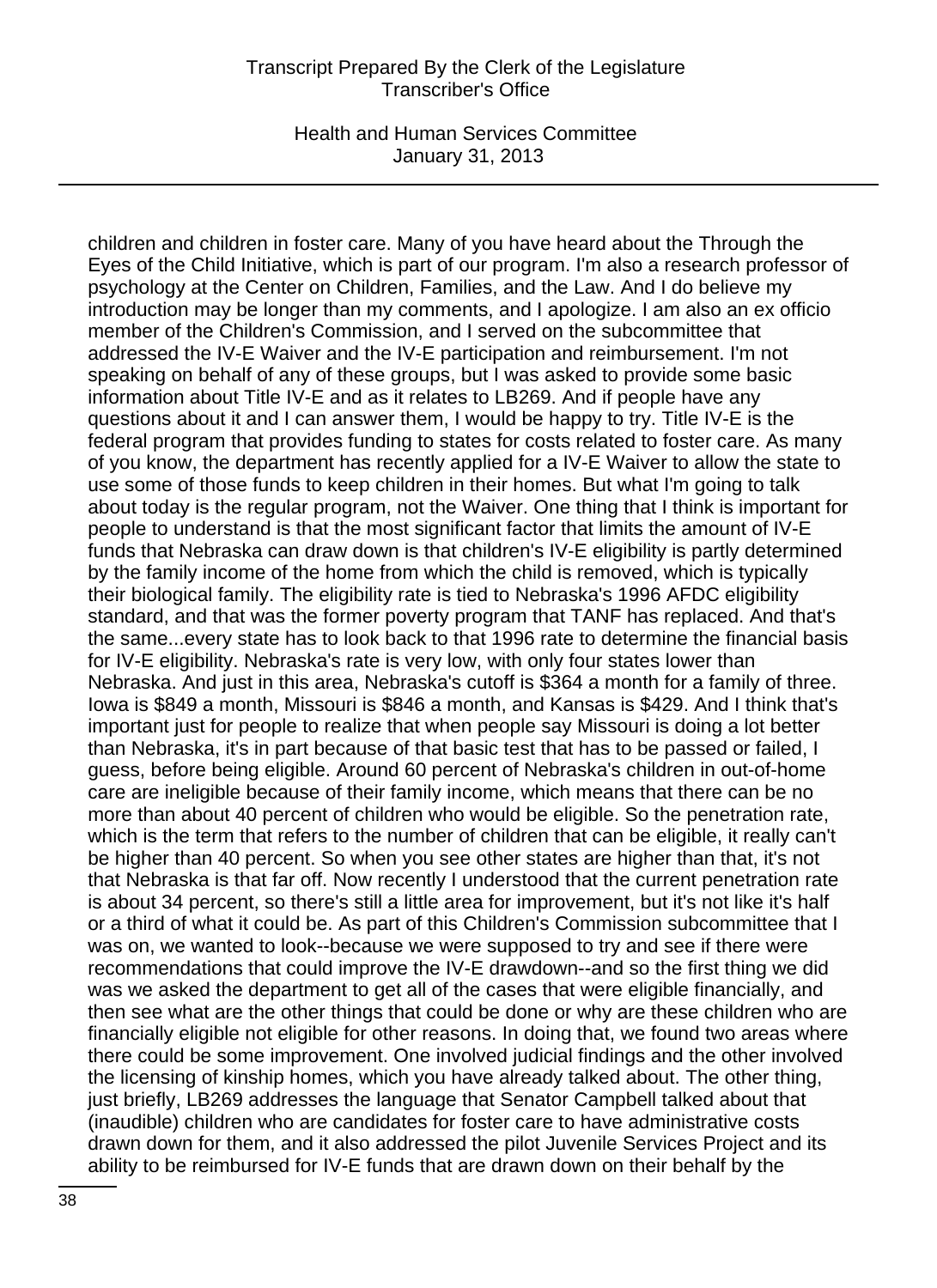department. And just a piece of information that you might not know is that every state can only have one IV-E agency and other entities have to work through that agency to get IV-E. So it's not like this pilot project could be an independent actor. If anyone has any questions, I'd be happy to undertake them. [LB269]

SENATOR KRIST: Any questions for Vicky? Thank you very much. Thanks for coming. [LB269]

VICKY WEISZ: You're very welcome. [LB269]

SENATOR KRIST: Next testifier in neutral capacity? Hi. [LB269]

KIM HAWEKOTTE: Good afternoon, Senators. I am Kim Hawekotte, it's K-i-m H-a-w-e-k-o-t-t-e, and I am the newly appointed director for the Foster Care Review Office. And we're testifying in a neutral capacity with regards to LB269. There's just three quick areas I do want to bring up. First, we do appreciate the opportunity to be a voting member of the commission. We do feel that we could provide some very valuable information and data that would greatly assist the commission and we appreciate the opportunity to do that. Second, with regards to the commission being located in the Foster Care Review Office, we're more than willing to do that. We can accommodate the staff and provide the administrative oversight to it. We have submitted a fiscal note with regards to what some of the costs might be in order to do it, including the policy analyst position. The commission is doing extremely important work and it would be very beneficial for both agencies and both to be placed together, so we don't have any difficulty in which...doing that. Third is more a request from us with regards to some cleanup language on 43-285, it's subpart (7), it's on page 6 of the bill. There was recently some statutory changes made under 43-1313 with regards to the Foster Care Review Office and their recommendations and their ability to get into court. And that statute specifically says that the recommendations shall be included in the court record, which we thought would alleviate problems of getting our wonderful local board findings and recommendations into court; but it hasn't. In some areas of the state...and some of it is based upon the language in 43-285(7) which basically states that they are admissible. But by admissible within the court it usually means one of the parties at the table are actually offering them into evidence and, if that isn't happening, then they're not coming in. So what we are requesting is maybe some work on some of the language under 43-285(7) where maybe we at least refer to the statutory changes that were made under 43-1313 that says they shall come in so that we don't have inconsistency between the two statutes because it's our position that those recommendations and the hard work of our local boards need to be considered by the court and need to be put into evidence before it. That's all I have this afternoon. If you have any questions, I'm more than willing to answer them. [LB269]

SENATOR KRIST: Any questions for Kim? Thanks for taking on the role over there, we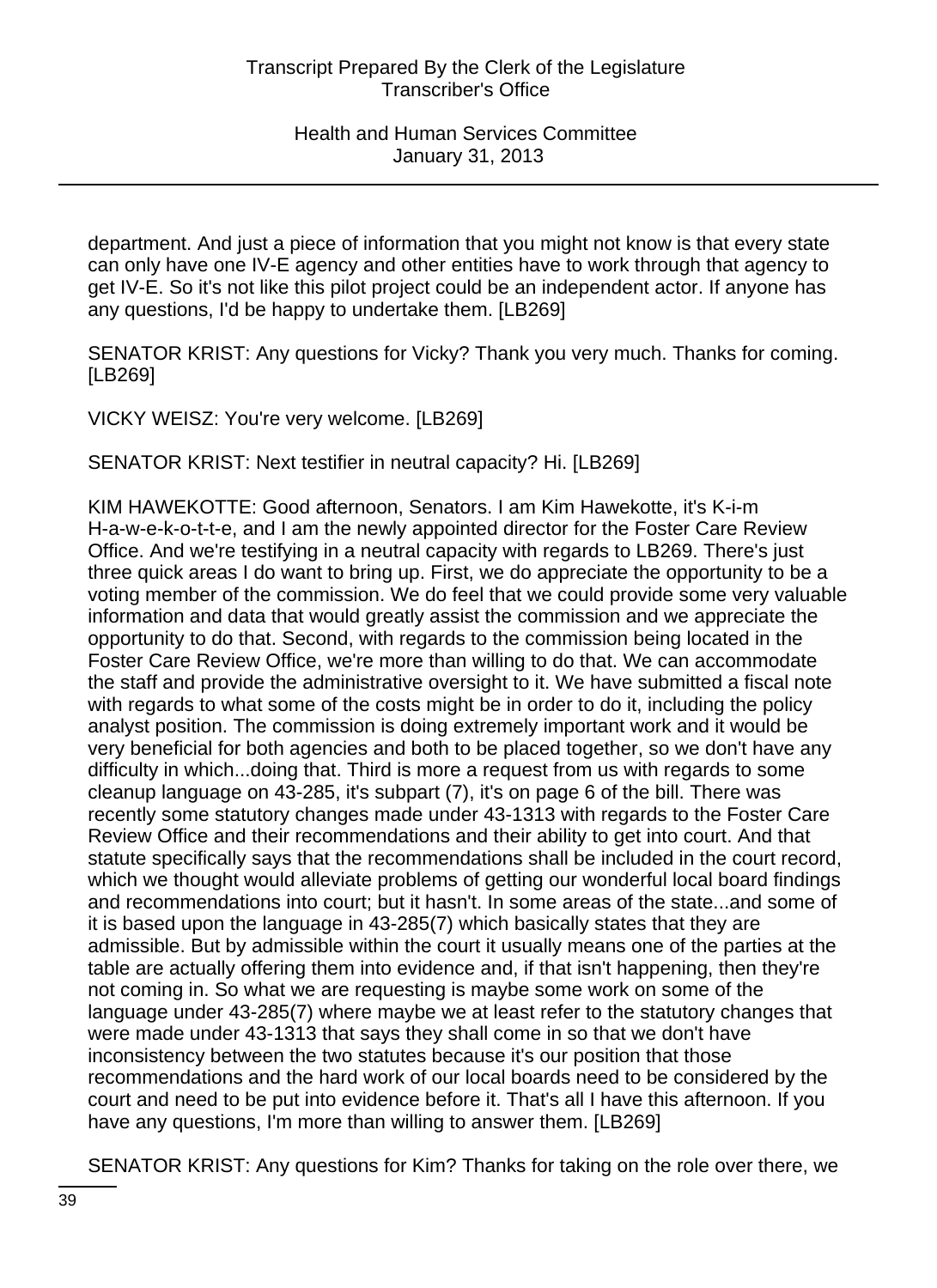appreciate it. [LB269]

KIM HAWEKOTTE: Well, thank you. [LB269]

SENATOR KRIST: And we appreciate you accommodating. My only question would be in the analyst's capacity. Every time we get to this point we hear about "SHERPA," "ERPA," "WERPA," whatever. Something is going to keep us from sharing information. Are we going to have any of that...those issues in terms of the analyst in this capacity and (inaudible) data? [LB269]

KIM HAWEKOTTE: Not that I anticipate in this capacity because it...they will be a state employee housed within the Foster Care Review Office so there should not be any issues with that. [LB269]

SENATOR KRIST: Okay. Good. And I don't mean to make light of that, but there's always some privacy issue, so... [LB269]

KIM HAWEKOTTE: Right. [LB269]

SENATOR KRIST: Thank you so much, appreciate it. [LB269]

KIM HAWEKOTTE: Right. Thank you. [LB269]

SENATOR KRIST: Any other testifiers in the neutral capacity? Shall we call the room to attention when the IG comes up here or can we all stand at ease? Welcome, Julie. [LB269]

JULIE ROGERS: (Exhibit 19) No, no. Yes. Thank you. Good afternoon, my name is Julie Rogers, J-u-l-i-e R-o-g-e-r-s. I am the Inspector General of Nebraska Child Welfare. I'm here to testify in a neutral position on LB269. First, Section 3 of the bill includes my position or designee be a member of the Nebraska Children's Commission. Insofar as the intent of creating the Office of Inspector General is to provide increased accountability and legislative oversight of the child welfare as well as assisting in improving operations of Health and Human Services and the system, it's proper to be a member of the commission. Consistency, competency, and quality assurance of case manager training is required in Section 7 of the bill. This is very important for several reasons. The better informed and competent case managers are, the better families are treated, making the job of social worker more of a profession rather than a job with better training, giving them the tools they need to competently do their important work with families. This will also help in turnover which is very important in the stability of children in the system. Section 9 deals with holding providers who have contracts with Health and Human Services accountable. Through an investigation being conducted by my office, it became known that employees of a private provider of child welfare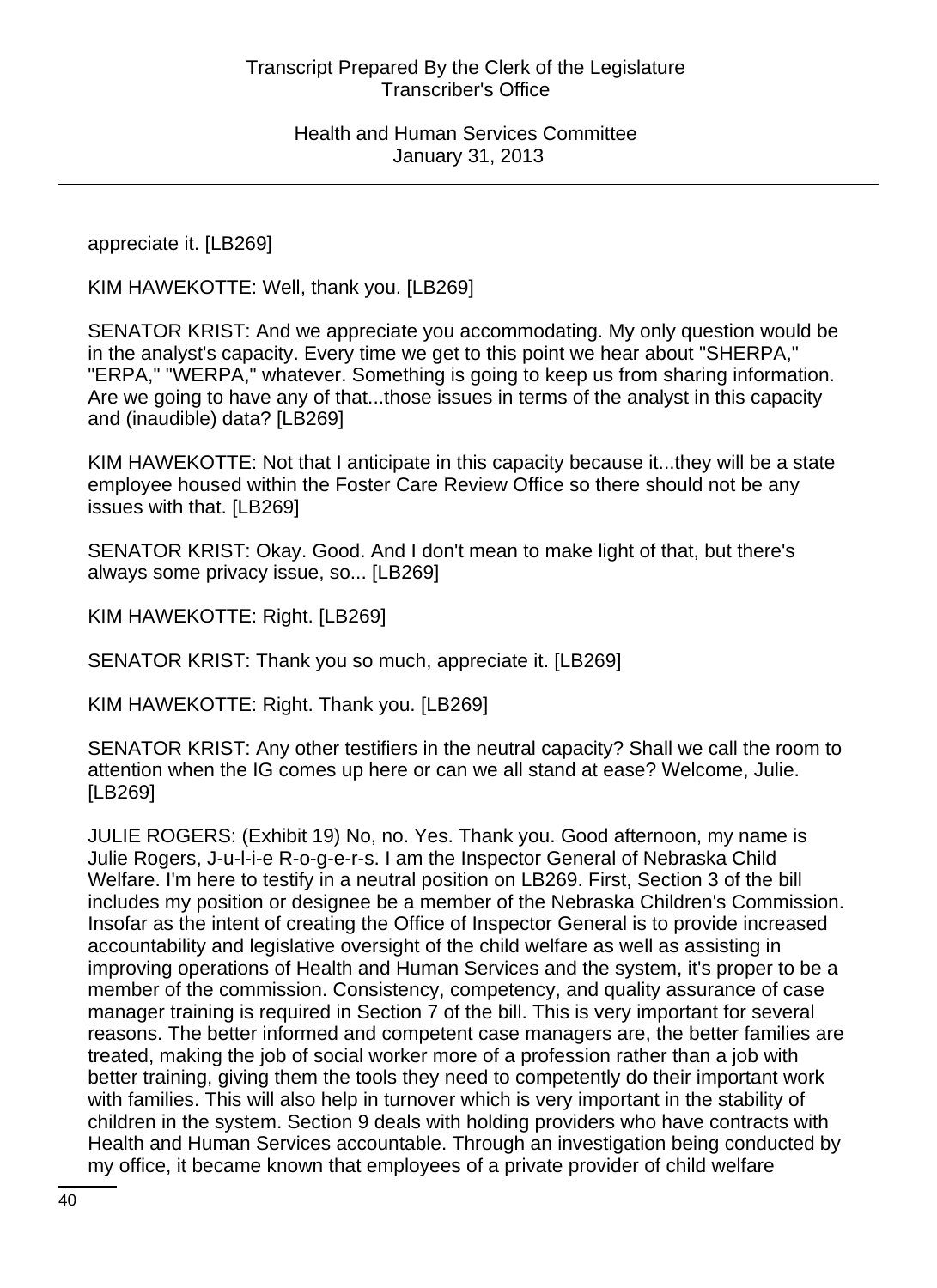services are required to sign a noncompete agreement. Service capacity should be encouraged, especially where services may be scarce like in rural areas. By limiting workers in the child-welfare system in this way, potential capacity building is hindered. Contract accountability is very important. Finally, most complainants that I speak to--whether parents, foster parents, or providers--they are very hesitant to allow the office, my office, to identify them in fear of some sort of retaliation by the Department of Health and Human Services. To the extent that Section 10 addresses that issue, the better. Thank you. I'm happy to answer any questions. [LB269]

SENATOR KRIST: Any questions for Julie? Doing a great job. [LB269]

JULIE ROGERS: Thank you. [LB269]

SENATOR KRIST: Okay. No other questions? Are there any other testifiers in a neutral capacity? Welcome, David. [LB269]

DAVID NEWELL: (Exhibit 20) Good afternoon, Senator Krist and members of the committee. My name is David Newell, N-e-w-e-l-l, and I am the CEO of Nebraska Families Collaborative, and I am testifying in a neutral capacity on LB269. One thing that isn't in my written testimony but I...in hearing the conversation earlier, one thing I did want to share with the committee is, first of all, I would like to thank you for Senator Campbell and the committee's leadership in regards to legislation last year that resulted in the creation of the Nebraska Children's Commission. I think the commission is doing great work, and I might be a little bit biased since I'm a member; but I think it's a very good group. And one thing I would suggest that the commission or the senators consider is considering a tribal representative for the commission, so just something to think about, but that's not in my written testimony. In my testimony here before you, I'm going to be touching on basically the training component of LB269 and, in regards to that, a few things for the committee to know. NFC's current contract with the Department of Health and Social Services requires us to do the child case management training for our work force; that went into effect April 1 of this year. In regards to that contract, we are required to meet all the learning objectives that any other child case-management worker receives in the state of Nebraska, and that was reviewed and approved prior to implementation. Also in regards to that, we also add our own evidence-based practices so, as an example, NFC was a strong proponent and encouraged the department to adopt Structured Decision Making as an evidence-based practice so we're strong proponents of that. And so in addition to Structured Decision Making, we use another evidence-based component, as an example, which is called Signs of Safety. And so not only is our work force trained in Structured Decision Making, but we're trained in other things like Signs of Safety which is another practice. So I met today...actually, ironically, today was our new-employee orientation. And I joke about them that they are like shiny new pennies. And they are predominantly young, they are excited, and they are ready to really engage and work with these families. And in fact,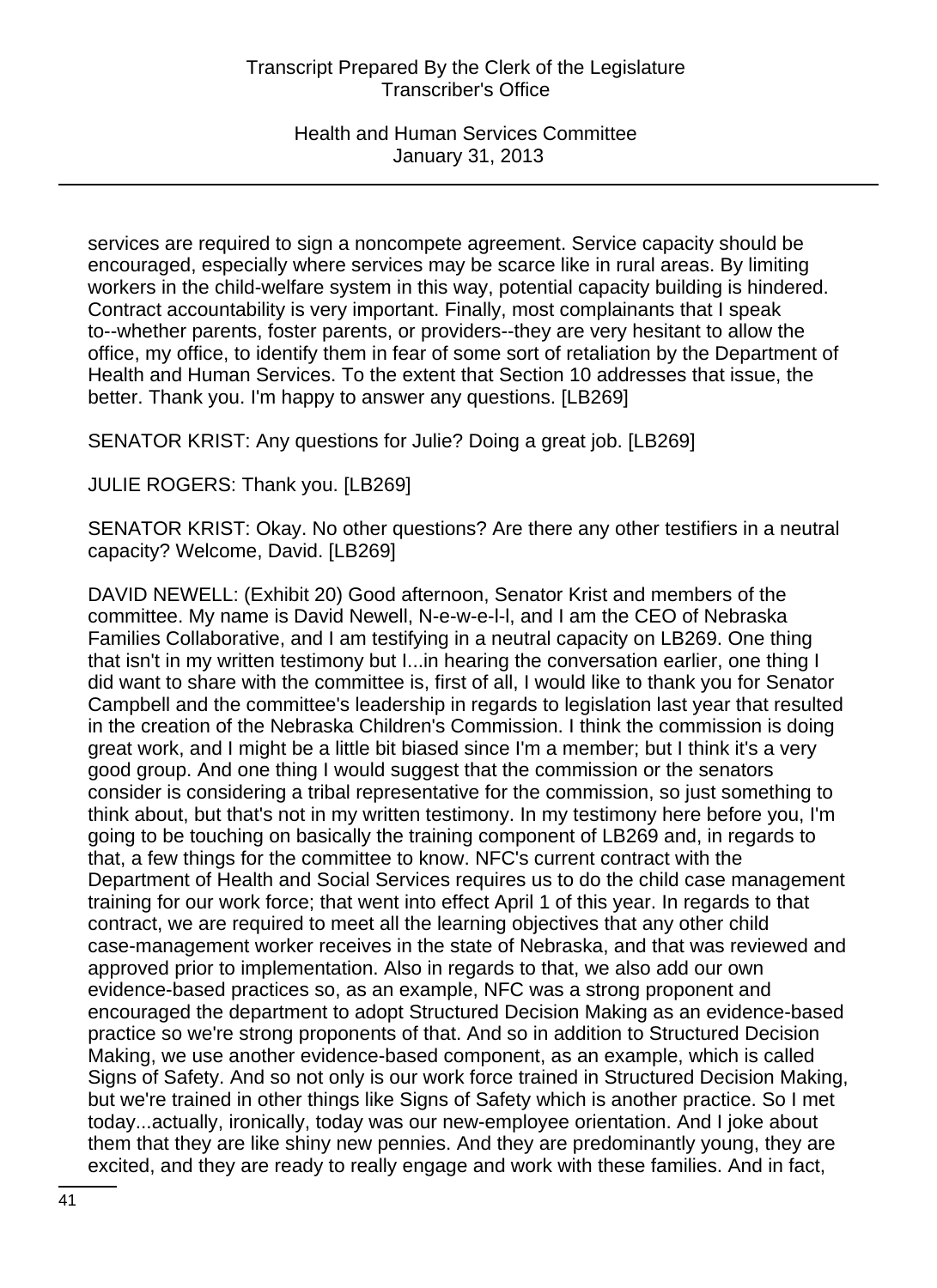Health and Human Services Committee January 31, 2013

as you all know from your work last year for those of you who were here last year, this is some of the hardest work that you can do. And if any of you would ever like to come and shadow one of our workers, I would really encourage you to do it because it's challenging work and they are a great bunch of predominantly young folks. With that said, let me just say another thing. As great as these folks are, there is a work force shortage in the state of Nebraska, both for the public and the private sector. And so we find--and you'll see the reasons illustrated here--we found since we've brought training in-house that it actually has really allowed us to increase the capacity, it's an insignificant amount of our actual expenses, and we fully support IV-E funding for it. And actually my experience has been--and I would encourage the committee to explore--that we probably could contract in such a way that would allow NFC's training to draw IV-E funds. But the bigger issue is, for us to meet our long-term work force needs in Nebraska, is we need to expand social work education and training in this state. Many states will require B.S.W. education, at the least, for their direct practice and supervisors...M.S.W.s for their supervisors. NFC currently requires our supervisors to be master's degrees, but we can't find enough M.S.W.s--I'm an M.S.W.--but we can't find enough of us, as an example, as supervisors. So what other states have done is around a ten-year plan that allowed schools of social work in those states to expand social work education and so that, by the end of that ten-year period, you grandfather in your existing work force and then moving forward, you require people to be social work educated from thence on. And I think what we experience with our nonsocial-work-trained work force is...what our frequent conversations are, we have to train them as social workers. So what happens is if we can start with a social work, work force, then that helps us to start at a higher level and then do additional training specific to child welfare in Nebraska in addition to their social work education. And in my written testimony, that is one of the recommendations from the Children's Commission is looking at social work education in Nebraska. And I think that is really what's going to get us to where we need in the long term, and I would really encourage the committee to explore that. [LB269]

SENATOR KRIST: Any questions for David? Just two comments. The first one is Senator Howard, Sr. would be very proud of your recommendation, continuing education for social work. And the chair of this committee that you need to talk to about a tribal rep is sitting right behind you as is Judi gaiashkibos in the back. So I would echo your sentiments, at least one person with...in the tribal area be a representative. It's a good recommendation. Thank you very much. [LB269]

DAVID NEWELL: Thank you. [LB269]

SENATOR KRIST: Okay. Anybody else in the neutral capacity? Okay, seeing none, we're going to close the hearing on LB269. And if I had a gavel, I'd pass it back to you, Chair. [LB269]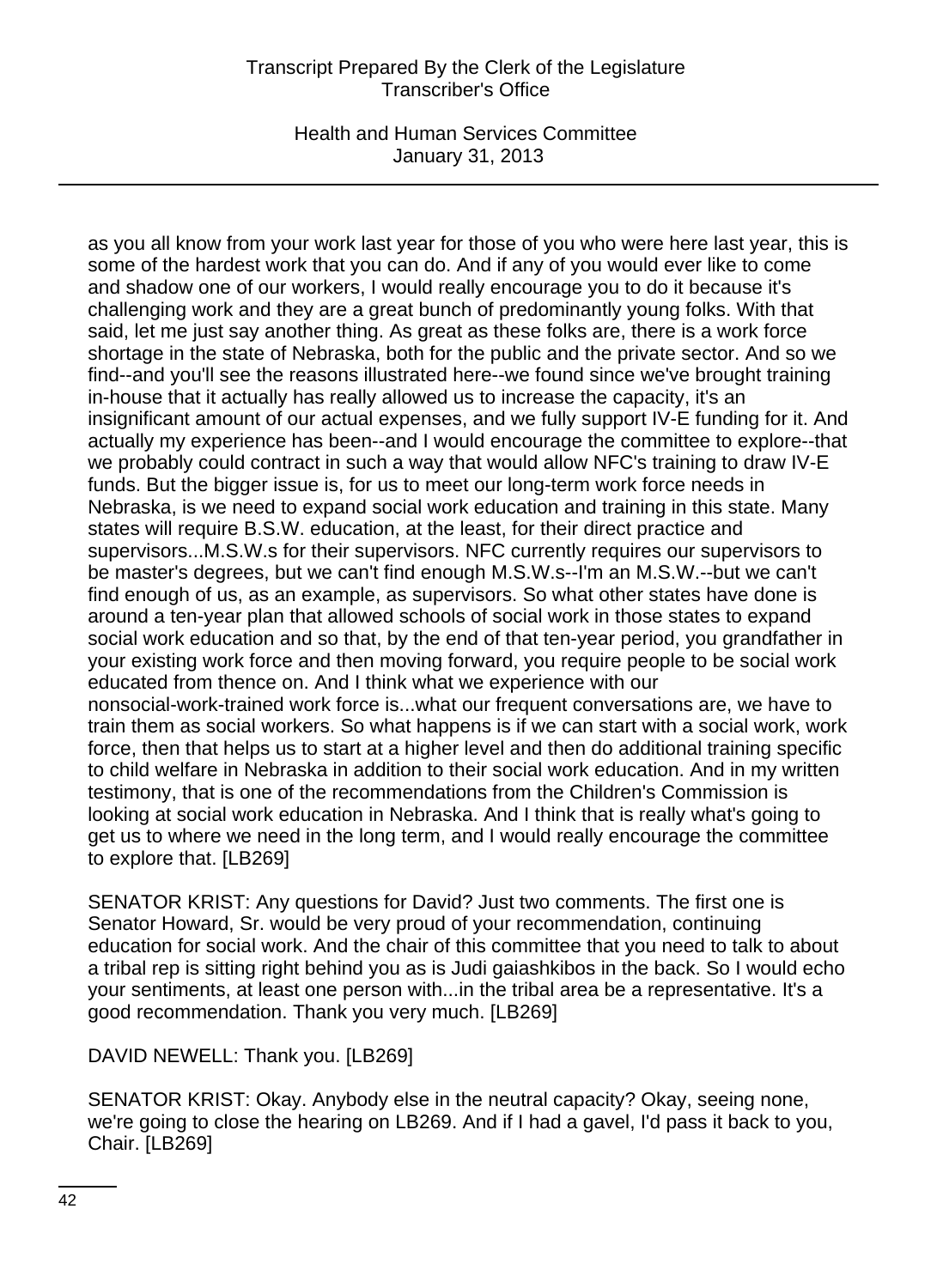SENATOR CAMPBELL: Could I say a few words? [LB269]

SENATOR KRIST: Oh, I'm sorry, yes. Can you close? [LB269]

SENATOR CAMPBELL: No, I'm just going to make a few comments from here in the essence of time. I just want to acknowledge the hard work of the department in submitting the Title IV-E application. We had all thought that that was going to be later in the year. We kept saying, you know, in 2013 at the most, and a window seemed to appear for the department to submit that. And so hours went into that in order to make the deadline, and that should be acknowledged. I do want to thank the commission and the IG for their great startup and going...I think it's exceeded, certainly, this committee's expectations of where we're going. And as you can tell, when the IG speaks and makes...and brings down and says, you need to know about a problem, we did address that in the bill. And so it is working. I would like to say to everyone in the audience that every bill that we had on child welfare last session and the hearing, the hearing brought about changes in those bills in every single case. And so if you think that taking time to come and testify doesn't make a difference, we changed every single bill based on testimony. So thank you very much for taking time on this bill. And thank you to Senator Krist for filling in. All right. We'll proceed on the agenda. Senator Coash is with us this afternoon with his bill on LB265, which would change the foster care licensure and kinship home and relative home provisions. Senator Coash, great to have you. [LB269]

SENATOR COASH: Thank you very much, Senator Campbell. You have better attendance than Judiciary in your... [LB265]

SENATOR CAMPBELL: We do? [LB265]

SENATOR COASH: You do. [LB265]

SENATOR CAMPBELL: All right. Oh, you mean on the committee? [LB265]

SENATOR COASH: On the committee, everybody's here. It's about 50 percent on Judiciary most of the time, so... [LB265]

SENATOR KRIST: We like it here. [LB265]

SENATOR GLOOR: We get paid for it. [LB265]

SENATOR CAMPBELL: We have a great committee and we...and I must say, my colleagues are just very good about being here, so we're glad to have you. So you go ahead and start whenever you're ready. [LB265]

SENATOR COASH: (Exhibit 21) All right. Thank you. Good afternoon, members of the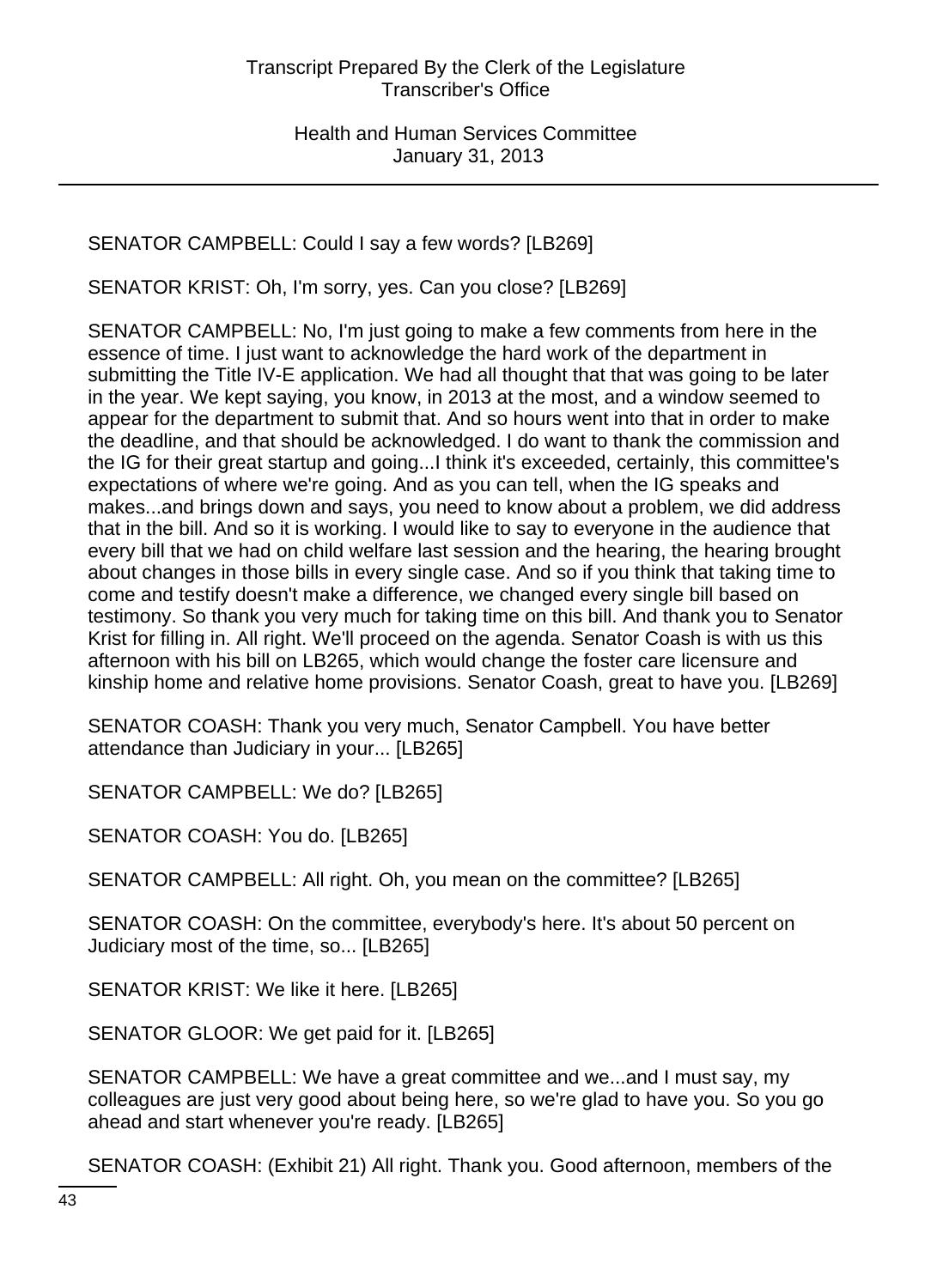Health and Human Services Committee January 31, 2013

HHS Committee. For the record, I'm Colby Coash, C-o-a-s-h, and I represent the 27th District right here in Lincoln. I'm going to introduce LB265. The purpose of LB265 is to allow children easier access to foster care placements with their kin or with relatives. Currently, all foster care homes in Nebraska must be licensed. This is a barrier to placement with kin and relatives as these caregivers typically have no desire to become licensed foster care parents, they simply want to provide care specifically to their loved ones and not to the general foster care population. The barriers to this, when a child finds itself in a situation where he or she can't be at home, the department will often try to find somebody who that child already knows. And that person or family may be somebody who had never thought about being foster parents, but are willing to step up to the plate for that particular child. Very often it's an example where the child has a best friend and so they go to that best friend's parents and they stay. And those parents may say, well, I didn't really want to be a foster parent in the traditional sense but, this little boy is best friends with my little boy and we'll be glad to take him into our home because we know him, until his parents can get their stuff together and take him back. So that's the barrier. In order to lift this barrier, LB265 exempts kinship and relative foster care homes from licensure. Such homes, however, would have to meet HHS approval by means of criminal background checks, a home visit, and a check on the Child Abuse and Neglect Registry. So who are these relative and kinship foster placements? Who exactly would we be exempting? Relative foster homes are homes where the caretaker is related to the child or children by blood, marriage, or adoption. The caregiver might be aunts, uncles, grandparents, etcetera. Kinship foster homes are homes where the caregiver has significant contact or relationship with the child or these children. These caregivers could be godparents, close friends, neighbors, teachers, coaches, mentors, and that type. While LB265 does exempt such homes from licensure, it still encourages such homes to be licensed and to obtain such assistance as necessary from the department. For the purposes of drawing down IV-E funds, a relative home could become fully licensed by waiving nonsafety-related measures. For example, a home that has a 59-square-foot bedroom rather than a 60-foot bedroom could be considered fully licensed if it met all other safety requirements. In closing, I do have a couple of things. I've got a letter here of support from the ARC of Nebraska, and they do suggest an amendment regarding some "people first" language--and I'm ashamed I missed that in my own bill--but I'll consider that a friendly amendment. And I've also talked with some members of this committee, including Senator Howard, about tightening up the language of kinship care. That may be reasonable and I'll leave that up to the committee, and we'll consider that friendly as well should the committee decide that that needs some more tightening up with regards to that language. With that, I will close. [LB265]

SENATOR CAMPBELL: Are there any questions for Senator Coash? Senator Gloor. [LB265]

SENATOR GLOOR: Thank you, Senator Campbell. Senator Coash, I just want to make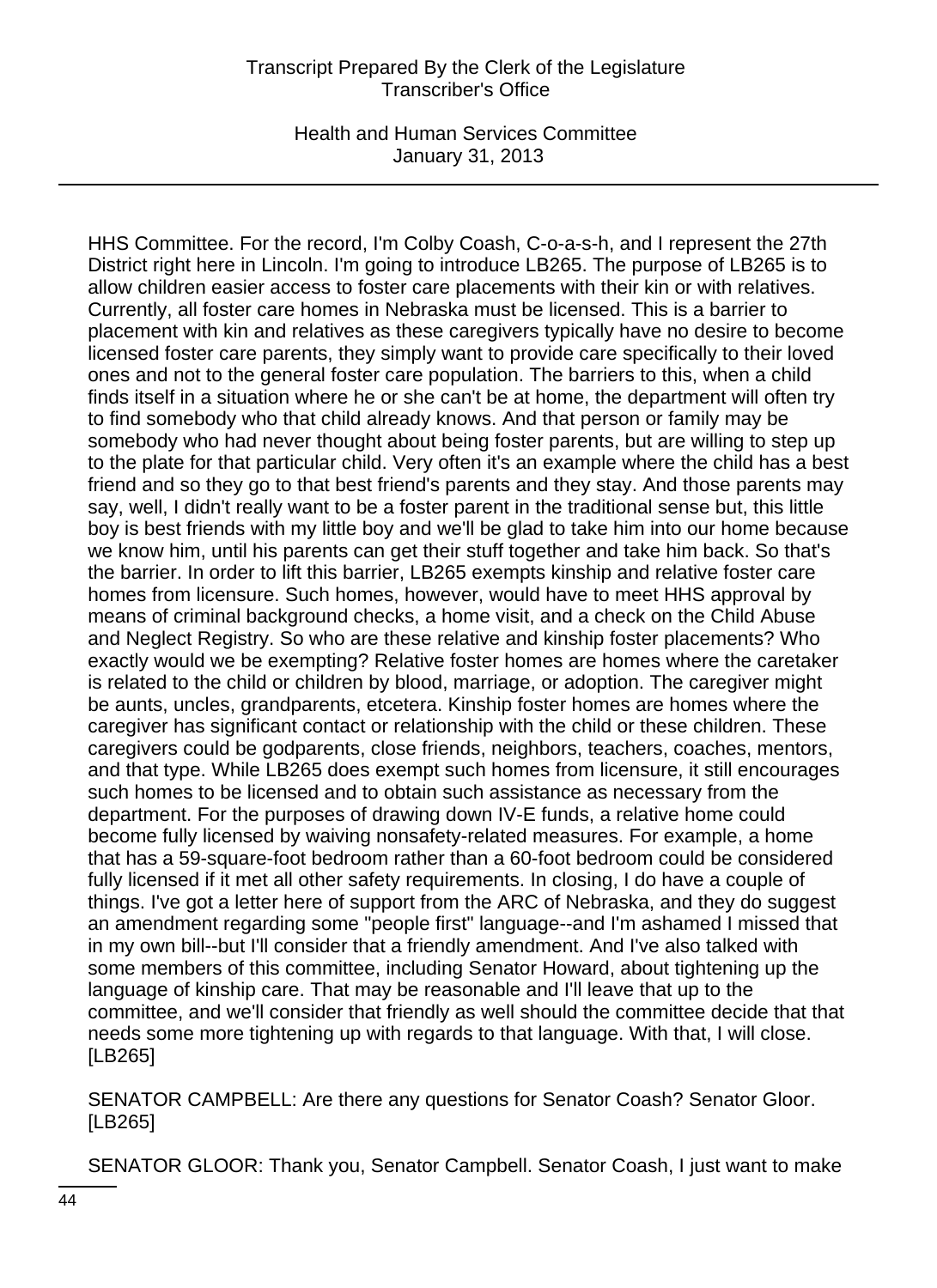sure that the children placed in these homes are still considered to be placed in foster homes, not in...it's not an in-home placement, it's a foster home placement. Is that correct? [LB265]

SENATOR COASH: That is correct. [LB265]

SENATOR GLOOR: Thank you. [LB265]

SENATOR CAMPBELL: Senator Howard. [LB265]

SENATOR HOWARD: I told you I would ask the question. I'm...my concern is on page 8 in the new definition of a kinship home which is somebody who has lived with the child or has had significant contact with the child. And we would...my concern is that significant contact doesn't imply an emotional relationship, and so that was sort of what I was touching on with the senator previously. But I was hoping you could state a little bit more around your intent in placing the language "significant contact" in the bill. [LB265]

SENATOR COASH: Well, certainly a child who goes to school every day and sees the janitor every day may have significant contact because he sees the janitor every day, but I wouldn't consider that an appropriate kinship placement. My intent would be there has to be a relationship that that child...I mean, the intent here is that as traumatic as it is to pull a child out of the home, you reduce that trauma to the extent that you can by at least placing that child in a home where they know somebody and they've built a relationship with. So I do think a relationship where the child is going to feel safe in there, not just a familiarity, is the intent of this. [LB265]

SENATOR HOWARD: Thank you. [LB265]

SENATOR CAMPBELL: Any follow-ups? Okay. Senator Coash, will you be able to stay? [LB265]

SENATOR COASH: I'll stick around. [LB265]

SENATOR CAMPBELL: Okay. Thank you very much. With that, we'll proceed to the testimony. Our first proponent for the bill? Good afternoon. [LB265]

EMILIO FRANSO: (Exhibit 22) Good afternoon, Senators. Thank you for having me today. My name is Emilio Franso, F-r-a-n-s-o. Up until the tenth of this month, I was a child-specific foster parent and the child was placed recently. I'm speaking as a proponent to LB265 because I believe that child-specific homes are of benefit to the child, to the department, to the people who work in the department, and foster homes in general. While we were respite caregivers for one foster child whose foster mother needed time to herself, we became acquainted with the foster child; we spent time with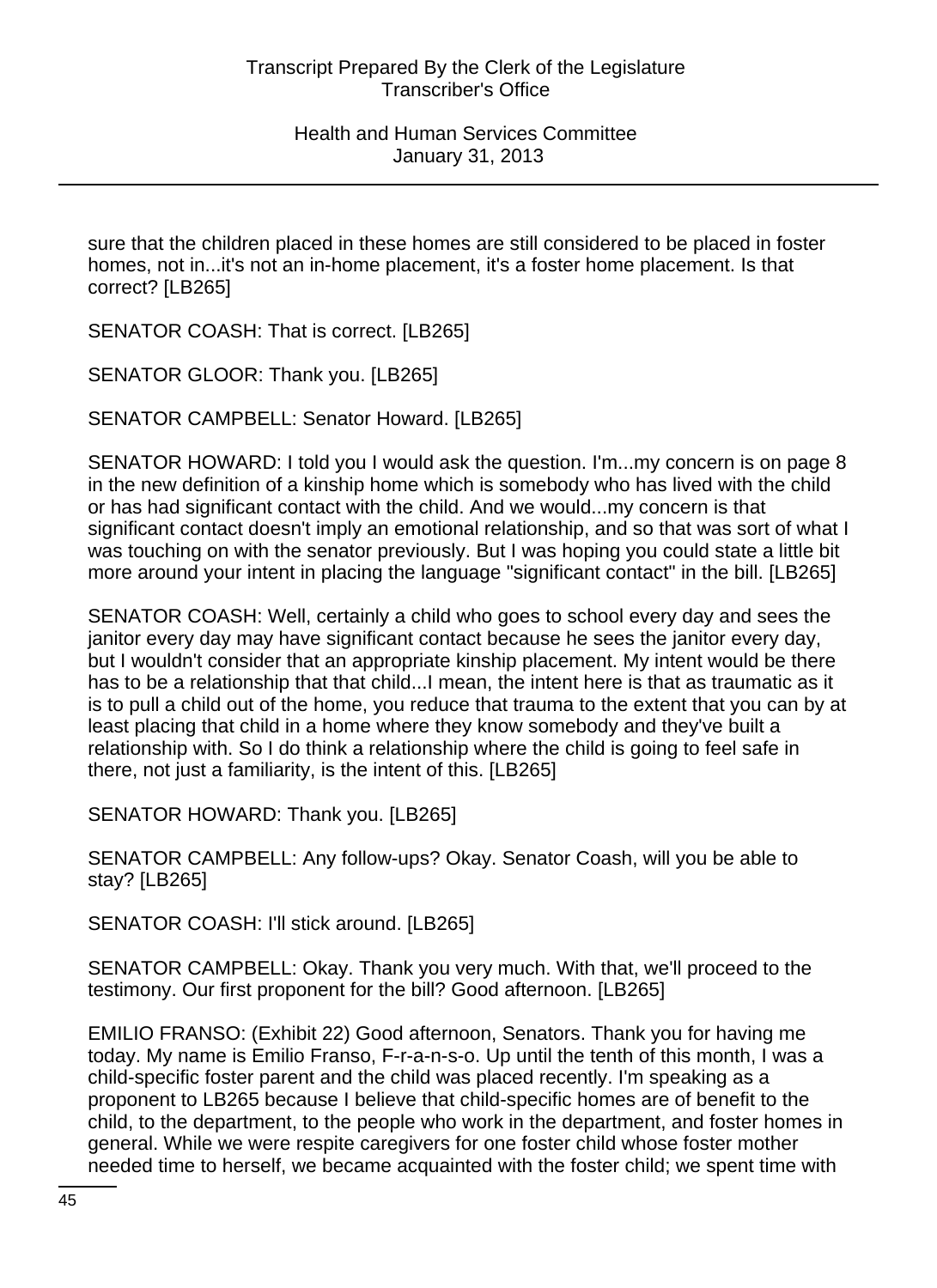Health and Human Services Committee January 31, 2013

him almost as family. We got to befriend him, and his mother...his foster mother was a friend of the family's. When she found out that this foster child was to have a half sibling born soon and was going to be taken away from their mother, it would need a home, we were immediately thought of as people that could be trusted to take care of the child, think of the child as family, and not have too many other obligations in the way from preventing us...to prevent us from doing any such or taking on any such responsibility. We did so and what we found out was that, first of all, we fell in love with the baby immediately. We were very caring for the child, and we did everything needed. With...one thing I did not write in this testimony or did not add in here in the written testimony, we already knew about medical problems with the older child. We knew that those medical problems would also be inherent in the newborn. We were already...we've taken time to research, we've taken time to look into those matters, and to already have a step ahead as to what doctors were going to need to see and so on. While it wasn't as bad as we anticipated, this baby certainly did have medical troubles, and we did everything we could to get the baby to the necessary doctors. We worked very closely with the physician. And I believe while, of course, foster homes do great work for the children that they take in, we were able to put all of our energy into this one child as opposed to being overwhelmed with any number of children and dealing with a number of cases. I have other things written on my...should I go over them or... [LB265]

SENATOR CAMPBELL: We can...if you wanted to just hit the high points maybe. You have a great list here, I was just reading ahead of you. So out of that list, what do you think are the most important two, maybe, that you'd want to mention to us? [LB265]

EMILIO FRANSO: Very obvious to us was that we already felt...well, "significant contact," which I do feel...I put that in there also. I do feel that should be amended to either define "significant contact" or just change the terms used. But we did have significant contact with the brother, and we already knew the coming medical troubles for the baby which, again, not as bad as anticipated. But we got the baby to more doctors. We were already anticipating what kind of doctors he would see, and we were, again, working closely with a pediatrician to be very proactive in what...in getting the baby the care he needed as opposed to a foster home that would not have any clue as to what was coming to them and then finding out that...too late that there's a problem that needs to be dealt with and so on. [LB265]

SENATOR CAMPBELL: Any questions for the gentleman? Senator Crawford. [LB265]

SENATOR CRAWFORD: Thank you, Senator Campbell. How about the term "significant relationship," do you think that would capture what... [LB265]

EMILIO FRANSO: Yes, I believe that would keep it in a nutshell and perhaps strengthen the meaning a lot. Being a person who likes things defined, I would take at least a couple of sentences to define it for the very reason that the senator, himself, named: a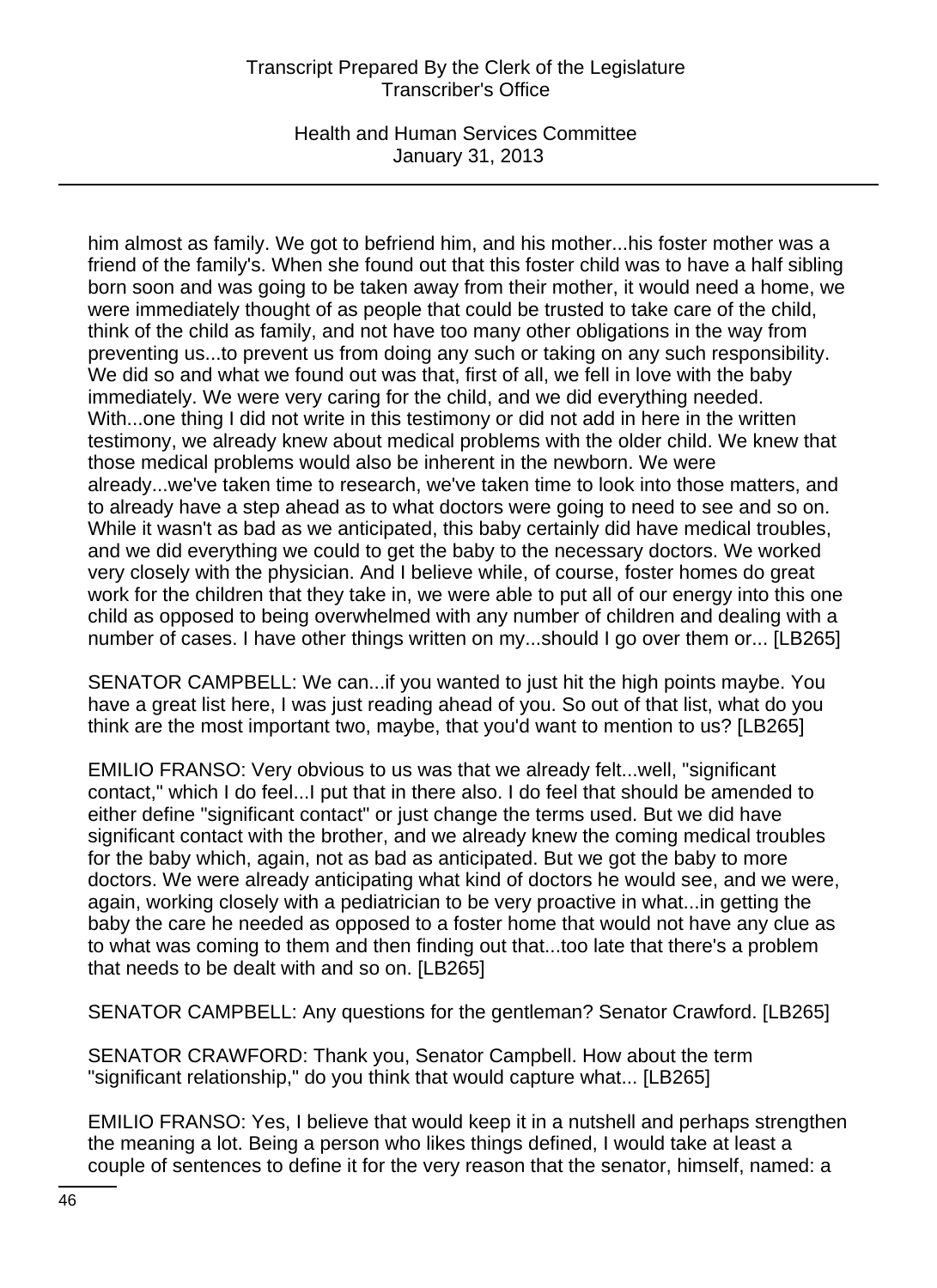janitor could have significant contact, and that's not going to be feasible in this matter. [LB265]

SENATOR CAMPBELL: Okay. Any other questions? Thank you very much. And thank you for the care you've given to those children. [LB265]

EMILIO FRANSO: No problem. Thank you, Senators, have a good day. [LB265]

SENATOR CAMPBELL: Thanks for coming. Our next proponent? Now you're not last, are you? [LB265]

SARAH FORREST: (Exhibit 23) No, not this time. Good afternoon again, Senator Campbell, members of the Health and Human Services Committee. My name is Sarah Forrest, S-a-r-a-h F-o-r-r-e-s-t, and I'm the policy coordinator for child welfare and juvenile justice at Voices for Children in Nebraska. Voices for Children in Nebraska is strongly supportive of LB265 which we believe will strengthen kinship care in a number of ways, and we appreciate this committee's attention to it and we appreciate Senator Coash's leadership. For those of you who have been following over the past couple of years, Nebraska has really taken a couple of strides in kinship care. And that's because research nationally shows how important and crucial kinship care is to children's well-being. When children can't be with their own family safely, being with people who they know, love, and trust has seen proven benefits. It minimizes the loss of parental separation. Children in kinship-care situations have increased stability in their lives. It often has been shown to result in permanency more quickly, and it benefits children's mental and behavioral health. It also increases stability in terms of their educational access; they're more likely to stay in their own schools. So there are many, many benefits to kinship care, and we think that LB265 will particularly help in a number of ways. First, LB265 removes barriers to placing children with their kin, both relatives and especially those close family friends, sometimes called fictive kin, that states have defined in a number of different ways in statute and in rules and regs, from significant contacts to significant emotional relationship, trying to sort of get at those people who might have been the teacher a couple of years ago or the baseball coach, you know. So you have some flexibility in how you define it there, but the key thing is that those people who the child knows and loves and trusts and that loves the child can be there and provide placement for them. So we think that LB265 is key in removing that barrier to licensure. I've provided a fact sheet, and you can see that Nebraska's rate of kinship care has actually been declining in recent months relative to its nonkinship care. Those are numbers provided by the Department of Health and Human Services, so we think that this is very important given the documented benefits of kinship care. Second, LB265 encourages greater support for kinship and relative families. We know that these families have needs just like foster families, needs for support, needs for specific training; they often face different challenges. And then the fact that it supports and encourages licensure and provides that the department can develop kinship-specific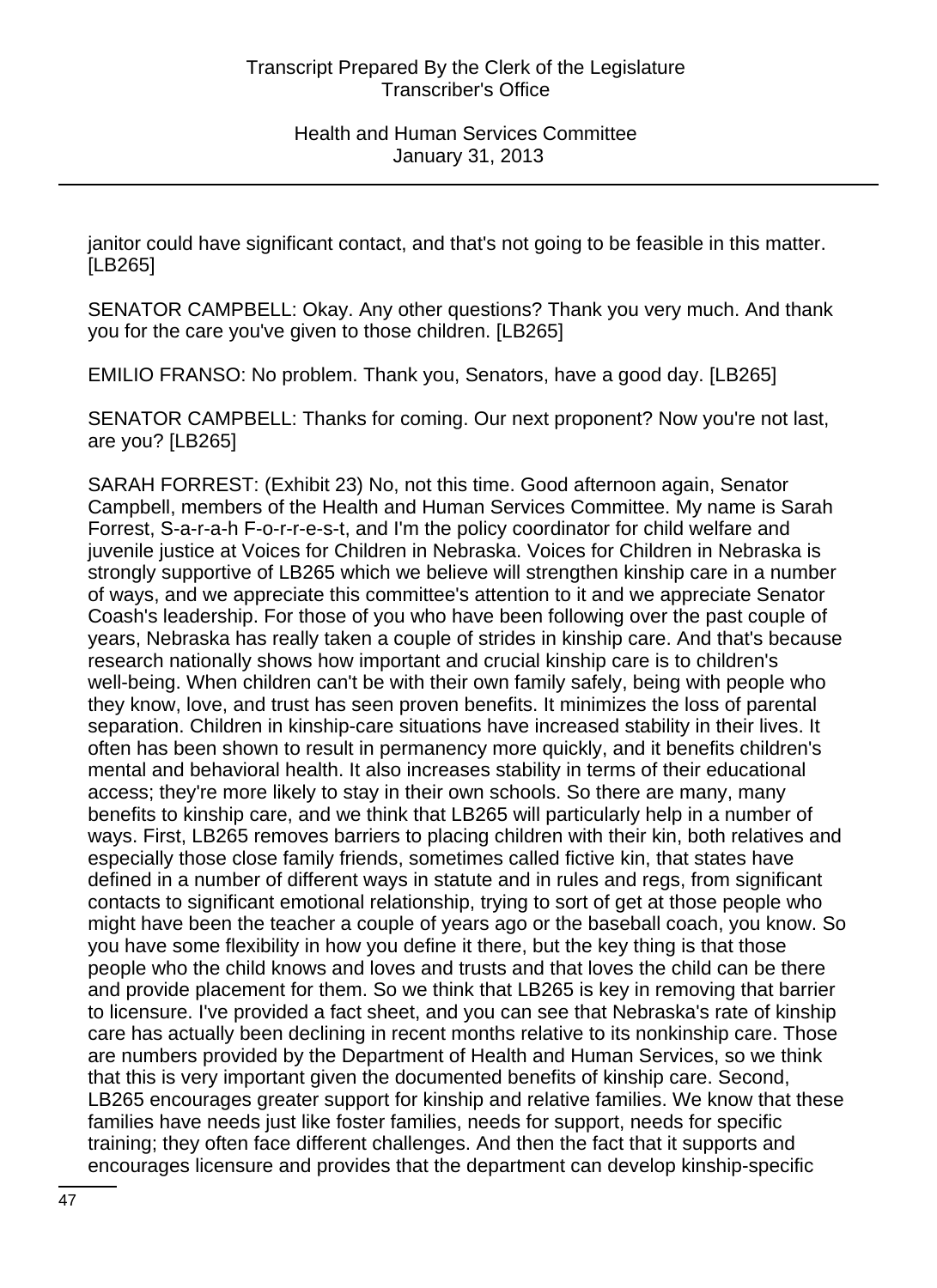Health and Human Services Committee January 31, 2013

training, relative-specific training, we think that this will better address their needs, and their unique needs, in providing safe and loving placement for these children. Third, we think LB265 removes barriers to licensure by allowing Nebraska to use variances, waivers of nonsafety standards. Licensure should be more accessible for these families, and that is a very good thing. Licensure will first allow our state to draw down more federal funds, but it also makes those families eligible for the kinship Guardianship Assistance Program established under Fostering Connections. Currently, unlicensed homes are not eligible, and it's important to note that Nebraska has one of the lowest rates of licensed kinship care in the entire country. Only 6 percent of our relative and kinship caregivers were licensed in 2010. The national average is that 48 percent are licensed. So we think that there are some administrative barriers that LB265 addresses which should allow kinship and relative homes to gain licensure more simply, if that makes sense. And with that, I would urge you all to advance this bill and would welcome any questions that you have. [LB265]

SENATOR CAMPBELL: Questions? Senator Krist. [LB265]

SENATOR KRIST: We don't want to allow licensure to happen just to pull down IV-E, but we want to make sure that these homes have more access to be licensed in terms of the process. So we're putting our faith in the judgment of waivers to those kinds of licensure requirements. And you feel comfortable that, just in terms of what we've gone through the last few years, that we're not on a path to expedite to make sure everybody gets a license, I guess? Just comment on that, would you, for me? [LB265]

SARAH FORREST: I can definitely comment on that. You know, I think Voices for Children's position is that licensure should never be a barrier to placing a child with the best family for them where they feel emotionally cared for, taken care of, where they can draw down those kinship-care benefits. That being said, you know, the research is really clear that supporting kinship families is important and that we have a responsibility both as government entities but also as communities to find new ways to do that. So I think in granting the nonsafety waivers we can...yes, it's good for the state. Ultimately, it could also be good for the family. If they were to choose to become guardians of that child, they would be able to access subsidies which they wouldn't otherwise be able to. I do think that we're comfortable allowing that discretion because we think it's important to provide those incentives. Offer the training; don't require it. Make sure that you can waive things like square footage that, you know, would be difficult to change on a short-term basis. Nobody expects their godchild to be removed from their parents, and they're not going to be ready maybe to have all the licensure requirements in place. But working with families, engaging them, that's been shown to be very successful in other states. And we think that this is a step in the right direction, although it will definitely be up to all of you and the department and community providers to continue us down the road of properly supporting kinship families. [LB265]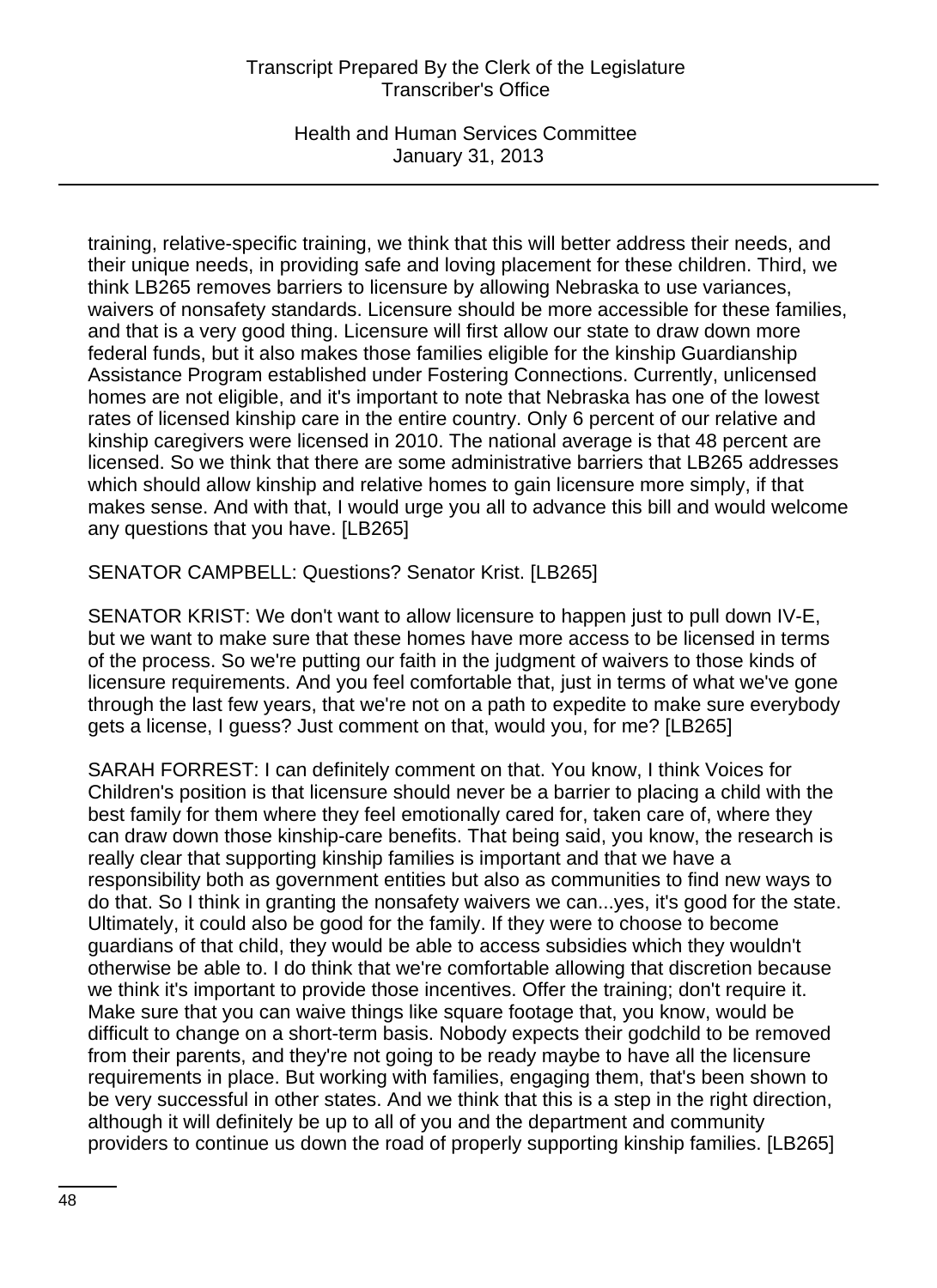SENATOR KRIST: Well, the proof is in the pudding and the oversight as it comes through. So... [LB265]

SARAH FORREST: It will be, yes. [LB265]

SENATOR KRIST: Thank you for your assurances, and I'll hold you to that. [LB265]

SARAH FORREST: I'll be watching on this too. [LB265]

SENATOR KRIST: All right. [LB265]

SENATOR CAMPBELL: Other questions? We should note and thank Voices for Children. You had a panel in Omaha last year right after the session ended and the room was packed... [LB265]

SARAH FORREST: It was. [LB265]

SENATOR CAMPBELL: ...with people, and really highlighted the testimony of people who wanted to be relative or kinship and illustrated, I think, what we are seeing in Senator Coash's bill to take us to that next step. So thanks for drawing a... [LB265]

SARAH FORREST: Yeah, thank you. [LB265]

SENATOR CAMPBELL: ...light on the subject. [LB265]

SARAH FORREST: Yeah, thank you very much. [LB265]

MELANIE WILLIAMS-SMOTHERMAN: Hello, again. My name is Melanie Williams-Smotherman, M-e-l-a-n-i-e, Williams-S-m-o-t-h-e-r-m-a-n. As I stated earlier on LB269, we work very closely with birth families who are caught up in the system. And in doing so, we observe every element of their experience from the removal of their child initially--the petition for removal--to court hearings and how they're conducted, to where their children are placed, and then what happens to reports of even abuse within the foster care or out-of-home placements, which I would really love for this committee to take a better look at, as well, because nationally the statistics suggest that as many as 25 to 30 percent of children in out-of-home placements may experience neglect and abuse. And we don't, I don't think, give enough thought to that when we're considering placement. And the mandate is that we are prioritizing health and safety of children. That's the number one priority when we're talking about child protection and the system. When we think about that and when we're talking about that, we cannot exclude the necessity for considering the emotional well-being of children who are removed from their loved ones. Oftentimes these children are very young. We've heard other people report that the experience for a young child who doesn't understand what's happening is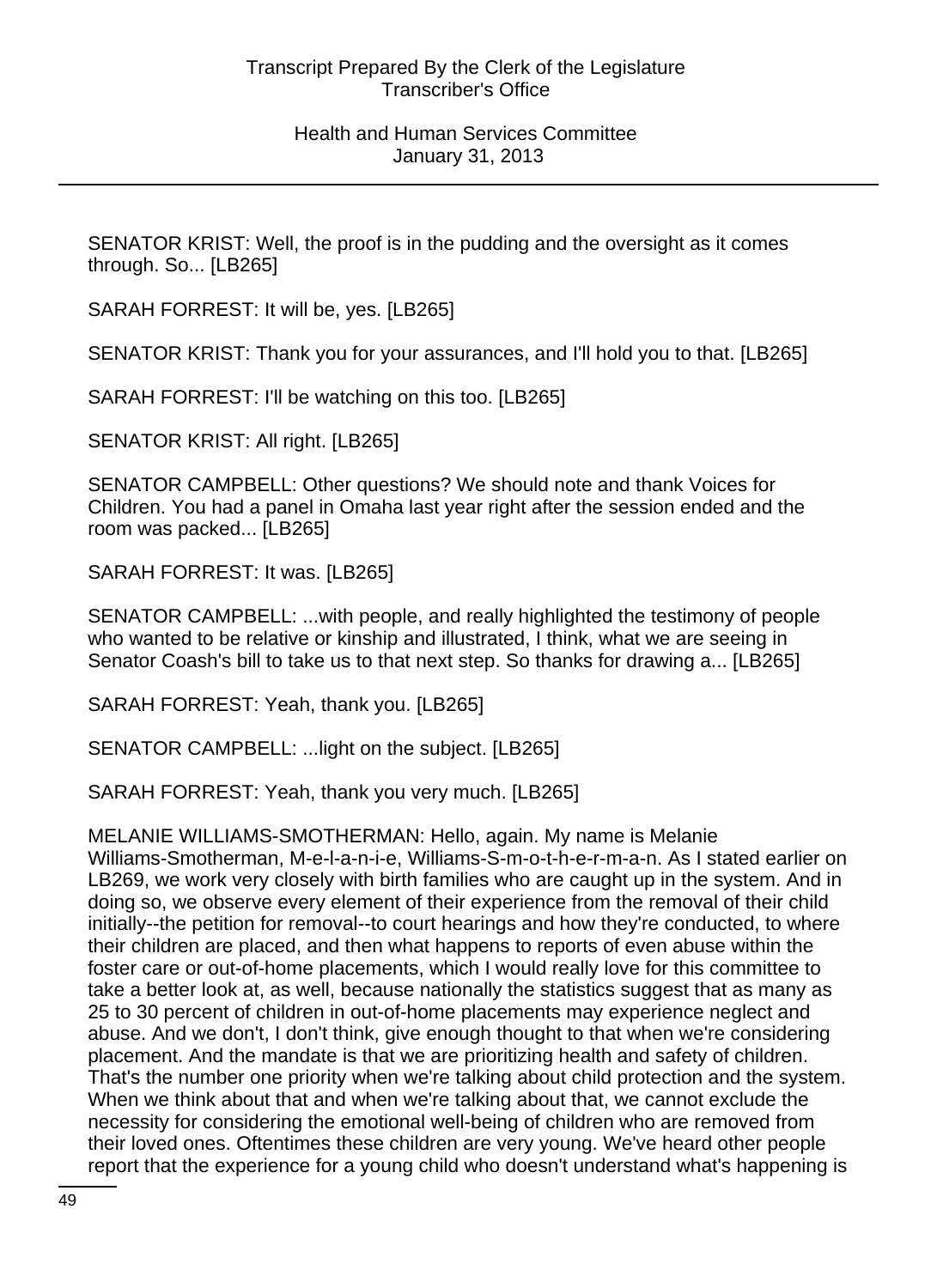Health and Human Services Committee January 31, 2013

really akin to a kidnapping. Whether that's the intent or not, it's the expression of the child and his experience. That's pretty severe; it's pretty serious. So LB265 addresses part of this. The removal of barriers to help reduce the trauma that a child experiences upon an allegation of abuse or neglect that has not even yet been proven, investigated, should be of utmost concern to everyone. And right now, the way that the practice is, there are so many barriers that even if LB265 were to be passed, which would at least help by statute, the Department of Health and Human Services still has incredible discretion as to where these children are placed. You know, there seems to be this sense that the apples don't fall far from the tree; and the parent who is having the child removed oftentimes will request placement with, for instance, a maternal or paternal grandparent. And that's not always taken serious or considered because there is this sense that, well, if this, you know, guilty mother wants her child placed with this person, that's probably not the best placement. We hear a lot about the trauma that is present in foster children, but most often it's mentioned in the context of the abuse and neglect they have suffered. But as this committee hears more and more testimony by experts such as Caren Kaplan, who is an expert on differential response and who brought to this committee this last fall information about how--in Nebraska especially, which has higher numbers than she's seen anywhere--the level of neglect cases are the primary cause of children being brought into the system. And we just had discussions at Voices for Children with their report that they just released that shows a significant number--they say 80 percent; I've heard as high as 97 percent--of these cases are alleged neglect with roots in poverty, that these aren't serious abuse cases; and if we want to alleviate the trauma that is a guaranteed harm to these children, we must consider having them temporarily placed with people they know and trust and are most loved by. And that is usually a grandparent or a relative; but sometimes, in communities that are very close, it's a neighbor. So thank you, and I really do appreciate Senator Coash and his introduction of LB265. [LB265]

SENATOR CAMPBELL: Thank you very much for your testimony. Any questions? Thank you. Our next proponent? Good afternoon. [LB265]

LESA BULIN: Hi. My name is Lesa, L-e-s-a, last name, Bulin, B-u-l-i-n, and I am a mother. I have two daughters; my parental rights were terminated to both children. I also have raised successfully two other children. And I come in support of LB265, and my story is a little bit different. My second daughter...my two girls were taken from me at different times. The first one was at birth. The second one was when she was 21 months old. When she was taken away from me, my parents immediately stepped up. My parents ended up spending over \$50,000 trying to have my second daughter placed with them. They actually wanted both girls, but they were told by the department that when they expressed interest the first time that they were too late and the juvenile court upheld their position on that. My second daughter, however, they were there when the department came and took her away. They begged them to leave her with them. Unfortunately, the department never would see that. My parents don't have criminal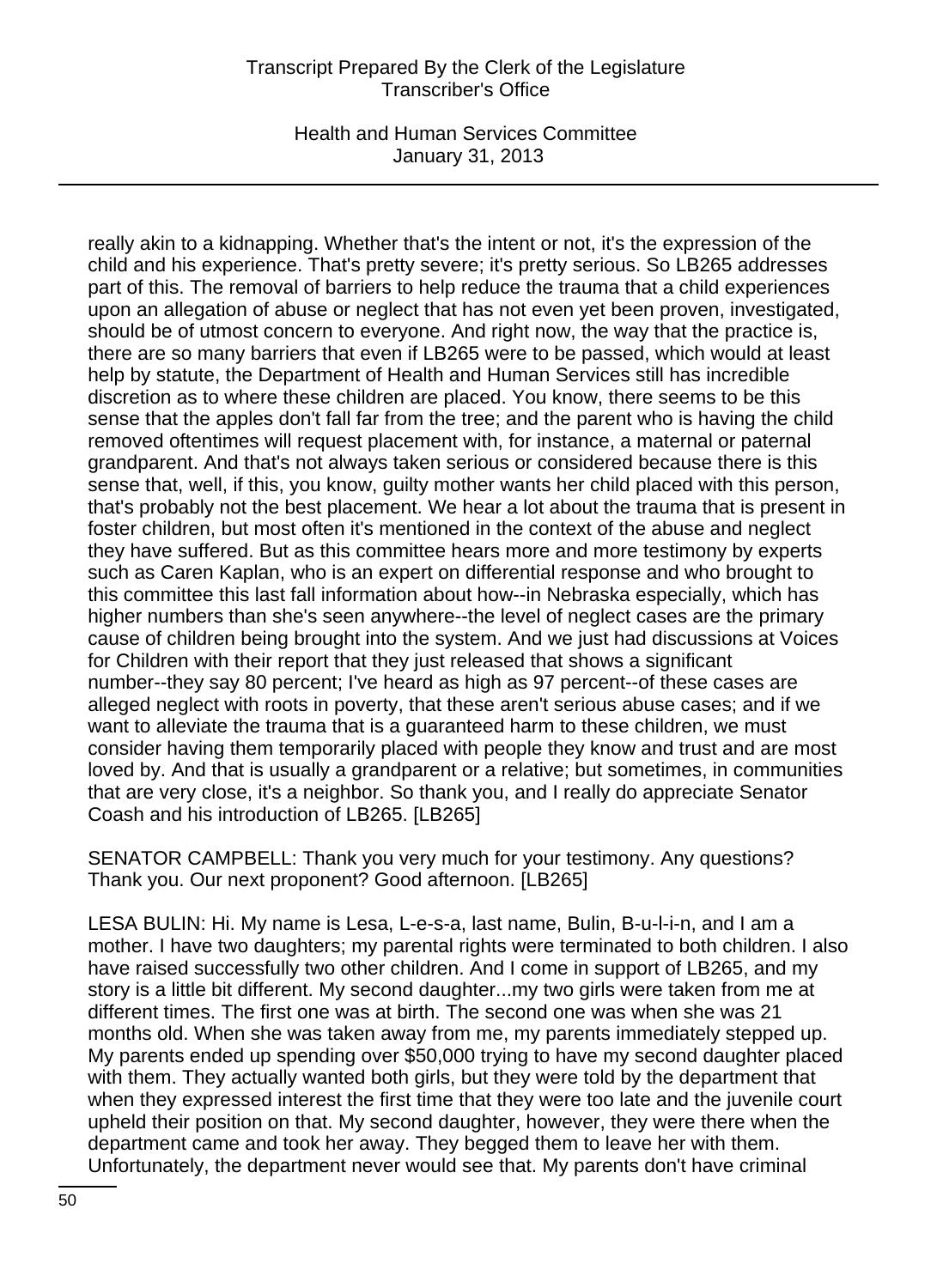Health and Human Services Committee January 31, 2013

records. My parents are hardworking, healthy adults that had a secure, loving, innocent relationship with my daughter--and her name is Piper (phonetic) and I'm going to just refer to her as Piper. My parents begged for the police to place me somewhere rather than place my daughter somewhere, and it went all the way through court. There was an appeal that went through the Supreme Court...the Nebraska Supreme Court, and they were denied every time. I feel that LB265 is so important because it provides the avenue and it takes down the barriers that my parents faced, but it also would have saved my daughter from all of that trauma. I am also diagnosed with posttraumatic stress disorder. After my second daughter was taken, I went to CenterPointe. I got myself involved in their six-month inpatient program. I learned all about the diagnosis that I had been given that I did not have the opportunity to even explore the first time. And one of the things that I learned during that period of time in CenterPointe was that life events are classified with big "T's" and little "t's." The big "T's" are the big traumas, the little "t's" are just minor ones. For a baby, the biggest "T" is separation from their mother, and if you would see pictures of my daughter before and after the removal you would be able to tell the difference. She looks different, she looks visibly different. She was placed with perfect strangers; however, that was all upheld through juvenile court because the Department of Health and Human Services found a loophole that I would really like for this to be explored with this bill because the language of this bill allows for this to reoccur. My daughter was placed with perfect strangers; however, the department testified under oath that they placed her with family because they placed her in the same home as my first daughter. They lied to me. They told me, no, we didn't put her there when, as a matter of fact, they did. They had already sought placement. They already had child-specific placement for my daughter, my second daughter, because they had already told this family that I was pregnant and would they consider having my subsequent child? And they said they would. So my parents were never even considered. The department had it all figured out for us already. And the language of the bill does allow for that to reoccur, and I don't know how I would change it; but I would change it. I also with this bill would like to see some accountability when the child is not placed with kin. There's nothing in...that I can see that requires or even requests it. I think that there should be some accountability to the department when they don't place the child with kin to report why. Also, I feel that there's a lot of authority given to the department on the decision of where the child goes, you know. The reason they said that...the reason they gave for not placing my daughter, my second daughter, Piper, with my parents was because my father...oh... [LB265]

SENATOR CAMPBELL: Mrs. Bulin, we probably need to kind of summarize where your testimony is and if we have any questions. [LB265]

LESA BULIN: Well, okay. Consider exhausting all avenues of relative placement before putting the child with strangers. Okay? That was something that I saw also. The authority for decisions based on a background check is given to the department. I'd like to see that maybe revised a little bit also to include some kind of verbiage about the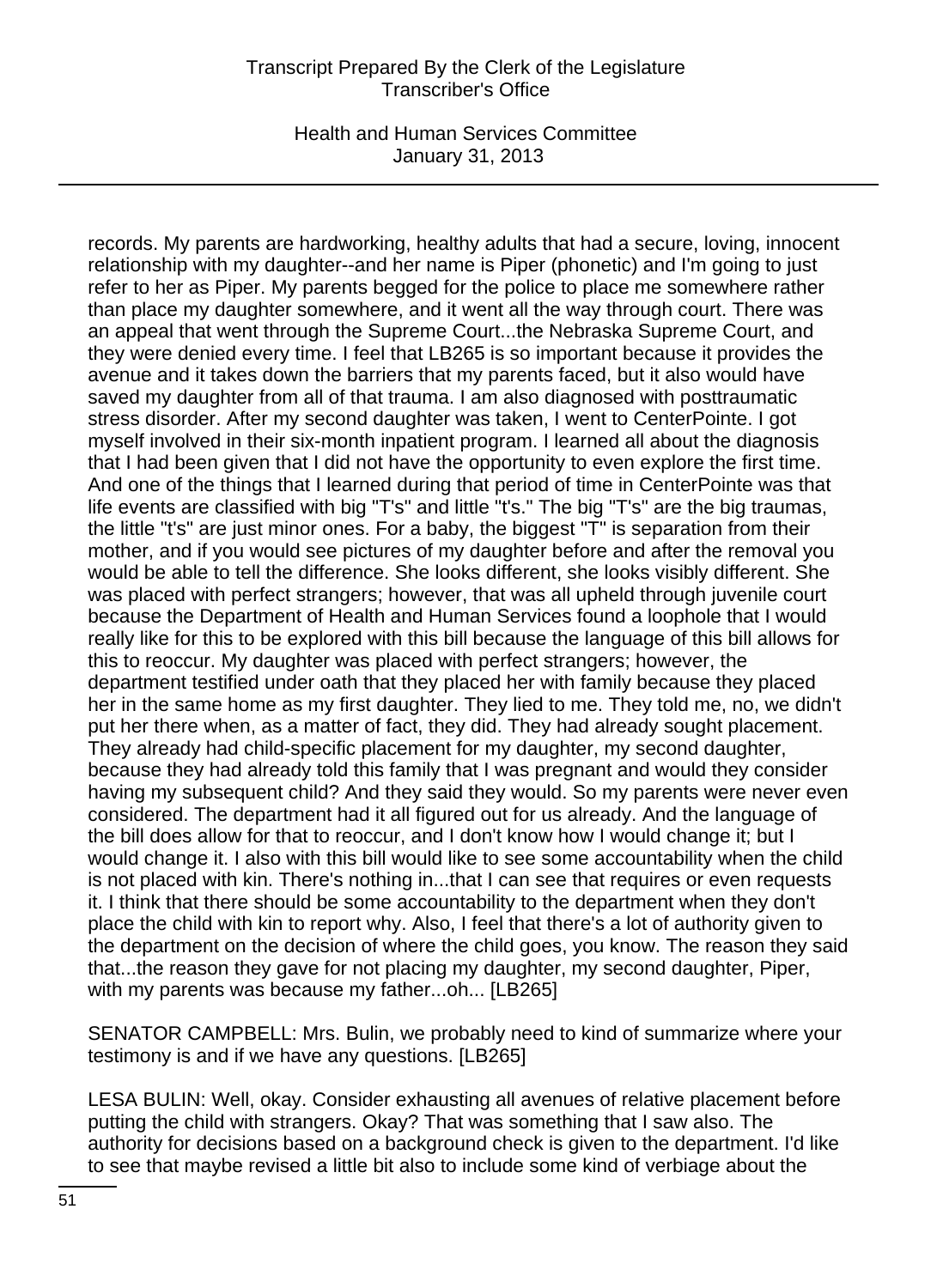Central Registry. That's why they said my parents couldn't have my daughter. My father was on the Central Registry and he didn't even know it, so the background check does not include or deny anything about Central Registry. The accountability with kin... [LB265]

SENATOR CAMPBELL: And as you think, I mean, if you come up with additional...an idea...you know, you said, I'm not sure that I have the idea right now; but I'm sure you can visit with Senator Coash or his staff. [LB265]

LESA BULIN: Right. Sure. [LB265]

SENATOR CAMPBELL: And when you think--because you said, I'd like to think about, you know, a suggestion there--you should feel encouraged to visit with the senator. [LB265]

LESA BULIN: Uh-huh. Absolutely. Oh, and the other thing that it didn't address was the emergency, immediate placement of a child that I feel could be injected also, you know, to allow for that to happen. And the last thing I would like to point out is that my parents would have taken my daughter 100 percent for free. Thank you. [LB265]

SENATOR CAMPBELL: Thank you for coming and telling us your story. Our next proponent? [LB265]

THOMAS PRISTOW: Yes, proponent. [LB265]

SENATOR CAMPBELL: I noted that. [LB265]

THOMAS PRISTOW: (Exhibit 24) Afternoon, Senator Campbell, members of the DHHS Committee, and Senator Coash. My name is Thomas Pristow, T-h-o-m-a-s P-r-i-s-t-o-w, and I'm the director for Children and Family Services, DHHS, and I'm here to testify in support of LB265 which changes current statute to allow for someone other than a licensed foster parent...foster home or relative to provide foster care. LB265 supports our shared commitment to place children with those with whom they are most familiar. As you all know, this reduces the trauma that children experience if they cannot remain safely in their home. The definitions provided in LB265 provide clarity in implementing the provisions of this bill. In addition, the allowances to waive nonsafety-related requirements in licensing relative homes gives us reasonable flexibility to assure that a placement with a relative can be given full consideration, and federal funding can be secured at the greatest extent possible. This bill is also projected to be cost neutral for the department. I do appreciate Senator Coash and his staff for the introduction of LB265, and ask that...the Health and Human Services Committee to support this bill. Thank you. If you have any questions, I'd be glad to answer. [LB265]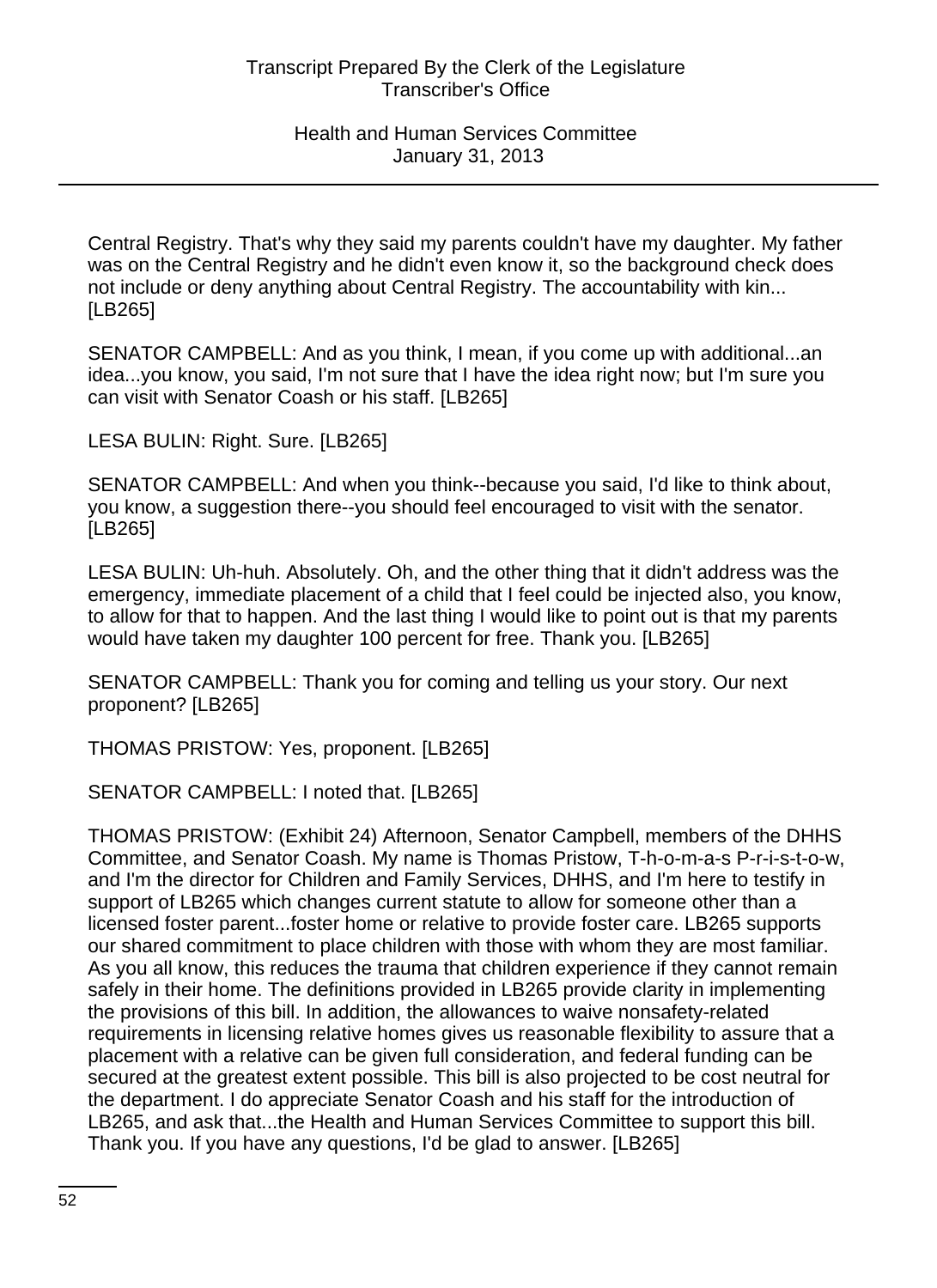SENATOR CAMPBELL: Any questions for the director? Thank you for your testimony. Our next proponent. [LB265]

JEWEL SCHIFFERNS: Hello. [LB265]

SENATOR CAMPBELL: Good afternoon. [LB265]

JEWEL SCHIFFERNS: (Exhibit 25) Senator Campbell, members of the committee, my name is Jewel Schifferns, J-e-w-e-l S-c-h-i-f-f-e-r-n-s. And I am the manager of kinship care with Nebraska Families Collaborative, and I'm here today to testify in support of LB265. I would like to thank the HHS Committee for allowing me this opportunity and to thank Senator Coash for introducing this bill. NFC is a nonprofit partnership of five Omaha-area organizations with more than 400 combined years of experience and expertise in the care of children and families. And currently NFC provides case management and service coordination and delivery to all the child welfare and juvenile justice population in Douglas and Sarpy Counties which is approximately 38 percent of the children and families in the Nebraska system of care. Nebraska Families Collaborative supports LB265 because the bill respectfully recognizes the importance of kinship relationships and extended-family connections for children and offers a broader definition of kinship families. The bill also allows for flexibility among the currently rigid state foster-care licensing regulations and allows families that are known to the children to be exempted from the licensing requirement. Sarah Forrest with Voices covered the reasons why kinship care is beneficial to children so I'm not going to go into that. Though the intent of the current law was commendable, it interferes with the ability to place children with someone they know. By requiring nonrelative caregivers to be licensed foster parents, we are eliminating valuable resources as options for placement for children. These include people such as teachers, coaches, ministers, childcare providers, neighbors, a best friend's parents, a half sibling's relatives, former foster parents who are no longer licensed, and the list goes on. Under the current legislation, when these caring adults are identified they are not able to immediately care for children during their most vulnerable state. By the time the family begins the process of licensing until they are eventually issued their license, several months will have passed. And a month in the life of a child is an eternity, so one can only imagine how four months must feel. I think the best way for me to illustrate the reasons that NFC supports this bill is to tell the stories of some of the children who have been impacted by this bill. Two young siblings, ages one and three years old, were removed from their mother. Their father was unable to be contacted and no relatives were appropriate for placement. Instead of being placed with their godmother whom they have known since birth, they were immediately placed with a strange family as the godmother begins the process of becoming a licensed foster home. The children are now living in the family that is not known to them and find themselves in a strange environment, in a strange neighborhood, surrounded by strange toys, strange faces, and strange smells. The three-year-old child, partly due to the trauma that lead to the removal from his mother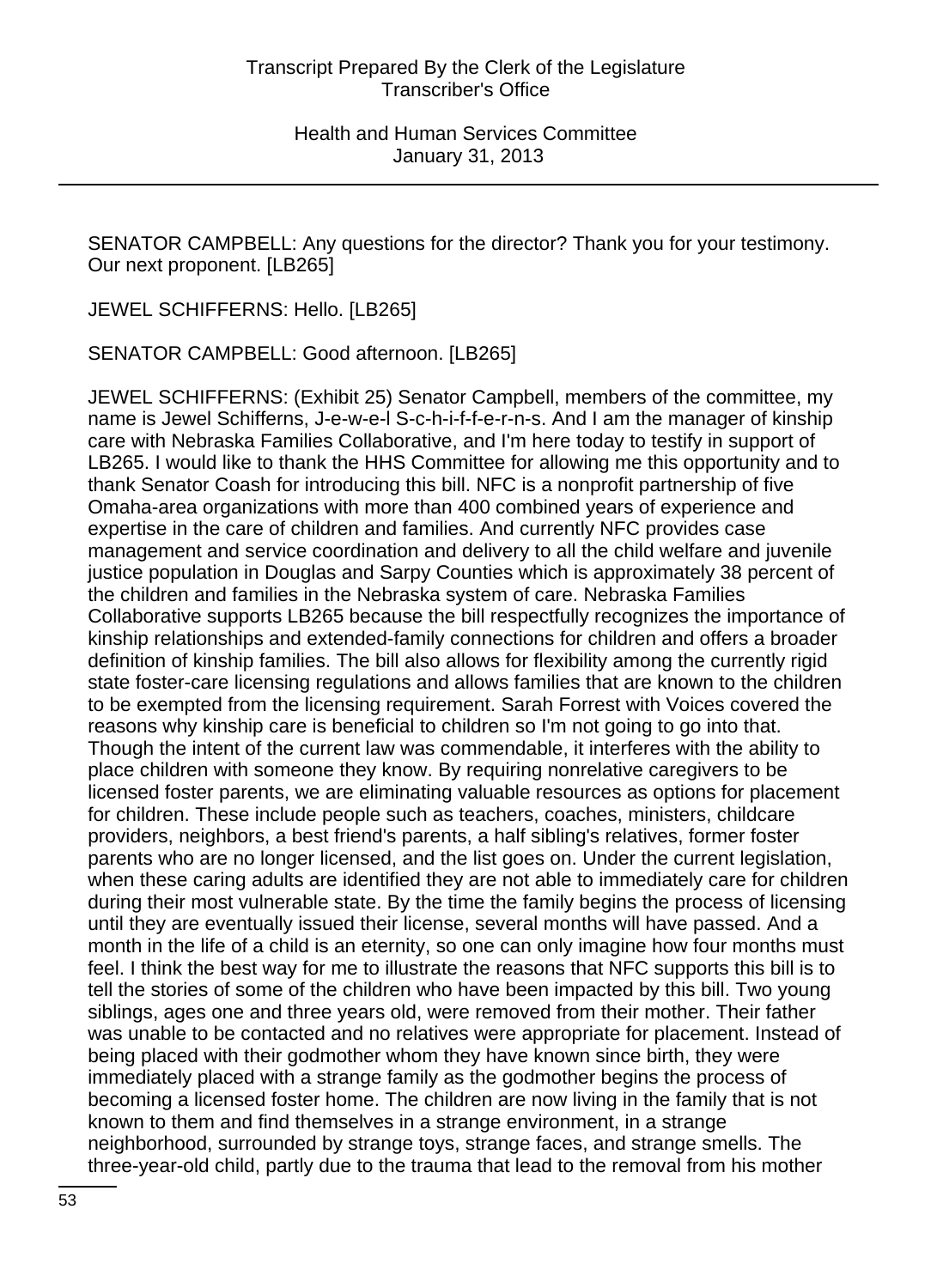Health and Human Services Committee January 31, 2013

but also partly due to the anxiety from all the changes he has undergone in one short day, begins to act out his feelings of anxiety and uncertainty. The new foster family understands intellectually why he is behaving this way; but they have children of their own, and he's so much work. They've tried hard, but decide this was not what they were expecting, and a few short weeks later they asked the children to be removed from their home. The children are placed into a second new, strange home with new, strange faces, strange toys, and strange smells. The cycle of the three-year-old acting out his feelings continues in the new, strange home, perhaps with more intensity this time. And the new family finds themselves also in a position where they can't manage; and a few short weeks later they inform their foster-care agency they would like the children moved to a new foster home. The godmother stands by and watches helplessly as her precious godchildren prepare to move to their third foster home in three months. She has only just begun the foster-care classes and is told it will take at least a couple of months before she is able to be licensed; and for no other reason than because the law says so, they can't be placed with her until that happens. She is forced to watch in anguish as her godchildren are further harmed by a law that was intended to protect them. Even when the placement need for a child is not emergent, the current legislation still creates unintended consequences. Such is the case for a 16-year-old girl who is waiting to be adopted. This young lady has been in foster care for over seven years and has experienced more than 15 placement changes. She speaks fondly about her younger half siblings with whom she wishes to have more contact. These siblings were able to be placed with a paternal relative when they came into care and those relatives have provided them a forever family. Her half siblings' forever family has recently decided that they would like to have her join their family permanently. However, since they're not related to the 16-year-old girl legally or biologically, they must become licensed before she can live with them. For this young lady, that means not only another four-month stay living with strangers instead of with her siblings and with the family who wants to adopt her, it also means the adoption day she's been dreaming of will be extended for at least another four months. See, there's another law that requires a child to be placed in a foster home for at least six months before an adoption can be finalized. NFC supports the licensure of foster families as it provides benefits to the family directly as well as to the state of Nebraska. And we currently work with all of our kinship families to provide information on the benefits of licensure. The real-life examples illustrated above are only two of the many that NFC children have been impacted under the current legislation. NFC is committed to having relative and kinship homes become licensed, but we recognize that's not always possible. In the interest of allowing children to live with families they know and trust without delay, NFC supports LB265. And I welcome any questions. Sorry, I didn't realize I went...look at the time. [LB265]

SENATOR CAMPBELL: You did fine, just fine. Thanks for providing the extra information; and you also provided placements by type for us, a chart. [LB265]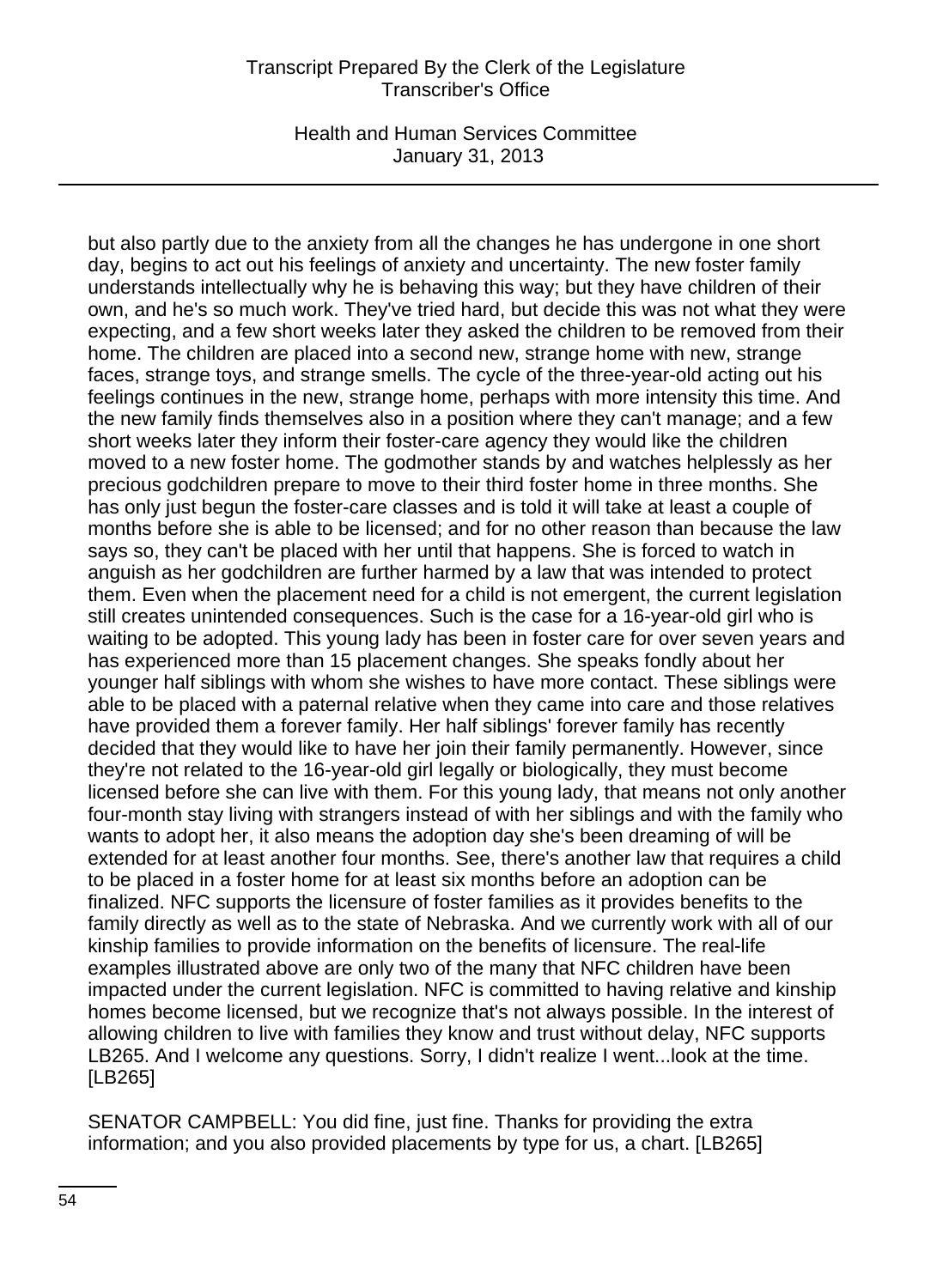JEWEL SCHIFFERNS: Yeah. I think it's probably a duplicate of the information that Sarah provided on placements but maybe a little bit different. There was also a letter from one of the kinship families that has been personally impacted as well. [LB265]

SENATOR CAMPBELL: Thank you very much. Any questions from the senators? Thank you for coming today. Our next proponent. Good afternoon. [LB265]

SARAH CALDARARO: (Exhibit 26) My name is Sarah Caldararo. I'm the supervisor of the permanency services program at the Child Saving Institute. Dear senators of the Health and Human Services Committee: Child Saving Institute is writing in support of LB265. Child Saving Institute is a private, nonprofit organization working to prevent, intervene, and treat child abuse and neglect. Services provided to over 2,500 individuals and families annually include childcare, school-based services, in-home services, foster care, and an emergency shelter for at-risk youth. As a point of reference, CSI provides agency-based foster care and emergency shelter care, independent living programs for youth, programming for youth parents--some who are or have been foster youth. CSI also maintains the staffing needs for the triage center at Project Harmony. Thank you to Senator Coash and Senator Campbell and to the organizations that have been working to write and develop LB265. The bill addresses a great need for foster children to be able to be placed with persons known to them when possible. Keeping known connections for youth while in state care is very important to the well-being of all children. Through the triage center, CSI has seen a decline in the percent of children placed in homes known to them from 80 percent in January 2012 to only 32 percent in December of 2012. Many children in 2012 were placed in stranger foster care when a child-specific placement could have been possible. The practice is detrimental to the development and well-being of our Nebraska children. LB265 works to correct this action and secure Nebraska's commitment to vulnerable children who have been abandoned, abused, and neglected. LB265 has the integrity to keep children placed with persons known to them. We urge you to please consider moving this work forward in our state. Thank you. [LB265]

SENATOR CAMPBELL: Any questions? Senator Gloor. [LB265]

SENATOR GLOOR: Thank you, Senator Campbell. Thank you for your testimony. Thank you for starting "Dear Senators," by the way. I don't think I've been called "dear senator" all week long. Senator Coash serves on Judiciary; he probably is used to hearing that a lot. The paragraph that says, "Through the triage center, CSI has seen a decline in the percent placed in the homes known to them from 80 percent to 32 percent," was 80 percent a common percentage of in-home placement? That's...I'm trying to get my mind around an 80 percent placement in homes known to children. That strikes me as incredibly high. [LB265]

SARAH CALDARARO: Yeah, I would say that 80 percent was the peak for that year;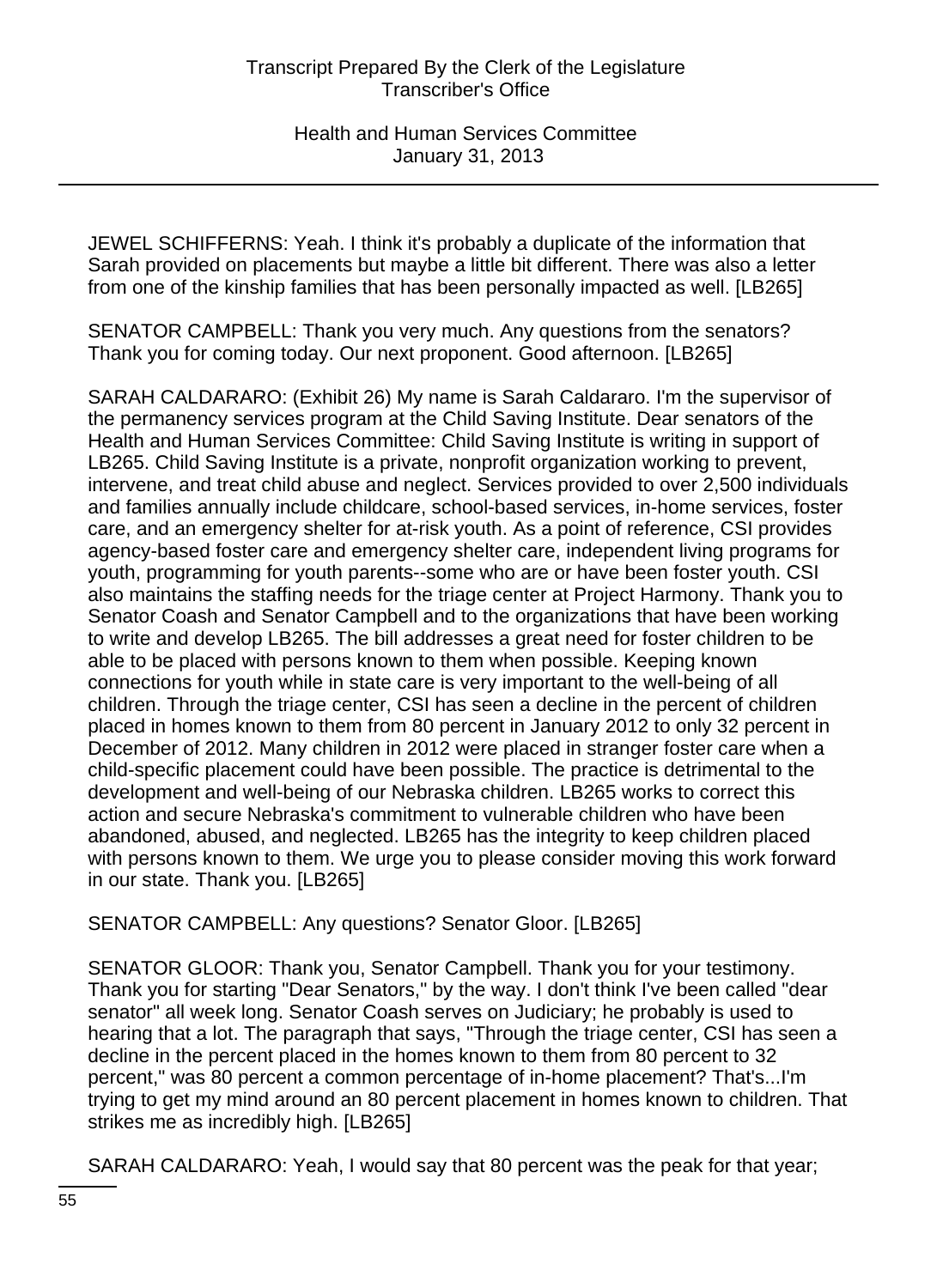that was the highest. It seemed to be a little under that more stable, but 30 percent...32 percent was definitely a decline. Yes. [LB265]

SENATOR GLOOR: Oh, sure. Certainly, yeah. I would...I'm just... [LB265]

SARAH CALDARARO: Yes. That was the peak for 2012; yes, the 80 percent. [LB265]

SENATOR GLOOR: Okay, thank you. [LB265]

SARAH CALDARARO: Uh-huh. [LB265]

SENATOR CAMPBELL: Thank you very much. Good afternoon again. [LB265]

SARAH HELVEY: (Exhibit 27) Good afternoon again. My name is Sarah Helvey, S-a-r-a-h H-e-l-v-e-y, and I'm a staff attorney and director of the child welfare program at Nebraska Appleseed. And I have to apologize for some confusion, and I may just be very frazzled at having three bills in one day or just getting up to go to the session. I believe on the last bill I handed out testimony on LB269. [LB265]

SENATOR CAMPBELL: You did. [LB265]

SARAH HELVEY: So you're now getting...anyway...the correct testimony now in your pile, hopefully. [LB265]

SENATOR CAMPBELL: Please put them in the right files, huh? Okay. [LB265]

SARAH HELVEY: So I won't, either, cover what previous testifiers, including Sarah Forrest, went over about the research and the benefits of kinship care for kids. But in light of those benefits, we support this bill because we think it does a good job of minimizing barriers by permitting kinship caregivers to be exempt from licensure and then also allowing waivers of certain requirements that don't affect the child's safety and makes it easier for them to become licensed; and also encouraging kinship caregivers to become licensed whenever possible by providing some assistance, including information, training, and other resources. We think it's also important and helpful that this bill specifies that even all kinship placements and all foster-care placements must still go through an approval process, as Senator Coash mentioned. That's currently set out in state regulations and some of that's also required by federal law, as Senator Coash mentioned, to still require a home visit and criminal background checks of those...of all placements for children. I also wanted to mention that, again, we think that kinship...one thing that's important about kinship care is that it allows children to maintain important cultural connections. So we want to just mention a specific provision of the bill that cross-references the Indian Child Welfare Act so that it's clear that in cases involving Indian children, the tribe's definition of extended family is to be applied.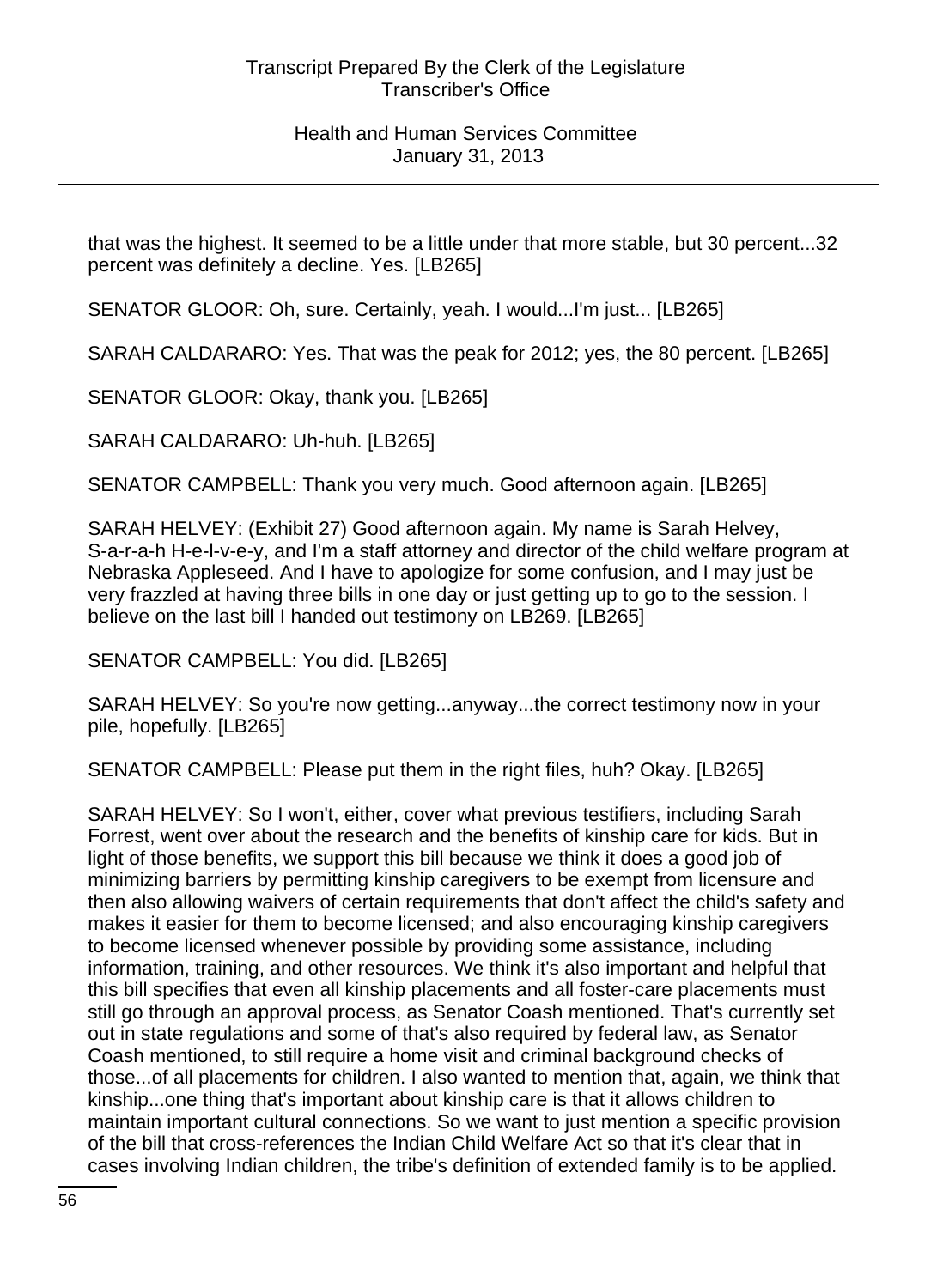And then in the absence of a tribal definition of an extended family, LB265 also makes a change that the sort of default definition of extended family under the Indian Child Welfare Act includes clan member and band member. And from our work with the Nebraska ICWA Coalition, we understand this to be a more inclusive and culturally appropriate definition. So again, we thank Senator Coash for his work on this bill and to the committee for your dedication for improving this system for children. [LB265]

SENATOR CAMPBELL: Questions? Senator Gloor. [LB265]

SENATOR GLOOR: Thank you, Senator Campbell. Sarah, somewhere in here I ran across the term "clan." Is that also a term that's recognized under the Federal Indian Welfare Act? Do you know? [LB265]

SARAH HELVEY: I don't know that that term is specifically in there. I could get back to you; but, again, from our understanding, that that's a term that's more broad and inclusive from our work on the Nebraska ICWA Coalition which includes representatives from all four tribes. [LB265]

SENATOR GLOOR: Yeah, it had certainly struck me as pretty broad. But I see some action in the back of the room so I bet, before I leave today, somebody will corner me and tell me. Yeah. [LB265]

SARAH HELVEY: I think there might be a testifier that could answer that better than I could. Thank you. [LB265]

SENATOR GLOOR: Thank you. [LB265]

SENATOR CAMPBELL: And we should note that we had a great hearing this summer on the Indian Child Welfare Act interim study by Senator Bloomfield, and the hearing was held at Macy. And I know that Appleseed had a great amount of to-do in working through that because you've had a team of people working on ICWA issues. So we're really glad Senator Coash picked up, as he would, and included that. [LB265]

SARAH HELVEY: Yes. Thank you, and thank you for traveling to Macy. We thought that that was a great hearing. [LB265]

SENATOR CAMPBELL: It was a great hearing, and we had a packed room. And that was really...I thought a real testament for how much people cared about Indian child welfare. [LB265]

SARAH HELVEY: Absolutely. Thank you. [LB265]

SENATOR CAMPBELL: Thank you. Good afternoon. [LB265]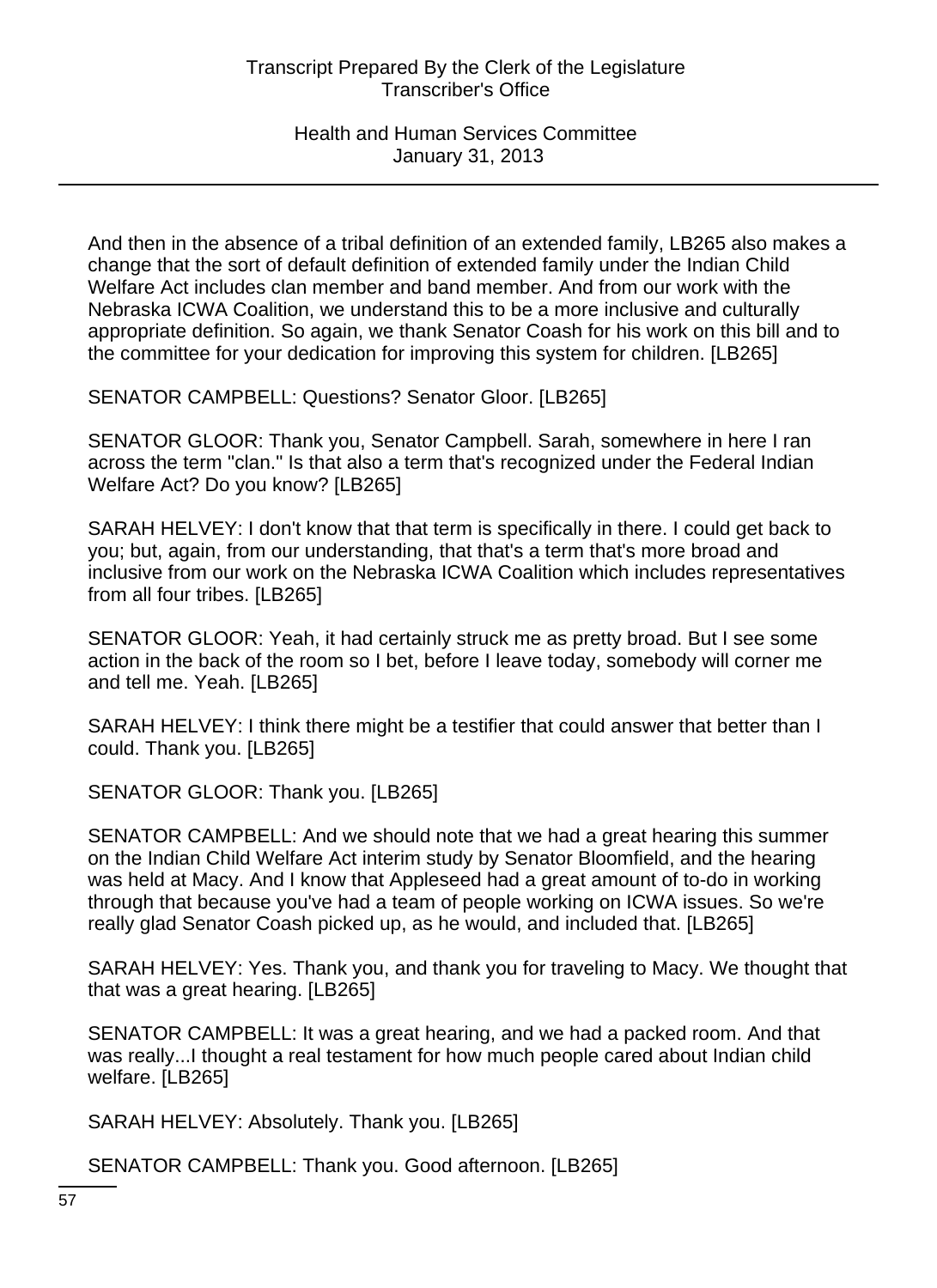Health and Human Services Committee January 31, 2013

HEIDI LONGE: (Exhibit 28) Hello. My name is Heidi Longe, H-e-i-d-i, my last name is L-o-n-g-e. I am currently a foster parent, but was initially kinship placement. I brought a picture of my daughter so you could all see that we are not related. And I'm just going to set this here because she couldn't be here because she's a freshman at Midland University. I am in support of LB265 for several reasons. Olga was placed in my home February 4 of 2010. She was placed in foster care because she was sent to South Africa and abandoned there by her caregiver here in the United States. Olga's...prior to her abandonment, I had met her as an acquaintance several times as she was a basketball player for one of my roommates' basketball teams. When I found out that Olga was abandoned in South Africa, I called her and started the process to try and help her get back to the United States. That's a long story that will take longer than the time I have here to testify to tell you. But at the point that Olga returned to the United States, she was placed directly into foster care; and at that time I was the only person in the United States that she trusted. When I found out she was going to return to the United States, one of her first questions to me was, will I be able to be placed in your home? Will I be able to live with you? Thankfully, at that time in 2010, I was able to say yes, that you could. But if she was currently placed, I would have to say no, because she would not have been able to be placed in my home. It was in Olga's best interest to be in my home as a kinship placement at that time because she knew that I would keep her safe. That's a feeling she had not had for six months. Upon her being placed into foster care, Olga was scared and afraid because she did not know what her future would hold. Knowing me and feeling safe in my home helped her feel comfortable to begin her recovery process. She is now 19, she's in the Independent Living program, she's a high school graduate, she's a freshman at Midland University and is flourishing there, and she still continues to be an integral part of our family even though technically she is out of the foster-care system and is now on to the Former State Ward Program. I feel that you may have to define the term "significant contact" in LB265 because my home was the correct placement for Olga; but I'm not sure I would have qualified under the term "significant contact." Most of the contact I had with her prior to this was just as an acquaintance saying hi to her here and there. She knew who I was, but I did not have any significant contact with her, at least not in person. When she was in Africa, certainly I had phone conversations with her, but other than that I was the only person she trusted and felt safe with here even though it was just a phone contact with her. Before I conclude, I also have some testimony from Olga I'd like to read to you. She said that she is also in support of LB265. She was placed in foster care on February 4, 2010, after being abandoned in South Africa six months. I'm happy that the state was able to place me with someone that I knew. Living with Miss Heidi helped me feel comfortable enough to allow her to know what I had been through, and I knew that she was there to help me. If I was placed in a stranger's home, I would have felt more of a sense of abandonment. This is already something that I was very afraid to experience again, so I am thankful that I was placed with Miss Heidi so she could begin to trust someone again...so I could begin to trust someone again. Even though I had only talked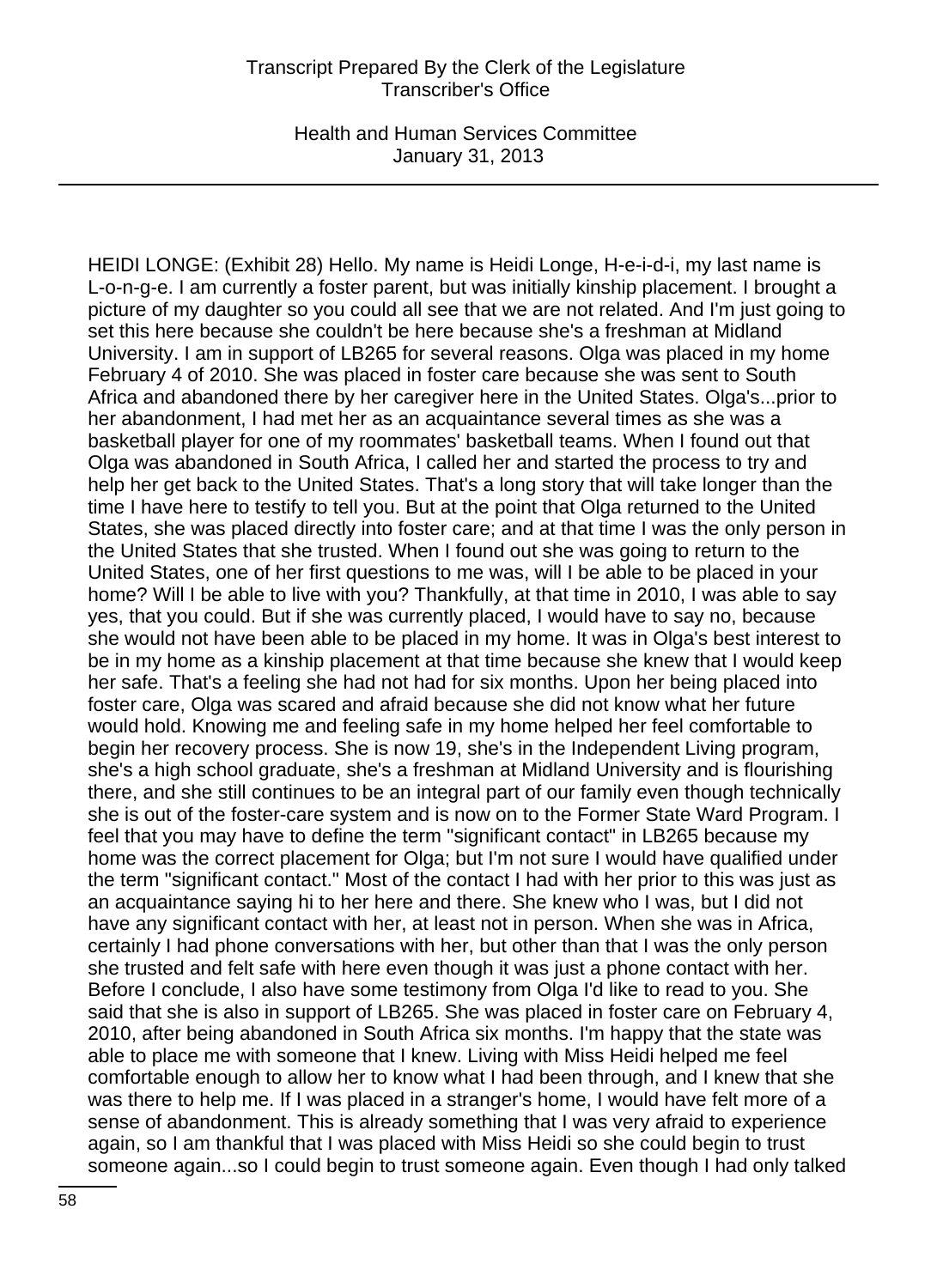Health and Human Services Committee January 31, 2013

to her on the phone, I trusted her and knew she would look out for my best interests. Since Miss Heidi already knew me, the transition into her family was easy because I did not have to explain who I was or what I was going through because she knew the situation. If I had been placed in a home where someone had never met me or did not know me, my depression would have worsened and I would become more withdrawn. I would ask you to please think about who you'd rather stay with if you were forced out of your home, a stranger or someone you have at least met before. For me it would not matter how well I knew the person, I would rather live with someone that I had met and trusted over someone I had never met. I am sorry that I am not able to testify in person, but I am a freshman at Midland University in Fremont and begin my second semester classes this week, so I am unable to be in Lincoln for this hearing. Thank you for taking the time to read my testimony. Before I conclude, I would like each of you to think of three of the most important things in your life. When I did this, mine would be my family, my friends, and my faith. But how would you feel if even one of those were taken from you? That's what foster children who are removed from their home experience; probably all three are taken from them at the same time. So I feel that if they're removed and placed with someone at least that they knew, that maybe they would have a sense of feeling that maybe they weren't as alone as they originally thought they were going to be. I know it's never a great situation. When they talked about the janitor, I thought, if they knew that janitor, why couldn't they be placed with them? If they felt comfortable with that, why couldn't they be placed with them? If the child knew them, I think that would be a great placement for them just to make them feel comfortable. A lot of times kids in the school know the janitor better than some of the other teachers. And so I just feel that if the child feels like that is a good placement for them and they have a...they're old enough to have a voice in that, that the term "significant relationship" or "significant contact" maybe needs to be defined or broadened a little bit. And I'd be happy to take any of your questions. [LB265]

SENATOR CAMPBELL: Any questions from the senators? Ms. Longe, this was...this story was told in the newspaper, was it not? [LB265]

HEIDI LONGE: It was. Yes, it was. [LB265]

SENATOR CAMPBELL: I know. That's where I first read about it. And I think they had, like, a story when she was first, you know, returned and then couldn't get back. So thank you very much for stepping forward to help this young woman. [LB265]

HEIDI LONGE: You're welcome, you're welcome. She's a great kid. Anybody would have done it if they had even met her before. [LB265]

SENATOR CAMPBELL: She looks like a great kid. That's a great photo, thanks for bringing it. [LB265]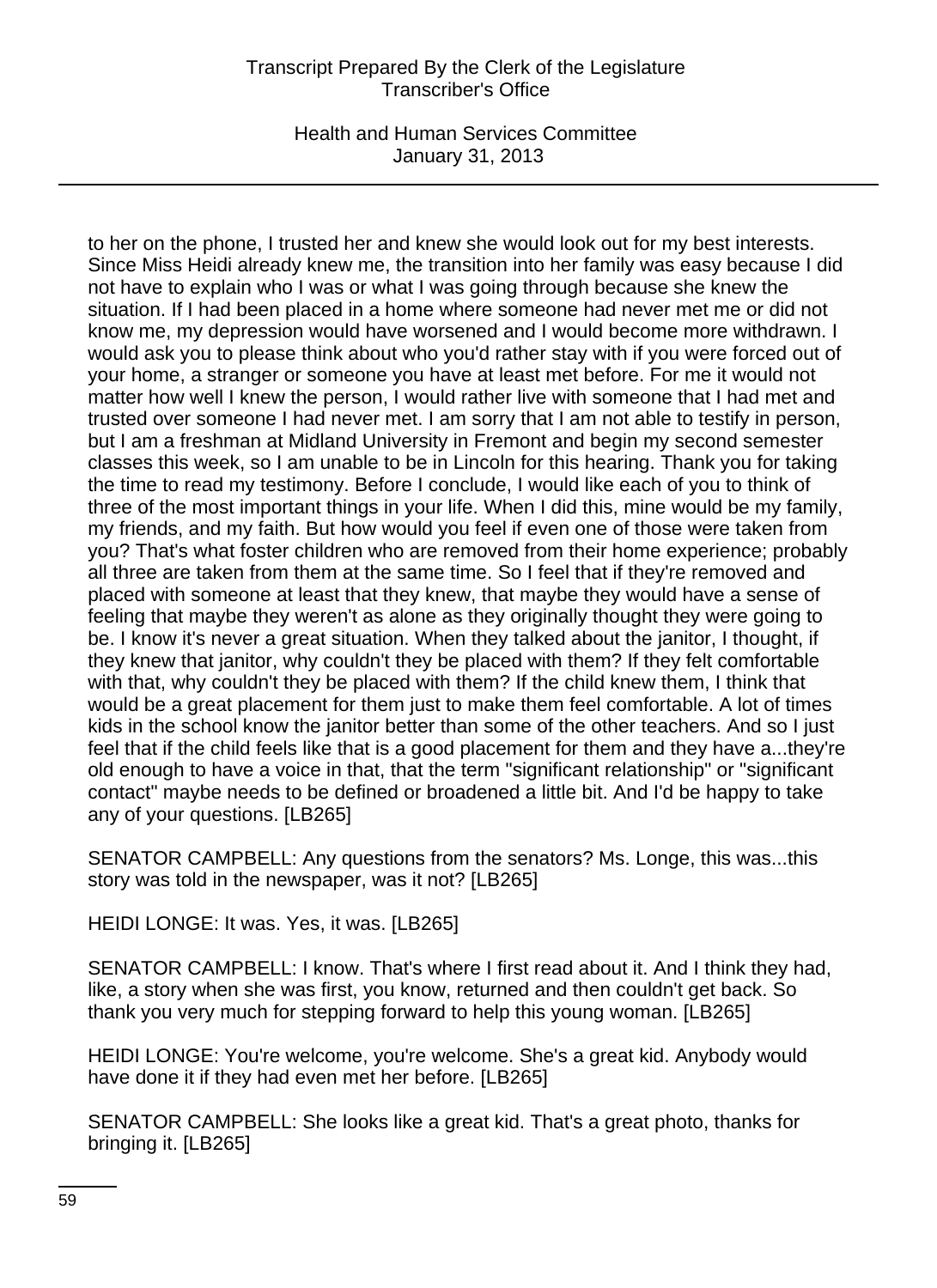HEIDI LONGE: Too bad I can't take credit for the beauty in her, that's for sure. [LB265]

SENATOR CAMPBELL: Our next testifier. Good afternoon. [LB265]

JOAN FEDORIS: (Exhibit 29) Good afternoon, Senator Campbell and dear members, senators of the Health and Human Services Committee. My name is Joan Fedoris, J-o-a-n F-e-d-o-r-i-s. I am a licensed foster parent with KVC, and I am also a teacher at Lourdes Central Catholic School. I support the changes being recommended to the committee in LB265. I recommend to the committee that language defining "significant relationship" be included in the bill or teachers, coaches, and other types of kin could still be excluded for placement. Further, I would recommend that there be an option for emergency or temporary licensing so that people like me can care for children we know in need and still draw down needed IV-E dollars for the state. I'm not very versed but...on this whole bill, but I'm just going to give you my testimony of our experience with some children in need that we were able to help. In October of 2011 a mother of one of the students in my classroom was arrested and jailed. The child in my class, a nine-year-old girl, and her three-year old brother witnessed the whole event, which was related to a drug-sting operation. Obviously, it was quite traumatic for them. The children were taken by their maternal grandfather to his home for the night. HHS came in the next day as the children were officially removed from the home. As they were making placement arrangements with the grandfather with whom the children were very close, it became apparent that due to incidents in his past, he could not be allowed to care for the children. This, of course, was another very traumatic event for all of them. It was evening and there were no other family that they were aware of that would be able or willing to care for the children. My student asked the HHS team members if she could please call her teacher, me, because maybe I would take her and her brother. Through a series of phone calls, my husband and I were contacted by HHS and asked if we would be willing to take the kids. We said yes, but that we were not licensed foster parents. We were told that was okay as it would be an approved placement because kinship placement was approved at that time. The children have done remarkably well and were able to remain in their original schools and maintain relationships with their peers. If this approved placement was not available, these children and their grandfather and mother would have had one more traumatic event to deal with and process. The children in our care have had enough traumas. I believe that a kinship placement greatly reduced the impact and led to a much easier transition for them. We are very happy that we were able to take the kids and possibly have a positive impact in their lives and decrease the trauma and residual effects of it. After the children had been in our home for six months, we learned that kinship placement would no longer be allowed. That meant that the children could be uprooted and moved to a new foster home or we would need to get licensed, which is a lengthy and time-consuming process. Having the children moved from our home was not an option to us. We have committed to taking care of them, so we went through the licensing process. The classes were not offered in our town, so we traveled the hour drive to Lincoln each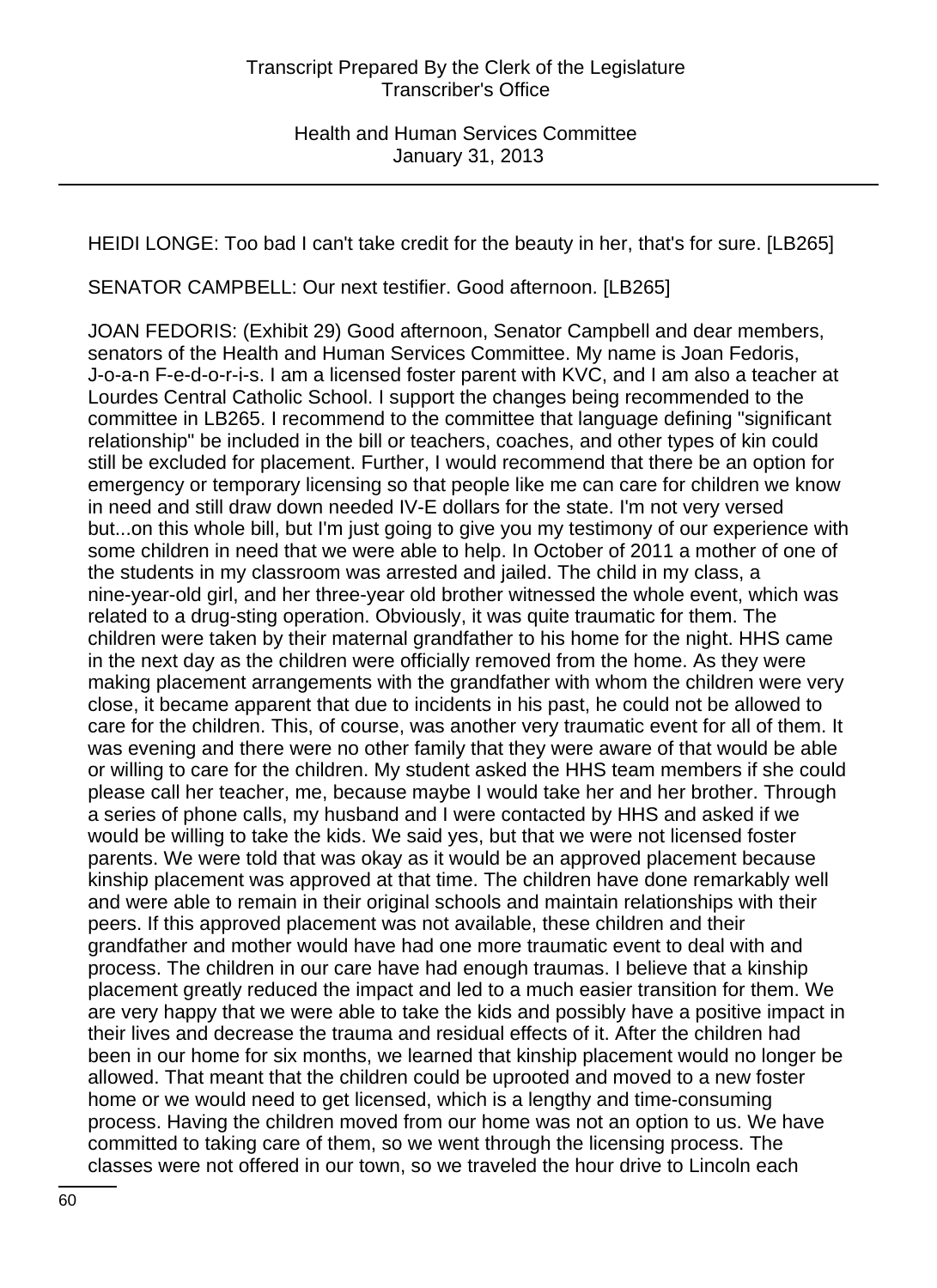Health and Human Services Committee January 31, 2013

Saturday for classes. We have four children of our own at home, so it did take a lot of rearranging of schedules, and I imagine that not all families could have made that work. There are many wonderful, caring, and loving people that have contact with children, some of whom may end up being asked to provide foster care. It would be an injustice to deny a child a safe, loving, and caring home just because an adult was not blood related or could not take the time to become a licensed foster home in the event that one day a child they know may need a foster home. We know there are many times that a foster child and foster parents have problems for any number of reasons. This often results in the child being moved yet again. With a kinship placement, the child and adult already know each other, and I would suspect that the incidents of having to find new placement are less. Anytime we can help to reduce the trauma to a child, the better the chance that child will be able to have a healthy development free of the many mental and behavioral issues that often plague these children. Thank you for the opportunity to testify before you today, and I'd be happy to answer any questions. [LB265]

SENATOR CAMPBELL: Thank you. Senator Gloor. [LB265]

SENATOR GLOOR: Thank you, Senator Campbell. Thank you for your commitment to these kids. Did you find the classes helpful? [LB265]

JOAN FEDORIS: We did. As a teacher, I've taken a lot of...it was a lot of information we already knew but, of course, there was new information and a lot of...there was information that was good. I think it could have been reduced to the information that we didn't know but, of course, there was always helpful information. [LB265]

SENATOR GLOOR: Well, and I'm wondering because you have the unique perspective and training to interact with kids in the first place. And so for me, it's...you know, if you found the classes helpful for yourself with your background, are classes something that might be helpful to others who don't have your background? [LB265]

JOAN FEDORIS: I'm sure that they would be helpful. I do like the idea of giving a kinship placement and then allowing for the licensing to come. And I don't know how you would write it into a bill to say at the level that the people need. I mean, anybody can use it. But the amount of hours and the amount that we had to travel in our unique circumstance with these kids, we probably didn't...we didn't, I don't believe, need the amount of training that we had; but it was what was required, and especially for the kids to not be taken away. [LB265]

SENATOR GLOOR: Okay. Thank you. [LB265]

JOAN FEDORIS: Thank you. [LB265]

SENATOR CAMPBELL: Thank you for your testimony and caring for the children. It's a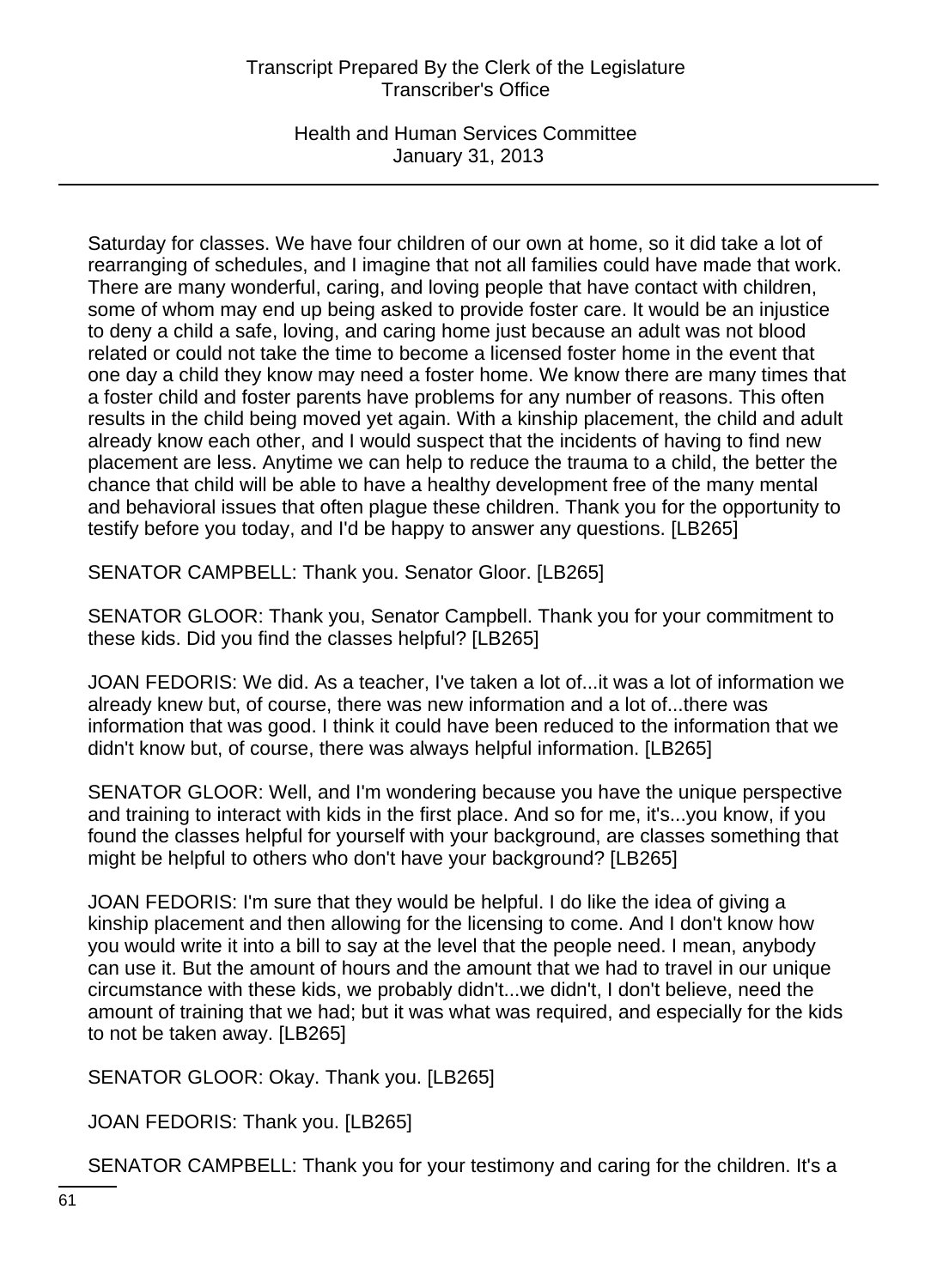great story. Our next proponent. [LB265]

LANA TEMPLE-PLOTZ: (Exhibit 30) And I have to apologize. I brought two handouts today, but did not bring a copy of my testimony. I was... [LB265]

SENATOR CAMPBELL: Well, that's fine. You're fine. [LB265]

LANA TEMPLE-PLOTZ: Good afternoon, Senator Campbell and members of the Health and Human Services Committee. And thank you, Senator Coash, for introducing LB265. My name is Lana Temple-Plotz, L-a-n-a T-e-m-p-l-e hyphen P-l-o-t-z. I am the director of foster family services for Boys Town, but I'm here today as chair for the Nebraska chapter of the Foster Family-based Treatment Association or FFTA. FFTA is a national organization of foster-care providers established in 1988, and we have associations all across the country. I have a handout for each of you that further describes the association's mission and focus. I was very focused today on bringing two handouts because I watched the hearings yesterday and I remember you talking to Dave Newell about how he always brings at least two handouts, so I wanted to make sure I got in those two. But the Nebraska chapter of FFTA consists of 16 member agencies from across the state who provide foster-care services and those member agencies are listed on that handout. I am here in support of LB265, and I have submitted a position paper on a definition of kinship support that you all have, and I'll just read part of that. This...following LB820, the Nebraska chapter of FFTA published a position paper on the definition of kinship care in November of 2012, which I will read now. LB820 mandates no person shall furnish or offer to furnish foster care for one or more children not related to such person by blood, marriage, or adoption. FFTA Nebraska chapter members' agencies believes this excludes a significant population of adults with ties to the child and his or her family. The Child Welfare League of America defines kinship care as the full-time care, nurturing, and protection of children by relatives, members of their tribes or clans, godparents, stepparents, or any adult who has a kinship bond with a child. This definition is designed to be inclusive and respectful of cultural values and ties of affection. It allows a child to grow to adulthood in a family environment. The trauma children experience when they are removed from their homes is immeasurable, as we've heard today, and can have lifelong implications. Relative and approved-home placements are essential to reducing the degree of trauma these children experience. For many people it makes common sense to place a child with a relative when it is safe to do so. Those who often get overlooked are unrelated, caring adults who interact with many of our children on a regular basis. Teachers, coaches, ministers, school counselors, scout leaders, neighbors, and other caring adults are often willing and capable of providing temporary safety by opening their hearts and homes to children in crisis. And I will say that my parents took in my babysitter when I was little and she was 18 and needed a foster-care placement. And they were considered kin to her because they knew her, and she is a member of our family now. And that is actually why I'm in foster care now and have been working in foster care for the last 20 years is because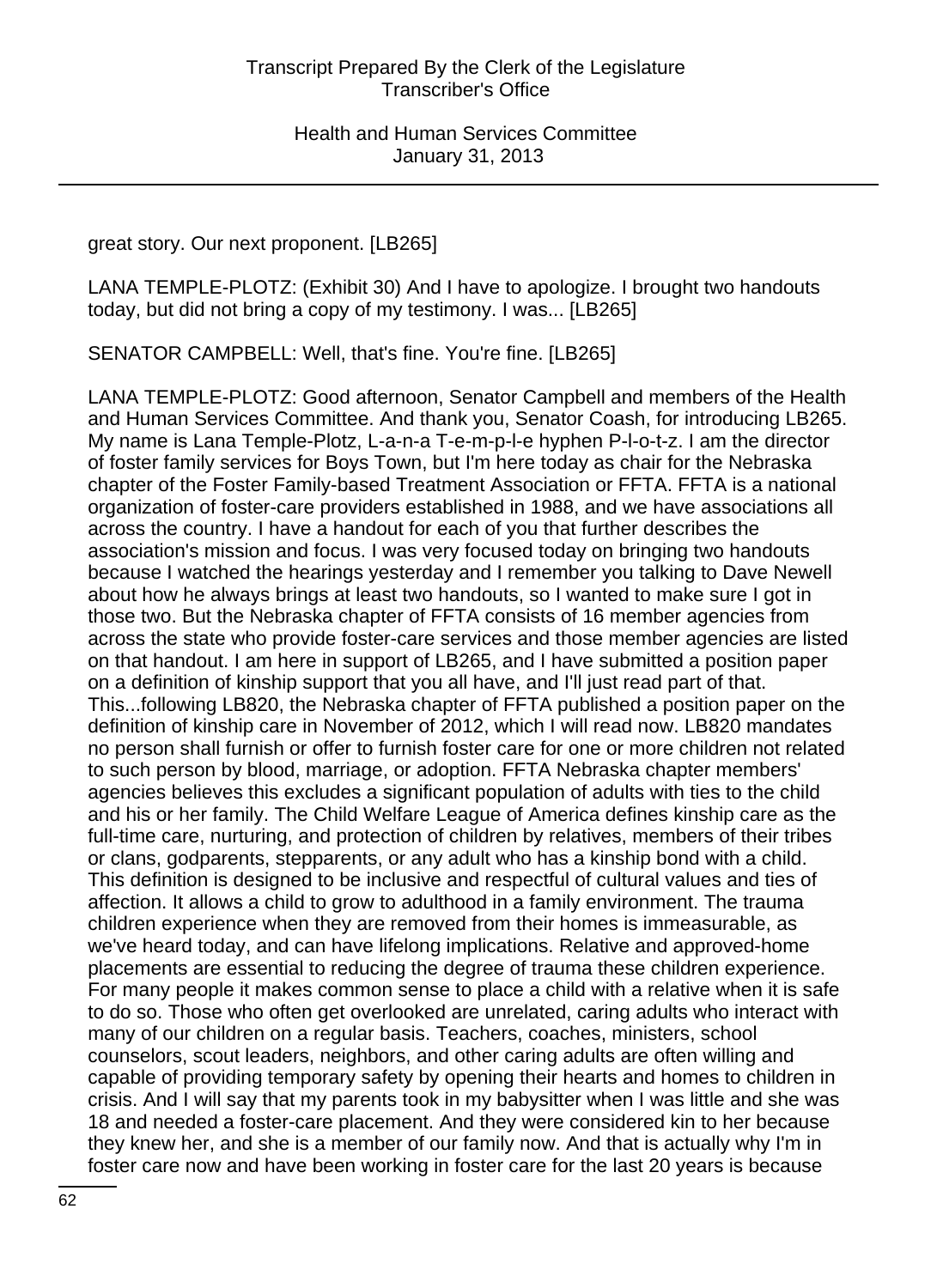Health and Human Services Committee January 31, 2013

my parents were foster parents and we helped her, so on a personal note. But while they may not wish to become permanent, licensed, foster homes, they help ease the fear and anxiety through the existing relationships they have with these children. Kinship homes not only serve as a resource for children, but often continue to play a role in the parents' informal supports once the child returns home. By restricting approved or unlicensed home placement to persons related by blood, marriage, or adoption, we eliminate a large pool of safe, loving adults, which is why it's so wonderful that this bill has been introduced. The Nebraska chapter of FFTA believes this practice is detrimental so that is why we are in support of this bill. And I brought copies for all of you. We support LB265 which more broadly defines kinship and relative caregivers and encourages kinship and relative home licensure while waiving those nonsafety requirements. I appreciate your time and attention today and the ongoing commitment and priority you've placed on foster care recently. I'll take any questions and my red light went off, I think. So... [LB265]

SENATOR CAMPBELL: Thank you. Any questions? As a side note, you are the author, I believe, of the foster care rate study that was done in the children's... [LB265]

LANA TEMPLE-PLOTZ: The Level of Care Subcommittee? Yes. I put...a lot of us worked on it, but I put it together, yes. [LB265]

SENATOR CAMPBELL: But you put it together. That was probably one of the best researched and written papers that certainly I've seen in a long time, and you and that subcommittee should be commended. And I've thought, someday I'm going to meet this person so I can personally thank you for that great work. [LB265]

LANA TEMPLE-PLOTZ: Well, I thought someday I could meet you, so it's a mutual... [LB265]

SENATOR CAMPBELL: Yes, so thank you. And thanks for your testimony today. [LB265]

LANA TEMPLE-PLOTZ: Thank you. [LB265]

SENATOR CAMPBELL: Good afternoon. [LB265]

JUDI GAIASHKIBOS: Good afternoon, almost evening. I think I might be the closer. I'm Judi gaiashkibos, that's J-u-d-i g-a-i-a-s-h-k-i-b-o-s, I'm the executive director of the Nebraska Commission on Indian Affairs, and I am an enrolled member of the Ponca Tribe of Nebraska and I'm also a Santee Sioux. So I come today before you to rise in support of LB265, and I want to thank Senator Coash for introducing this. And I always enjoy coming to these hearings and it makes me appreciate the work of you dear senators because, sitting here, it's very emotional. It's hard especially on such topics as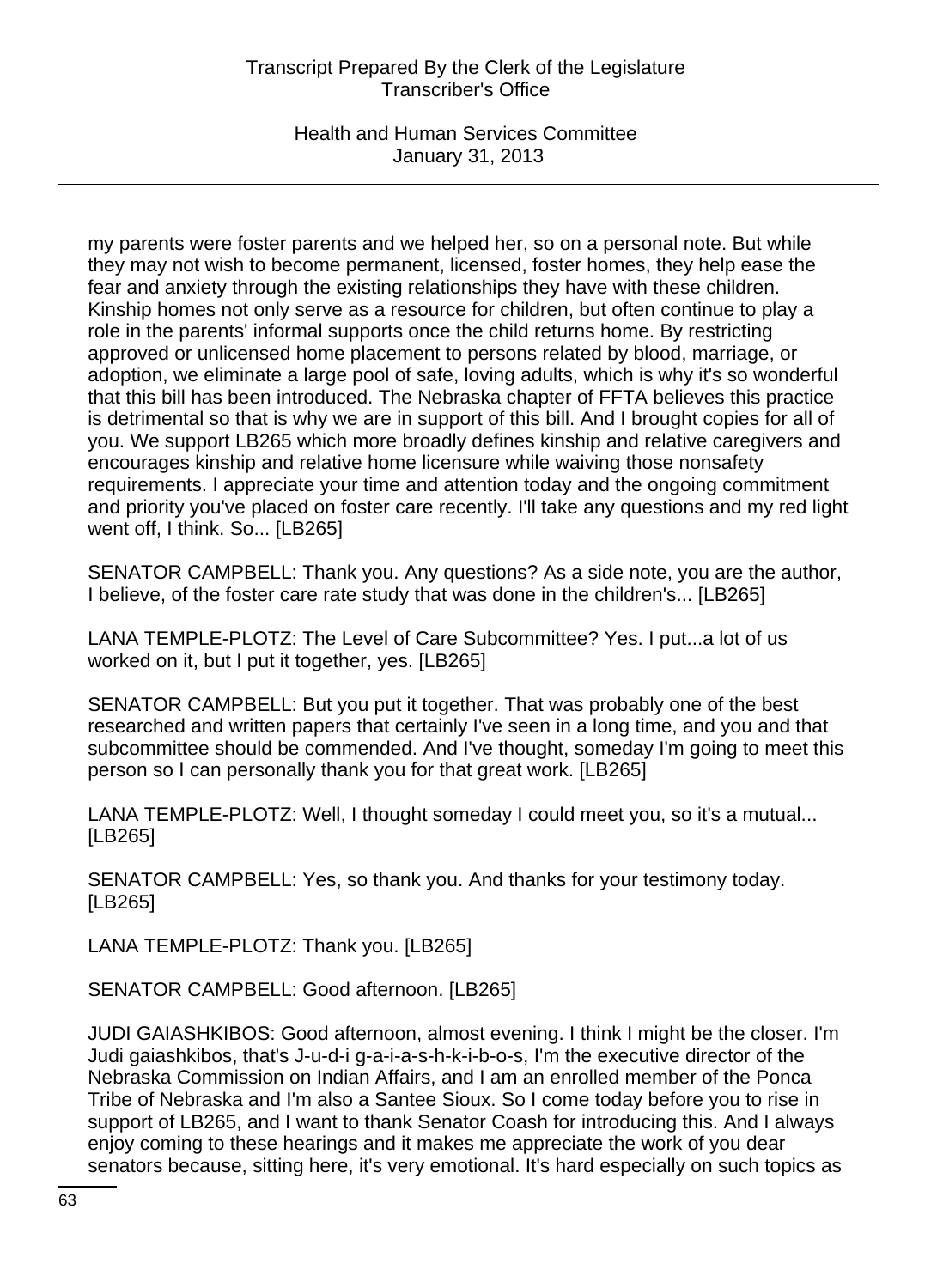Health and Human Services Committee January 31, 2013

this. The last year was really good work that the committee did and I agree that, you know, so much was done by people coming forward and telling their stories. And it's hard to do that. Because of the late hour I won't be lengthy here, but I would like to say, referencing the previous bill, LB269, I, too, thought that it would be perhaps helpful to have a Native person on the Children's Commission because I believe the Voices for Children's report...I went to their breakfast last week. They did a beautiful Kids Count report and I believe Thurston County has--where the Omaha and Winnebago Reservations are located--have the most out-of-home placements anywhere in the state. And as an Indian person, I have dual citizenship and all of our children do. And so it's really more of a challenge for our children when they're taken away from their families because they are losing that tribal identity, that extension of who we are, and it is so, so important. And I think that this kinship bill really addresses that. As far as that language on "clan," I would just urge that you look at compliance with the federal act and if the word is in there, be consistent. Personally, I don't know if it is. We, as Indian people, we belong to our immediate families and then we're members of clans and bands. I descend from Chief Smokemaker. My grandfather was a chief of the second rank of the Ponca Tribe. And my family history and all of my relatives, we say that that is our tiospaye, our extended family. And another Siouan word that we say is Mitakye yasin, we are all related. So for us, this kinship bill really respects that my...one of my little relatives, she calls me her auntie. She's really my first cousin. But when she moved here to go to the University of Nebraska I had never met her before, but she lived in my home for a while. And to...she's my niece, and I'm her auntie. Some people get a little bit confused about that. But Indian people, we believe in the larger family. Growing up in Norfolk, Nebraska, where Senator Campbell grew up, probably by today's standards I would have maybe been removed from my home. There were...I had ten brothers and sisters and I lived in a little three-room house without an outdoor outhouse until I was ten years old. I slept in the kitchen in a twin rollaway bed with my grandmother and my little sister. And...but here I am today, I survived. And my mother took in my cousin because his mother died of tuberculosis. And many times--he went to the Catholic school, I went to public school--there were several families in Norfolk that wanted to adopt my brother--in a way, he was my brother, in the Indian way--and he could have went to a much nicer place; but he would have lost his family and that was more important to him than all the financial gain. So being Indian is usually not at all a problem; we're very happy to be Indian. Being poor, that's more of the problem. I think this bill, the kinship bill, removes some barriers that impact people with poverty. So if there's anything that I can do at the Indian Commission on behalf of the ICWA Coalition, on behalf of our tribes in Nebraska, we extend support to this bill and thank Senator Coash. If...I would be happy to answer any questions. [LB265]

SENATOR CAMPBELL: Any questions? Judi, if you could check that language for us, that would be great just to make sure. [LB265]

JUDI GAIASHKIBOS: Okay. [LB265]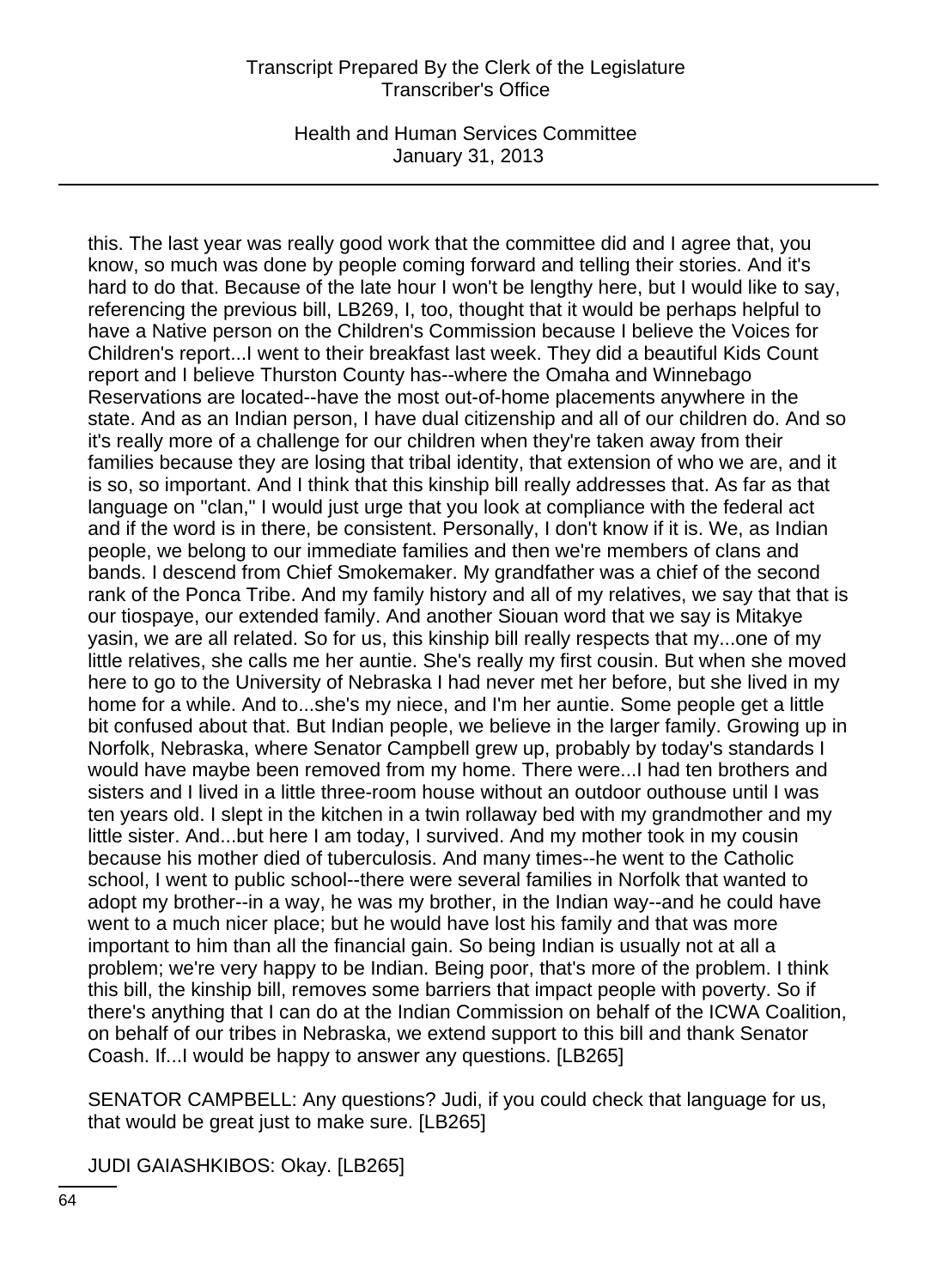SENATOR CAMPBELL: I think Senator Coash has probably teched it, but we'll make sure that we're including all the up-to-date federal language. [LB265]

JUDI GAIASHKIBOS: Okay. That was a reference to "clan?" [LB265]

SENATOR GLOOR: I caught the tail end. I heard a little bit on the television in my office. Thank you, Judi. [LB265]

JUDI GAIASHKIBOS: Okay. And I don't have written testimony so thank you. [LB265]

SENATOR CAMPBELL: That's fine. And I think your suggestion and the previous suggestion about a representative on the Children's Commission is an excellent one, and we'll pursue that. Any other proponents? Those who wish to testify in opposition to the bill? Those who wish to testify in a neutral position? Anyone who has a space heater would be very welcome. We are just freezing up here. The wind is just...there's something coming...must have gone to like zero. So anyway, if we all seem like we're huddled up here, that's why. So Senator Coash... [LB265]

SENATOR COASH: Take you home. [LB265]

SENATOR CAMPBELL: No. We're back to you. What would you like to close with today? [LB265]

SENATOR COASH: Well, I just want to thank the committee for sitting through that testimony. That's great. I do appreciate all the testifiers that have come. Licensure is a...just to wrap this up...licensure of foster home is a good thing. Being a licensed provider is a good thing. But it takes a lot of work and it takes a lot of effort to do that. That's not the issue. Most of the time it's an issue of time. People who want to be foster parents go through that process and then they take in children. It's the children who need that placement right now we don't have the time for, and that's what this bill is to address. I was going to give you an example, but I think Ms. Fedoris gave the best example. Thankfully, she stepped up and said, okay, I'll go get licensed. But that's really not what has happened over the past year or so. People have said, you know what, I'm more than willing to take this kid in, but I don't have the time to take those classes; and I don't have the time to jump through those hoops. Not that I don't want to, but if it's...you know, taking the kid in is about as much as I'm able to bear. And that's a big deal, and I want to remove that barrier. I want to remind the committee there's no waiver of anything that's safety related. We're not going to be taking any chances in placing a child in a kinship or relative home when that home or the people who live there pose a safety risk to that child. The department still has responsibility here; they still have to approve this. This is...they still have...they're still responsible. These are state wards, and they can't place a kid in an unsafe situation. This bill is about reducing trauma, and I